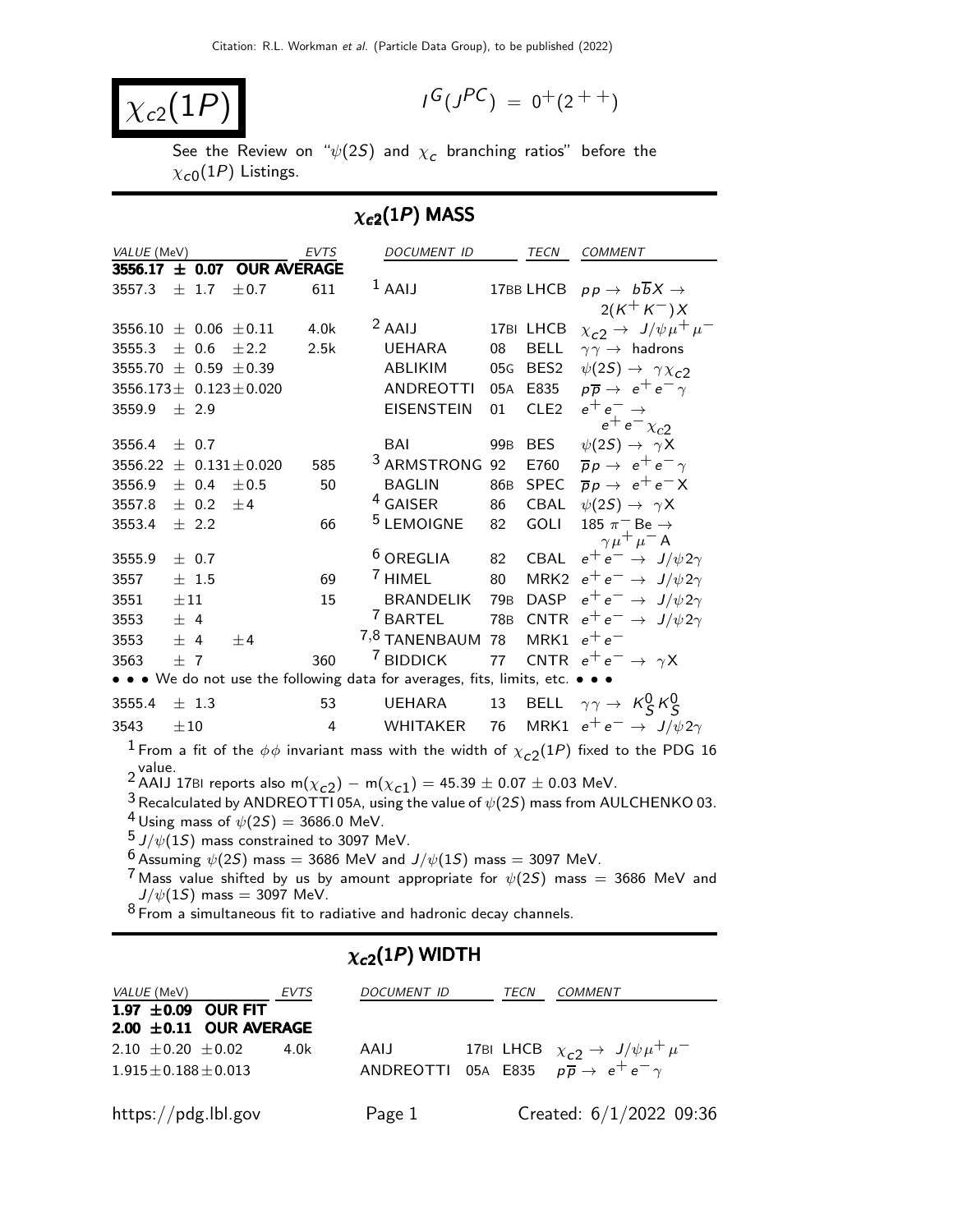| 1.96 $\pm$ 0.17 $\pm$ 0.07                       |      | 585 <sup>1</sup> ARMSTRONG 92 E760 $\overline{p}p \rightarrow e^+e^- \gamma$ |  |                                                     |
|--------------------------------------------------|------|------------------------------------------------------------------------------|--|-----------------------------------------------------|
| 2.6 $\begin{array}{cc} +1.4 \\ -1.0 \end{array}$ | 50 — |                                                                              |  | BAGLIN 86B SPEC $\overline{p}p \rightarrow e^+e^-X$ |
| 2.8 $+2.1$<br>-2.0                               |      | $2$ GAISER                                                                   |  | 86 CBAL $\psi(2S) \rightarrow \gamma X$             |

 $1$  Recalculated by ANDREOTTI 05A.

 $2$  Errors correspond to 90% confidence level; authors give only width range.

# $\chi_{c2}(1P)$  DECAY MODES

|                        | Mode                                                                                    | Fraction $(\Gamma_i/\Gamma)$     | Confidence level |
|------------------------|-----------------------------------------------------------------------------------------|----------------------------------|------------------|
|                        |                                                                                         | <b>Hadronic decays</b>           |                  |
| $\mathsf{r}_1$         | $2(\pi^{+}\pi^{-})$                                                                     | $(1.02 \pm 0.09)$ %              |                  |
| $\Gamma_2$             | $\rho \rho \over \pi^+ \pi^- \pi^0 \pi^0$                                               |                                  |                  |
| $\Gamma_3$             |                                                                                         | $(1.83 \pm 0.23)$ %              |                  |
| $\Gamma_4$             | $\rho^+ \pi^- \pi^0$ + c.c.                                                             | $(2.19 \pm 0.34)$ %              |                  |
| $\Gamma_{5}$           | $4\pi^0$                                                                                | $(1.11 \pm 0.15) \times 10^{-3}$ |                  |
| $\Gamma_6$             | $K^+ K^- \pi^0 \pi^0$                                                                   | $(2.1 \pm 0.4) \times 10^{-3}$   |                  |
| $\Gamma_7$             | $K^+\pi^-\overline{K^0}\pi^0 +$ c.c.                                                    | $(1.38 \pm 0.20)\%$              |                  |
| $\Gamma_8$             | $\rho$ <sup>-</sup> $K^+\overline{K}{}^0$ + c.c.                                        | $(4.1 \pm 1.2) \times 10^{-3}$   |                  |
| $\Gamma_{\mathsf{Q}}$  | $K^*(892)^0 K^- \pi^+ \to$                                                              | $(2.9 \pm 0.8) \times 10^{-3}$   |                  |
|                        | $K^+\pi^+\pi^0\pi^0 +$ c.c.<br>$K^*(892)^0\overline{K^0}\pi^0 \to$                      |                                  |                  |
| $\Gamma_{10}$          |                                                                                         | $(3.8 \pm 0.9) \times 10^{-3}$   |                  |
|                        | $K^+\pi^-\overline{K}{}^0\pi^0$ + c.c.<br>$K^*(892)^-\overline{K}{}^+\pi^0 \rightarrow$ | $(3.7 \pm 0.8) \times 10^{-3}$   |                  |
| $\mathsf{\Gamma}_{11}$ | $K^{+}\pi^{-}\overline{K}^{0}\pi^{0}+$ c.c.                                             |                                  |                  |
| $\Gamma_{12}$          | $K^*(892)^+\overline{K}^0\pi^- \rightarrow$                                             | $(2.9 \pm 0.8) \times 10^{-3}$   |                  |
|                        | $K^+ \pi^- \overline{K}^0 \pi^0$ + c.c.<br>$K^+ K^- \eta \pi^0$                         |                                  |                  |
| $\Gamma_{13}$          |                                                                                         | $(1.3 \pm 0.4) \times 10^{-3}$   |                  |
| $\Gamma_{14}$          | $K^+ K^- \pi^+ \pi^-$                                                                   | $(8.4 \pm 0.9) \times 10^{-3}$   |                  |
|                        | $\Gamma_{15}$ $K^+ K^- \pi^+ \pi^- \pi^0$                                               | $(1.17 \pm 0.13)$ %              |                  |
|                        | $\Gamma_{16}$ $K_S^0 K^{\pm} \pi^{\mp} \pi^+ \pi^-$                                     | $(7.3 \pm 0.8) \times 10^{-3}$   |                  |
|                        | $\Gamma_{17}$ $K^{\pm} \overline{K}$ * (892) <sup>0</sup> $\pi^-$ + c.c.                | $(2.1 \pm 1.1) \times 10^{-3}$   |                  |
| $\mathsf{\Gamma}_{18}$ | $\mathcal{K}^*(892)^0 \, \overline{\mathcal{K}}^*(892)^0$                               | $(2.3 \pm 0.4) \times 10^{-3}$   |                  |
| $\Gamma_{19}$          | $3(\pi^{+}\pi^{-})$                                                                     | $(8.6 \pm 1.8) \times 10^{-3}$   |                  |
| $\Gamma_{20}$          | $\phi\phi$                                                                              | $(1.06\pm0.09)\times10^{-3}$     |                  |
| $\mathsf{\Gamma}_{21}$ | $\phi \phi \eta$                                                                        | $(5.3 \pm 0.6) \times 10^{-4}$   |                  |
| $\Gamma_{22}$          | $\omega\,\omega$                                                                        | $(8.4 \pm 1.0) \times 10^{-4}$   |                  |
| $\Gamma_{23}$          | $\omega K^+ K^-$                                                                        | $(7.3 \pm 0.9) \times 10^{-4}$   |                  |
| $\Gamma_{24}$          | $\omega \phi$                                                                           | $(9.6 \pm 2.7) \times 10^{-6}$   |                  |
| $\Gamma_{25}$          | $\pi\pi$                                                                                | $(2.23 \pm 0.09) \times 10^{-3}$ |                  |
|                        | $\Gamma_{26}$ $\rho^0 \pi^+ \pi^-$                                                      | $(3.7 \pm 1.6) \times 10^{-3}$   |                  |
|                        | $\Gamma_{27}$ $\pi^+\pi^-\pi^0$ (non-resonant)                                          | $(2.0 \pm 0.4) \times 10^{-5}$   |                  |
|                        | $\Gamma_{28}$ $\rho(770)^{\pm} \pi^{\mp}$                                               | $(6 \pm 4) \times 10^{-6}$       |                  |
|                        | $\Gamma_{29}$ $\pi^{+}\pi^{-}\eta$                                                      | $(4.8 \pm 1.3) \times 10^{-4}$   |                  |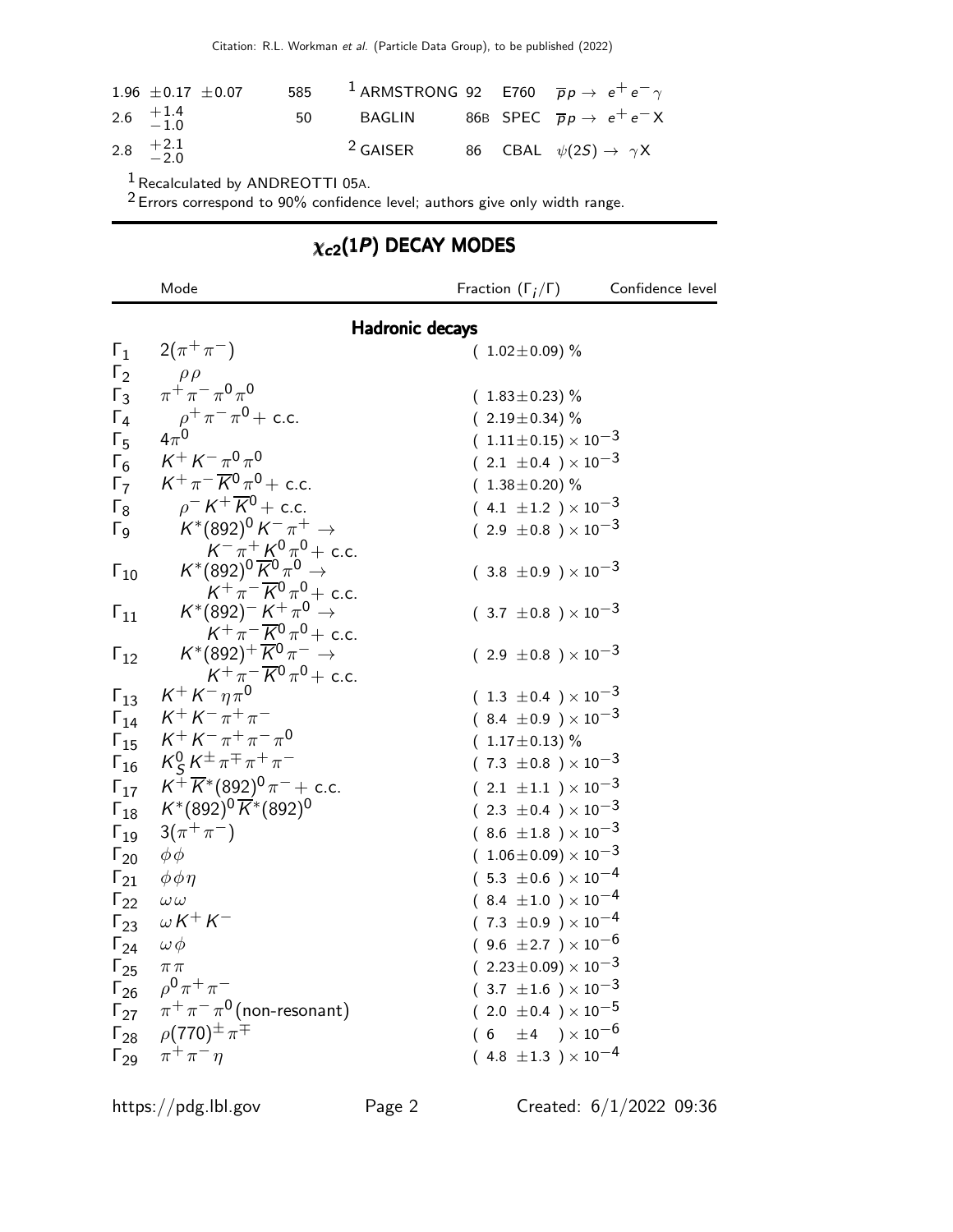| $\Gamma_{30}$                 | $\pi^+\pi^-\eta^{\prime}$                                                                                 | $(5.0 \pm 1.8) \times 10^{-4}$     |     |
|-------------------------------|-----------------------------------------------------------------------------------------------------------|------------------------------------|-----|
| $\Gamma_{31}$                 | $\eta\eta$                                                                                                | $(5.4 \pm 0.4) \times 10^{-4}$     |     |
| $\mathsf{\Gamma}_{32}$        | $K^+ K^-$                                                                                                 | $(1.01 \pm 0.06) \times 10^{-3}$   |     |
|                               | $\Gamma_{33}$ $K_S^0 K_S^0$                                                                               | $(5.2 \pm 0.4) \times 10^{-4}$     |     |
|                               | $\Gamma_{34}$ $K^*(892)^{\pm} K^{\mp}$                                                                    | $(1.44 \pm 0.21) \times 10^{-4}$   |     |
|                               | $\Gamma_{35}$ $K^*(892)^0 \overline{K}^0$ + c.c.                                                          | $(1.24 \pm 0.27) \times 10^{-4}$   |     |
|                               | $\mathsf{F}_{36}$ $K_2^*(1430)^\pm K^\mp$                                                                 | $(1.48 \pm 0.12) \times 10^{-3}$   |     |
| $\Gamma_{37}$                 | $\mathcal{K}^{\ast}_{2}(1430)^{0} \, \overline{\mathcal{K}}{}^{0} +$ c.c.                                 | $(1.24 \pm 0.17) \times 10^{-3}$   |     |
|                               | $\Gamma_{38}$ $K_3^*(1780)^\pm K^\mp$                                                                     | $(5.2 \pm 0.8) \times 10^{-4}$     |     |
|                               | $\Gamma_{39}$ $K_3^*(1780)^0 \overline{K}^0$ + c.c.                                                       | $(5.6 \pm 2.1) \times 10^{-4}$     |     |
|                               | $\Gamma_{40}$ $a_2(1320)^0 \pi^0$                                                                         | $(1.29 \pm 0.34) \times 10^{-3}$   |     |
|                               | $\Gamma_{41}$ $\frac{a_2(1320)^{\pm} \pi^{\mp}}{a_1a_2}$                                                  | $(1.8 \pm 0.6) \times 10^{-3}$     |     |
|                               | $\Gamma_{42}$ $\overline{K}^0 K^+ \pi^-$ + c.c.                                                           | $(1.28 \pm 0.18) \times 10^{-3}$   |     |
|                               | $\Gamma_{43}$ $K^+ K^- \pi^0$                                                                             | $(3.0 \pm 0.8) \times 10^{-4}$     |     |
|                               | $\Gamma_{44}$ $K^+ K^- \eta$                                                                              | $\times$ 10 <sup>-4</sup><br>< 3.2 | 90% |
|                               | $\Gamma_{45}$ $K^+ K^- \eta' (958)$                                                                       | $(1.94 \pm 0.34) \times 10^{-4}$   |     |
| $\Gamma_{46}$                 | $\eta\eta'$                                                                                               | $(2.2 \pm 0.5) \times 10^{-5}$     |     |
| $\Gamma_{47}$                 | $\eta' \eta'$                                                                                             | $(4.6 \pm 0.6) \times 10^{-5}$     |     |
|                               |                                                                                                           | $(2.2 \pm 0.5) \times 10^{-3}$     |     |
|                               | $\begin{array}{cc} \Gamma_{48} & \pi^+\pi^- K^0_S K^0_S \\ \Gamma_{49} & K^+ K^- K^0_S K^0_S \end{array}$ | $\times$ 10 <sup>-4</sup><br>< 4   | 90% |
|                               | $\Gamma_{50}$ $K^0_S K^0_S K^0_S K^0_S$                                                                   | $(1.13\pm0.18)\times10^{-4}$       |     |
|                               | $\Gamma_{51}$ $K^+ K^- K^+ K^-$                                                                           | $(1.65 \pm 0.20) \times 10^{-3}$   |     |
|                               | $\Gamma_{52}$ $K^+K^-\phi$                                                                                | $(1.42 \pm 0.29) \times 10^{-3}$   |     |
|                               | $\int_{53}^{52} \overline{K^0} K^+ \pi^- \phi + \text{c.c.}$                                              | $(4.8 \pm 0.7) \times 10^{-3}$     |     |
|                               | $\Gamma_{54}$ $K^+ K^- \pi^0 \phi$                                                                        | $(2.7 \pm 0.5) \times 10^{-3}$     |     |
| $\mathsf{\Gamma}_{55}$        | $\phi \pi^+ \pi^- \pi^0$                                                                                  | $(9.3 \pm 1.2) \times 10^{-4}$     |     |
| $\Gamma_{56}$ $p\overline{p}$ |                                                                                                           | $(7.33 \pm 0.33) \times 10^{-5}$   |     |
|                               | $\Gamma_{57}$ $p\overline{p}\pi^0$                                                                        | $(4.7 \pm 0.4) \times 10^{-4}$     |     |
| $\Gamma_{58}$                 | $p\overline{p}\eta$                                                                                       | $(1.74 \pm 0.25) \times 10^{-4}$   |     |
| $\Gamma_{59}$                 | $p\overline{p}\omega$                                                                                     | $(3.6 \pm 0.4) \times 10^{-4}$     |     |
| $\Gamma_{60}$                 | $p\overline{p}\phi$                                                                                       | $(2.8 \pm 0.9) \times 10^{-5}$     |     |
| $\Gamma_{61}$                 | $p\overline{p}\pi^+\pi^-$                                                                                 | $(1.32 \pm 0.34) \times 10^{-3}$   |     |
| $\Gamma_{62}$                 | $\rho\overline{\rho}\pi^0\pi^0$                                                                           | $(7.8 \pm 2.3) \times 10^{-4}$     |     |
|                               | $\Gamma_{63}$ $p\overline{p}K^{+}K^{-}$ (non-resonant)                                                    | $(1.91 \pm 0.32) \times 10^{-4}$   |     |
|                               | $\Gamma_{64}$ $\rho \overline{\rho} K_S^0 K_S^0$                                                          | $\times$ $10^{-4}$<br>< 7.9        | 90% |
| $\Gamma_{65}$                 | $p\overline{n}\pi^-$                                                                                      | $(8.5 \pm 0.9) \times 10^{-4}$     |     |
| $\Gamma_{66}$                 | $\overline{p} n \pi^+$                                                                                    | $(8.9 \pm 0.8) \times 10^{-4}$     |     |
| $\Gamma_{67}$                 | $\rho \overline{n} \pi^- \pi^0$                                                                           | $(2.17\pm0.18)\times10^{-3}$       |     |
| $\Gamma_{68}$                 | $\overline{p}$ n $\pi^+\pi^0$                                                                             | $(2.11 \pm 0.18) \times 10^{-3}$   |     |
| $\Gamma_{69}$                 | $\Lambda \overline{\Lambda}$                                                                              | $(1.83 \pm 0.16) \times 10^{-4}$   |     |
| $\Gamma_{70}$                 | $\Lambda \overline{\Lambda} \pi^+ \pi^-$                                                                  | $(1.25 \pm 0.15) \times 10^{-3}$   |     |
| $\Gamma_{71}$                 | $\sqrt{A}\pi^+\pi^-$ (non-resonant)                                                                       | $(6.6 \pm 1.5) \times 10^{-4}$     |     |
| $\Gamma_{72}$                 | $\Sigma(1385)^{+}\overline{\Lambda}\pi^{-}$ + c.c.                                                        | $\times$ 10 <sup>-4</sup><br>< 4   | 90% |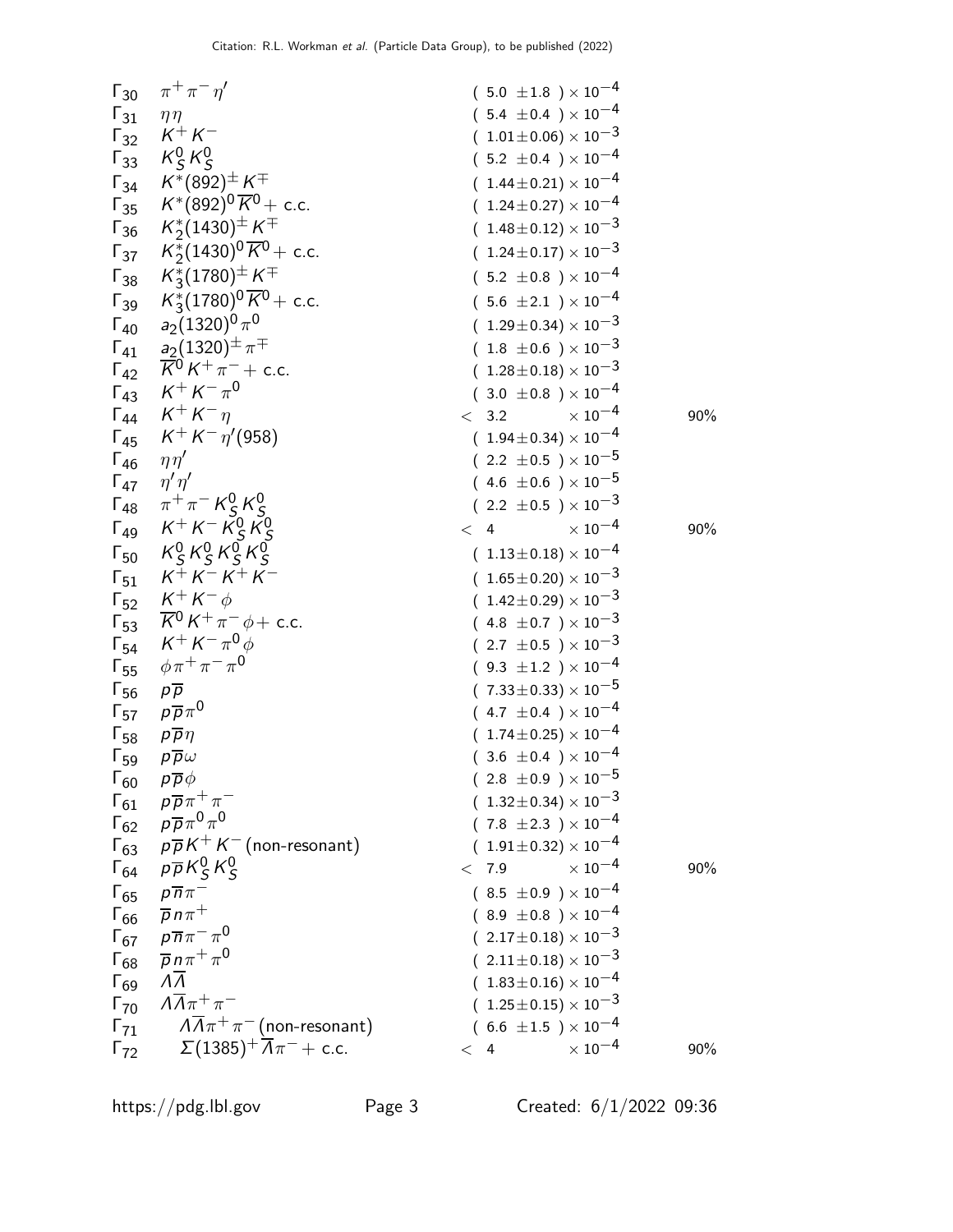| $\Gamma_{73}$ | $\Sigma(1385)^{-}\overline{A}\pi^{+}+$ c.c.                    | < 6                              | $\times$ $10^{-4}$<br>90%        |
|---------------|----------------------------------------------------------------|----------------------------------|----------------------------------|
|               | $\Gamma_{74}$ $K^+\overline{p}A$ + c.c.                        | $(7.8 \pm 0.5) \times 10^{-4}$   |                                  |
|               | $\Gamma_{75}$ $nK^0_S\overline{\Lambda}$ + c.c.                | $(3.58 \pm 0.28) \times 10^{-4}$ |                                  |
|               | $\Gamma_{76}$ $K^*(892)^+\overline{p}A + \text{c.c.}$          | $(8.2 \pm 1.1) \times 10^{-4}$   |                                  |
|               | $\Gamma_{77}$ $K^{+}\overline{p}A(1520) + c.c.$                | $(2.8 \pm 0.7) \times 10^{-4}$   |                                  |
| $\Gamma_{78}$ | $\Lambda(1520)\overline{\Lambda}(1520)$                        | $(4.6 \pm 1.5) \times 10^{-4}$   |                                  |
| $\Gamma_{79}$ | $\Sigma^{0}$ $\Sigma^{0}$                                      | $(.3.7 \pm 0.6) \times 10^{-5}$  |                                  |
| $\Gamma_{80}$ | $\Sigma^+ \overline{\rho} K^0_S$ + c.c.                        | $(8.2 \pm 0.9) \times 10^{-5}$   |                                  |
|               | $\Gamma_{81}$ $\Sigma^0 \overline{p} K^+ + c.c.$               | $(9.1 \pm 0.8) \times 10^{-5}$   |                                  |
|               | $\Gamma_{82}$ $\Sigma^+\overline{\Sigma}^-$                    | $(.3.4 \pm 0.7) \times 10^{-5}$  |                                  |
| $\Gamma_{83}$ | $\Sigma^-\overline{\Sigma}{}^+$                                | $(4.4 \pm 1.8) \times 10^{-5}$   |                                  |
|               | $\Gamma_{84}$ $\Sigma(1385)^{+} \overline{\Sigma}(1385)^{-}$   | < 1.6                            | $\times$ 10 <sup>-4</sup><br>90% |
|               | $\Gamma_{85}$ $\Sigma(1385)^{-}$ $\overline{\Sigma}(1385)^{+}$ | < 8                              | $\times$ 10 $^{-5}$<br>90%       |
|               | $\Gamma_{86}$ $K^- \Lambda \overline{\Xi}^+$ + c.c.            | $(1.76 \pm 0.32) \times 10^{-4}$ |                                  |
| $\Gamma_{87}$ | $\equiv 0 \equiv 0$                                            | $\rm <~1.0$                      | $\times$ 10 $^{-4}$<br>90%       |
|               | $\Gamma_{88}$ $\equiv$ $\equiv$ $\equiv$ $\equiv$ +            | $(1.42 \pm 0.32) \times 10^{-4}$ |                                  |
|               | $\Gamma_{89}$ $J/\psi(15)\pi^{+}\pi^{-}\pi^{0}$                | $\frac{0}{0}$<br>< 1.5           | 90%                              |
| $\Gamma_{90}$ | $\pi^0 \eta_c$                                                 | < 3.2                            | $\times$ 10 <sup>-3</sup><br>90% |
| $\Gamma_{91}$ | $\eta_c(1S)\pi^+\pi^-$                                         | < 5.4                            | $\times$ 10 <sup>-3</sup><br>90% |
|               |                                                                | Radiative decays                 |                                  |
|               | $\Gamma_{92}$ $\gamma J/\psi(15)$                              | $(19.0 \pm 0.5)$ %               |                                  |
| $\Gamma_{93}$ | $\gamma \rho^0$                                                | < 1.9                            | $\times$ 10 $^{-5}$<br>90%       |
| $\Gamma_{94}$ | $\gamma \omega$                                                | < 6                              | $\times$ 10 $^{-6}$<br>90%       |
| $\Gamma_{95}$ | $\gamma \phi$                                                  | $\langle 7$                      | $\times$ 10 $^{-6}$<br>90%       |
| $\Gamma_{96}$ | $\gamma\gamma$                                                 | $(2.85 \pm 0.10) \times 10^{-4}$ |                                  |
|               | $\Gamma_{97}$ $e^+e^- J/\psi(15)$                              | $(2.15\pm0.14)\times10^{-3}$     |                                  |
|               | $\Gamma_{98}$ $\mu^+ \mu^- J/\psi(15)$                         | $(2.02 \pm 0.33) \times 10^{-4}$ |                                  |

#### CONSTRAINED FIT INFORMATION

A multiparticle fit to  $\chi_{c1}(1P)$ ,  $\chi_{c0}(1P)$ ,  $\chi_{c2}(1P)$ , and  $\psi(2S)$ with 4 total widths, a partial width, 25 combinations of partial widths obtained from integrated cross section, and 84 branching ratios uses 248 measurements to determine 49 parameters. The overall fit has a  $\chi^2 =$  379.8 for 199 degrees of freedom.

The following off-diagonal array elements are the correlation coefficients  $\left<\delta p_i\delta p_j\right>$ /( $\delta p_i\!\cdot\!\delta p_j$ ), in percent, from the fit to parameters  $p_i$ , including the branching fractions,  $x_i \equiv \Gamma_i / \Gamma_{\text{total}}$ .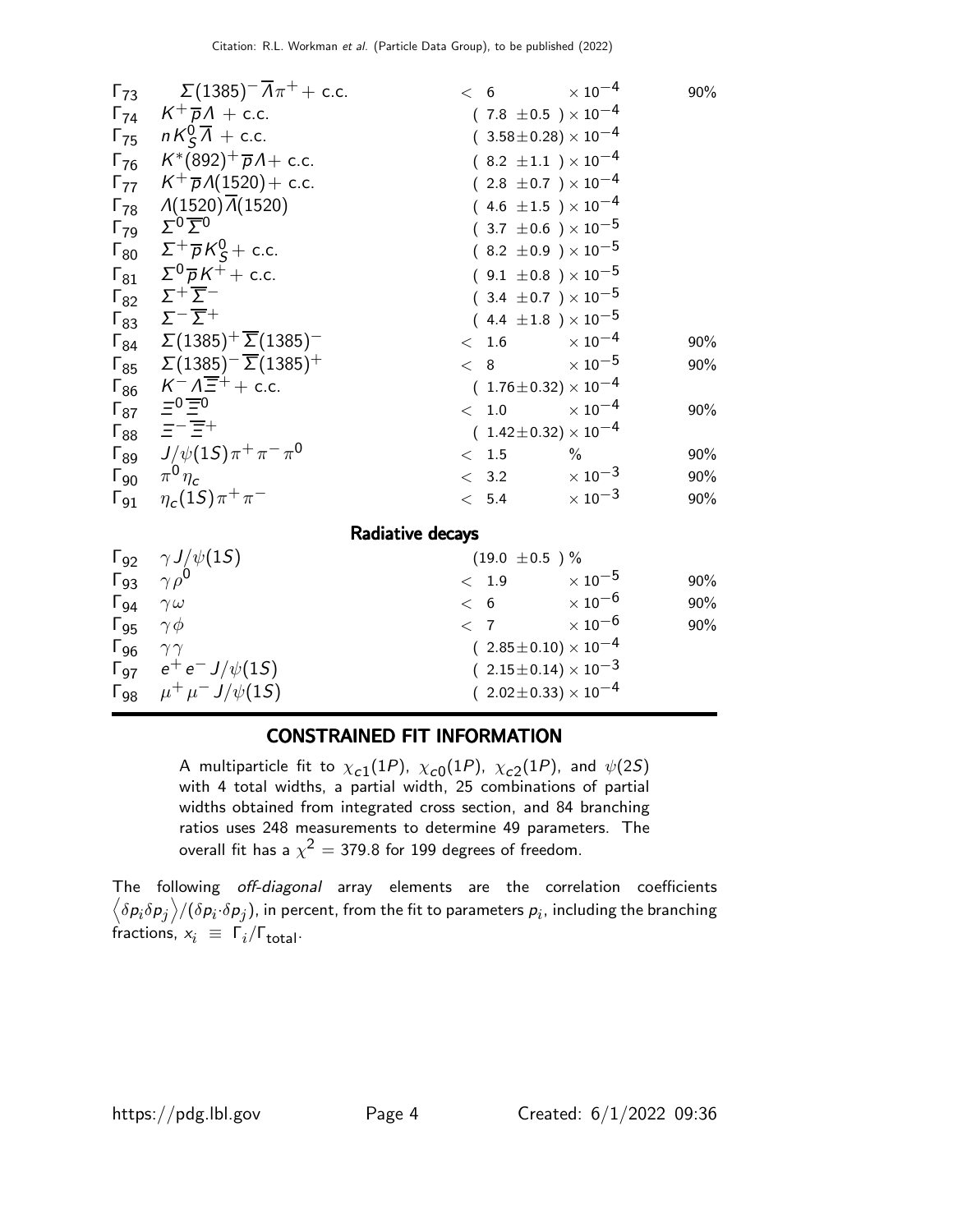| $x_{14}$                                     | 7                                                                                                                                  |                |                         |                |                                                       |                           |                |                                                                           |          |                                                          |
|----------------------------------------------|------------------------------------------------------------------------------------------------------------------------------------|----------------|-------------------------|----------------|-------------------------------------------------------|---------------------------|----------------|---------------------------------------------------------------------------|----------|----------------------------------------------------------|
| $x_{17}$                                     | $\overline{c}$                                                                                                                     | 21             |                         |                |                                                       |                           |                |                                                                           |          |                                                          |
| $x_{18}$                                     | 4                                                                                                                                  | 3              | $\mathbf 1$             |                |                                                       |                           |                |                                                                           |          |                                                          |
| $x_{20}$                                     | 7                                                                                                                                  | 5              | $\mathbf{1}$            | 3              |                                                       |                           |                |                                                                           |          |                                                          |
| $x_{25}$                                     | $\overline{7}$                                                                                                                     | 6              | $\mathbf{1}$            | 4              | 10                                                    |                           |                |                                                                           |          |                                                          |
| $x_{26}$                                     | 18                                                                                                                                 | $\overline{2}$ | $\mathbf 0$             | $\mathbf{1}$   | $\mathbf 1$                                           | $\mathbf 1$               |                |                                                                           |          |                                                          |
| $x_{31}$                                     | $\ensuremath{\mathsf{3}}$                                                                                                          | 3              | $\mathbf{1}$            | $\mathbf{2}$   | 5                                                     | 12                        | $\mathbf{1}$   |                                                                           |          |                                                          |
| $x_{32}$                                     | 5                                                                                                                                  | 4              | $\mathbf{1}$            | 3              | 7                                                     | 15                        | $\mathbf{1}$   | 8                                                                         |          |                                                          |
| $x_{33}$                                     | 5                                                                                                                                  | 4              | $\mathbf{1}$            | $\mathbf{2}$   | 6                                                     | 13                        | $\mathbf{1}$   | 7                                                                         | 8        |                                                          |
| $x_{42}$                                     | $\mathbf{2}$                                                                                                                       | $\mathbf{2}$   | $\mathbf 0$             | $\mathbf 1$    | 3                                                     | $\overline{\mathfrak{c}}$ | 0              | 3                                                                         | 4        | 4                                                        |
| $x_{51}$                                     | 4                                                                                                                                  | 3              | $\mathbf{1}$            | $\mathbf{2}$   | 4                                                     | $\overline{7}$            | $\mathbf{1}$   | 4                                                                         | 5        | 4                                                        |
| $x_{56}$                                     | 10                                                                                                                                 | 9              | $\overline{2}$          | 5              | 9                                                     | 11                        | $\overline{c}$ | 5                                                                         | 8        | 7                                                        |
| $x_{69}$                                     | 3                                                                                                                                  | 3              | $\mathbf 1$             | $\overline{2}$ | 5                                                     | 12                        | $\mathbf{1}$   | 6                                                                         | 8        | 6                                                        |
| $x_{92}$                                     | 12                                                                                                                                 | 10             | $\overline{2}$          | 6              | 15                                                    | 34                        | $\overline{2}$ | 18                                                                        | 22       | 18                                                       |
| $x_{96}$                                     | $-6$                                                                                                                               | $-4$           | $-1$                    | $-2$           | $\overline{2}$                                        | 20                        | $-2$           | 12                                                                        | 12       | 10                                                       |
| Г                                            | 23                                                                                                                                 | $-19$          | -4                      | $^{-11}$       | $-19$                                                 | $-25$                     | $-5$           | $^{-12}$                                                                  | $-18$    | $-15$                                                    |
|                                              | $x_{\mathbf{1}}$                                                                                                                   | $x_{14}$       | $x_{17}$                | $x_{18}$       | $x_{20}$                                              | $x_{25}$                  | $x_{26}$       | $x_{31}$                                                                  | $x_{32}$ | $x_{33}$                                                 |
| $x_{51}$                                     | $\mathbf{2}$                                                                                                                       |                |                         |                |                                                       |                           |                |                                                                           |          |                                                          |
| $x_{56}$                                     | 4                                                                                                                                  | 5              |                         |                |                                                       |                           |                |                                                                           |          |                                                          |
| $x_{69}$                                     | 3                                                                                                                                  | 4              | 5                       |                |                                                       |                           |                |                                                                           |          |                                                          |
| $x_{92}$                                     | 10                                                                                                                                 | 11             | $\overline{\mathbf{4}}$ | 17             |                                                       |                           |                |                                                                           |          |                                                          |
| $x_{96}$                                     | 5                                                                                                                                  | 4              | 18                      | 11             | 34                                                    |                           |                |                                                                           |          |                                                          |
| Г                                            | $8^{\circ}$                                                                                                                        | $-11$          | $-45$                   | $-12$          | $-46$                                                 | -43                       |                |                                                                           |          |                                                          |
|                                              | $x_{42}$                                                                                                                           | $x_{\rm 51}$   | $x_{56}$                | $x_{69}$       | $x_{92}$                                              | $x_{96}$                  |                |                                                                           |          |                                                          |
|                                              |                                                                                                                                    |                |                         |                | $\chi_{c2}(1P)$ PARTIAL WIDTHS                        |                           |                |                                                                           |          |                                                          |
|                                              |                                                                                                                                    |                |                         |                | $\chi_{c2}(1P)$ Γ(i)Γ( $\gamma J/\psi(1S)$ )/Γ(total) |                           |                |                                                                           |          |                                                          |
|                                              | $\Gamma(p\overline{p}) \times \Gamma(\gamma J/\psi(1S))/\Gamma_{\text{total}}$                                                     |                |                         |                |                                                       |                           |                |                                                                           |          | $\Gamma_{56}\Gamma_{92}/\Gamma$                          |
|                                              | <i>VALUE</i> (eV)                                                                                                                  |                |                         |                | DOCUMENT ID                                           |                           |                | TECN COMMENT                                                              |          |                                                          |
|                                              | 27.5±1.2 OUR FIT                                                                                                                   |                |                         |                |                                                       |                           |                |                                                                           |          |                                                          |
|                                              | $27.5 \pm 1.5$ OUR AVERAGE                                                                                                         |                |                         |                |                                                       |                           |                | $^1$ ANDREOTTI 05A E835 $p\overline{p} \rightarrow e^+e^-\gamma$          |          |                                                          |
| $27.0 \pm 1.5 \pm 1.1$<br>$27.7 + 1.5 + 2.0$ |                                                                                                                                    |                |                         |                |                                                       |                           |                | <sup>1,2</sup> ARMSTRONG 92 E760 $\overline{p}p \rightarrow e^+e^-\gamma$ |          |                                                          |
| $36 + 8$                                     |                                                                                                                                    |                |                         |                | $^1$ BAGLIN                                           |                           |                | 86B SPEC $\overline{p}p \rightarrow e^+e^-X$                              |          |                                                          |
|                                              | <sup>1</sup> Calculated by us using B( $J/\psi(1S) \to e^+e^-$ ) = 0.0593 ± 0.0010.<br><sup>2</sup> Recalculated by ANDREOTTI 05A. |                |                         |                |                                                       |                           |                |                                                                           |          |                                                          |
|                                              | $\Gamma(\gamma\gamma) \times \Gamma(\gamma J/\psi(1S)) / \Gamma_{\text{total}}$                                                    |                |                         |                |                                                       |                           |                |                                                                           |          | $\Gamma$ <sub>96</sub> $\Gamma$ <sub>92</sub> / $\Gamma$ |
| VALUE (eV)                                   |                                                                                                                                    |                | EVTS                    |                | DOCUMENT ID                                           |                           | TECN           | COMMENT                                                                   |          |                                                          |
|                                              | $107 \pm 5$ OUR FIT<br>117± 10 OUR AVERAGE                                                                                         |                |                         |                |                                                       |                           |                |                                                                           |          |                                                          |
|                                              | https://pdg.lbl.gov                                                                                                                |                |                         | Page 5         |                                                       |                           |                | Created: 6/1/2022 09:36                                                   |          |                                                          |
|                                              |                                                                                                                                    |                |                         |                |                                                       |                           |                |                                                                           |          |                                                          |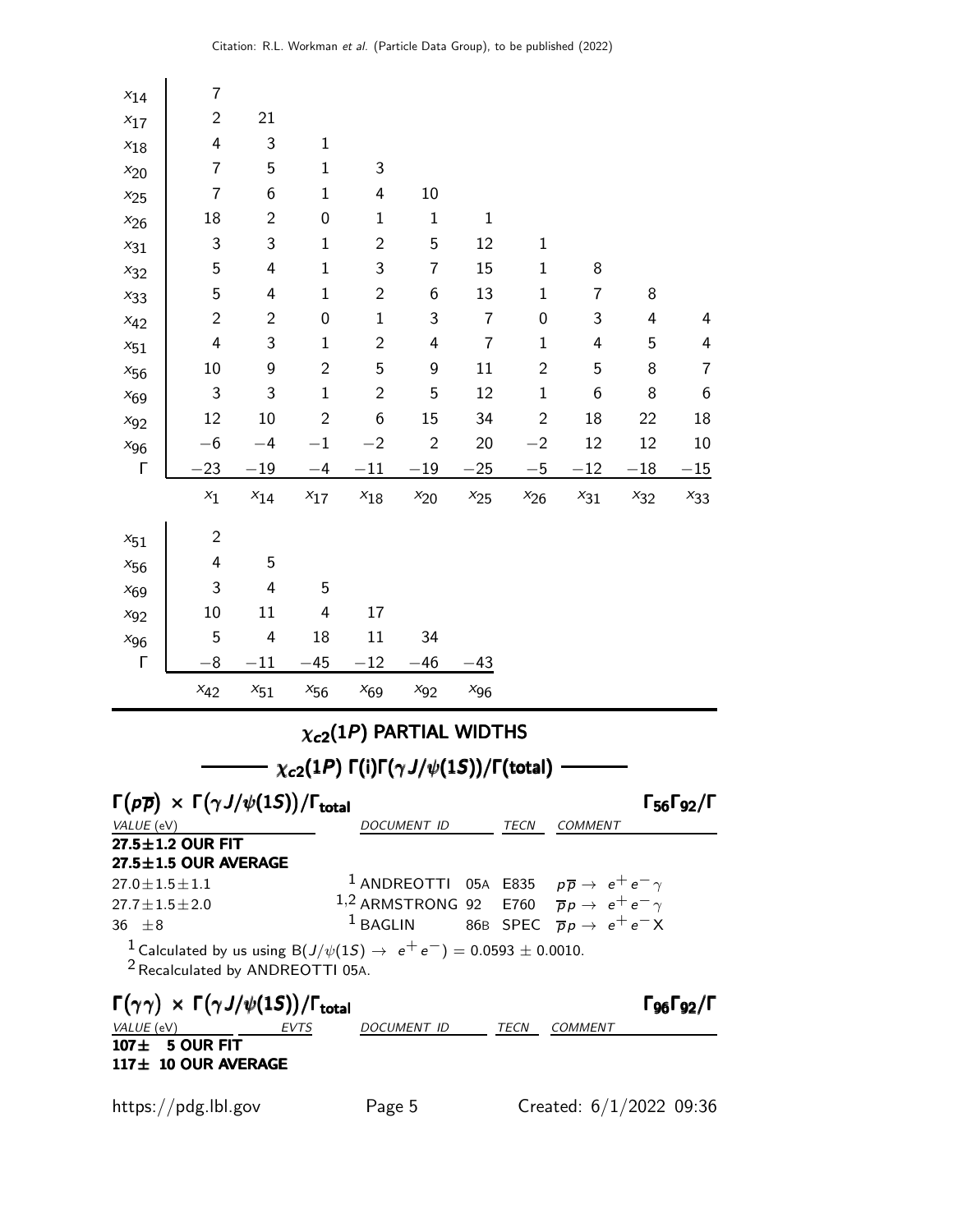| $111 \pm 12 \pm 9$<br>$147 \pm 15$                                                                                                                        | $1$ DOBBS                                                                                                                              | 06 CLE3      | 10.4 $e^+e^- \rightarrow$<br>$e^+e^- \chi_{c2}$                                 |
|-----------------------------------------------------------------------------------------------------------------------------------------------------------|----------------------------------------------------------------------------------------------------------------------------------------|--------------|---------------------------------------------------------------------------------|
| $136 \pm 13.3$<br>$114 \pm 11 \pm 9$                                                                                                                      | $1,2$ ABE                                                                                                                              | 02T BELL     | $e^+e^- \rightarrow e^+e^- \chi_{c2}$                                           |
| $139 \pm 55 \pm 21$                                                                                                                                       | $1,3$ ACCIARRI                                                                                                                         |              | 99E L3 $e^+e^- \rightarrow e^+e^- \chi_{c2}$                                    |
| $242\pm 65\pm 51$                                                                                                                                         | $1,4$ ACKERK                                                                                                                           |              | 98 OPAL $e^+e^- \rightarrow e^+e^- \chi_{c2}$                                   |
| $150 \pm 42 \pm 36$                                                                                                                                       | $1,5$ DOMINICK                                                                                                                         |              | 94 CLE2 $e^+e^- \rightarrow e^+e^- \chi_{c2}$                                   |
| $470 \pm 240 \pm 120$                                                                                                                                     | $1,6$ BAUER                                                                                                                            |              | 93 TPC $e^+e^- \rightarrow e^+e^- \chi_{c2}$                                    |
|                                                                                                                                                           |                                                                                                                                        |              |                                                                                 |
| <sup>1</sup> Calculated by us using B( $J/\psi \rightarrow \ell^+ \ell^-)=0.1187 \pm 0.0008$ .<br><sup>2</sup> All systematic errors added in quadrature. |                                                                                                                                        |              |                                                                                 |
| $^3$ The value for $\Gamma(\chi_{c2} \to~\gamma\gamma)$ reported in ACCIARRI 99E is derived using B $(\chi_{c2} \to$                                      |                                                                                                                                        |              |                                                                                 |
| $\gamma J/\psi(1S)$ $\times$ B( $J/\psi(1S)$ $\rightarrow$ $\ell^+ \ell^-$ ) = 0.0162 $\pm$ 0.0014.                                                       |                                                                                                                                        |              |                                                                                 |
| <sup>4</sup> The value for $\Gamma(\chi_{c2} \to \gamma \gamma)$ reported in ACKERSTAFF,K 98 is derived using B $(\chi_{c2} \to \gamma \gamma)$           |                                                                                                                                        |              |                                                                                 |
| $\gamma J/\psi(1S)$ = 0.135 $\pm$ 0.011 and B( $J/\psi(1S) \rightarrow \ell^+ \ell^-$ ) = 0.1203 $\pm$ 0.0038.                                            |                                                                                                                                        |              |                                                                                 |
| $^5$ The value for $\Gamma(\chi_{c2} \to~\gamma\gamma)$ reported in DOMINICK 94 is derived using B $(\chi_{c2} \to$                                       |                                                                                                                                        |              |                                                                                 |
| $\gamma J/\psi(1S)$ )= 0.135 $\pm$ 0.011, B(J/ $\psi(1S) \rightarrow e^+e^-$ ) = 0.0627 $\pm$ 0.0020, and                                                 |                                                                                                                                        |              |                                                                                 |
| $B(J/\psi(1S) \rightarrow \mu^+ \mu^-) = 0.0597 \pm 0.0025.$                                                                                              |                                                                                                                                        |              |                                                                                 |
| <sup>6</sup> The value for $\Gamma(\chi_{c2} \to \gamma\gamma)$ reported in BAUER 93 is derived using B $(\chi_{c2} \to \gamma\gamma)$                    |                                                                                                                                        |              |                                                                                 |
| $\gamma J/\psi(1S)$ )= 0.135 $\pm$ 0.011, B(J/ $\psi(1S) \rightarrow e^+e^-$ ) = 0.0627 $\pm$ 0.0020, and                                                 |                                                                                                                                        |              |                                                                                 |
| $B(J/\psi(15) \rightarrow \mu^+ \mu^-) = 0.0597 \pm 0.0025.$                                                                                              |                                                                                                                                        |              |                                                                                 |
|                                                                                                                                                           | $\cdot$ $\chi_{\bm{c2}}(1P)$ $\bm{\mathsf{\Gamma}}(\mathsf{i})\bm{\mathsf{\Gamma}}(\gamma\gamma)/\bm{\mathsf{\Gamma}}(\textsf{total})$ |              |                                                                                 |
|                                                                                                                                                           |                                                                                                                                        |              |                                                                                 |
| $\Gamma\big(2(\pi^+\pi^-)\big)\,\times\,\Gamma\big(\gamma\gamma\big)/\Gamma_{\rm total}$                                                                  |                                                                                                                                        |              | $\Gamma_1\Gamma_{96}/\Gamma$                                                    |
| <i>VALUE</i> (eV)<br><b>EVTS</b>                                                                                                                          | DOCUMENT ID                                                                                                                            | TECN         | <b>COMMENT</b>                                                                  |
| 5.7 $\pm$ 0.5 OUR FIT                                                                                                                                     |                                                                                                                                        |              |                                                                                 |
| $5.2 \pm 0.7$ OUR AVERAGE                                                                                                                                 |                                                                                                                                        |              |                                                                                 |
| $5.01 \pm 0.44 \pm 0.55$<br>$1597 \pm 138$                                                                                                                | UEHARA                                                                                                                                 |              | 08 BELL $\gamma \gamma \rightarrow \chi_{c2} \rightarrow 2(\pi^+ \pi^-)$        |
| 6.4 $\pm 1.8$ $\pm 0.8$                                                                                                                                   |                                                                                                                                        |              | EISENSTEIN 01 CLE2 $e^+e^- \rightarrow e^+e^- \chi_{c2}$                        |
| $\Gamma(\rho\rho)\,\times\,\Gamma(\gamma\gamma)/\Gamma_{\rm total}$                                                                                       |                                                                                                                                        |              | $\Gamma_2\Gamma_{96}/\Gamma$                                                    |
| VALUE (eV) CL% EVTS                                                                                                                                       | DOCUMENT ID                                                                                                                            | TECN COMMENT |                                                                                 |
| • • • We do not use the following data for averages, fits, limits, etc. • • •                                                                             |                                                                                                                                        |              |                                                                                 |
| < 7.8<br>$90<$ $<$ 598                                                                                                                                    |                                                                                                                                        |              | UEHARA 08 BELL $\gamma \gamma \rightarrow \chi_{c2} \rightarrow 2(\pi^+ \pi^-)$ |
|                                                                                                                                                           |                                                                                                                                        |              |                                                                                 |
| $\Gamma\bigl(K^+K^-\pi^+\pi^-\bigr)\,\times\,\Gamma\bigl(\gamma\gamma\bigr)/\Gamma_{\rm total}$                                                           |                                                                                                                                        |              | $\Gamma_{14}\Gamma_{96}/\Gamma$                                                 |
| VALUE (eV) EVTS DOCUMENT ID TECN COMMENT                                                                                                                  |                                                                                                                                        |              |                                                                                 |
| 4.42 $\pm$ 0.42 $\pm$ 0.53 780 $\pm$ 74 UEHARA 08 BELL $\gamma\gamma \to \chi_{c2} \to K^+K^-\pi^+\pi^-$                                                  |                                                                                                                                        |              |                                                                                 |
|                                                                                                                                                           |                                                                                                                                        |              |                                                                                 |
| $\Gamma(K^+K^-\pi^+\pi^-\pi^{\mathbf{0}})\,\times\,\Gamma(\gamma\gamma)/\Gamma_{\rm total}$                                                               |                                                                                                                                        |              | $\Gamma_{15} \Gamma_{96} / \Gamma$                                              |
|                                                                                                                                                           |                                                                                                                                        |              |                                                                                 |
| VALUE (eV) EVTS DOCUMENT ID TECN COMMENT<br><b>6.5±0.9±1.5</b> 1250 DEL-AMO-SA11M BABR $\gamma \gamma \rightarrow K^+ K^- \pi^+ \pi^- \pi^0$              |                                                                                                                                        |              |                                                                                 |
| $\Gamma(K^*(892)^0\overline{K}^*(892)^0) \, \times \, \Gamma(\gamma\gamma)/\Gamma_{\rm total}$                                                            |                                                                                                                                        |              | $\Gamma_{18}\Gamma_{96}/\Gamma$                                                 |
|                                                                                                                                                           |                                                                                                                                        |              |                                                                                 |
| $\frac{VALUE(eV)}{1.26 \pm 0.24 \text{ OUR FIT}}$ EVTS DOCUMENT ID TECN COMMENT                                                                           |                                                                                                                                        |              |                                                                                 |
| 0.8 ±0.17±0.27 151 $\pm$ 30 UEHARA 08 BELL $\gamma\gamma \to \chi_{c2} \to K^+ K^- \pi^+ \pi^-$                                                           |                                                                                                                                        |              |                                                                                 |
|                                                                                                                                                           |                                                                                                                                        |              |                                                                                 |
|                                                                                                                                                           |                                                                                                                                        |              |                                                                                 |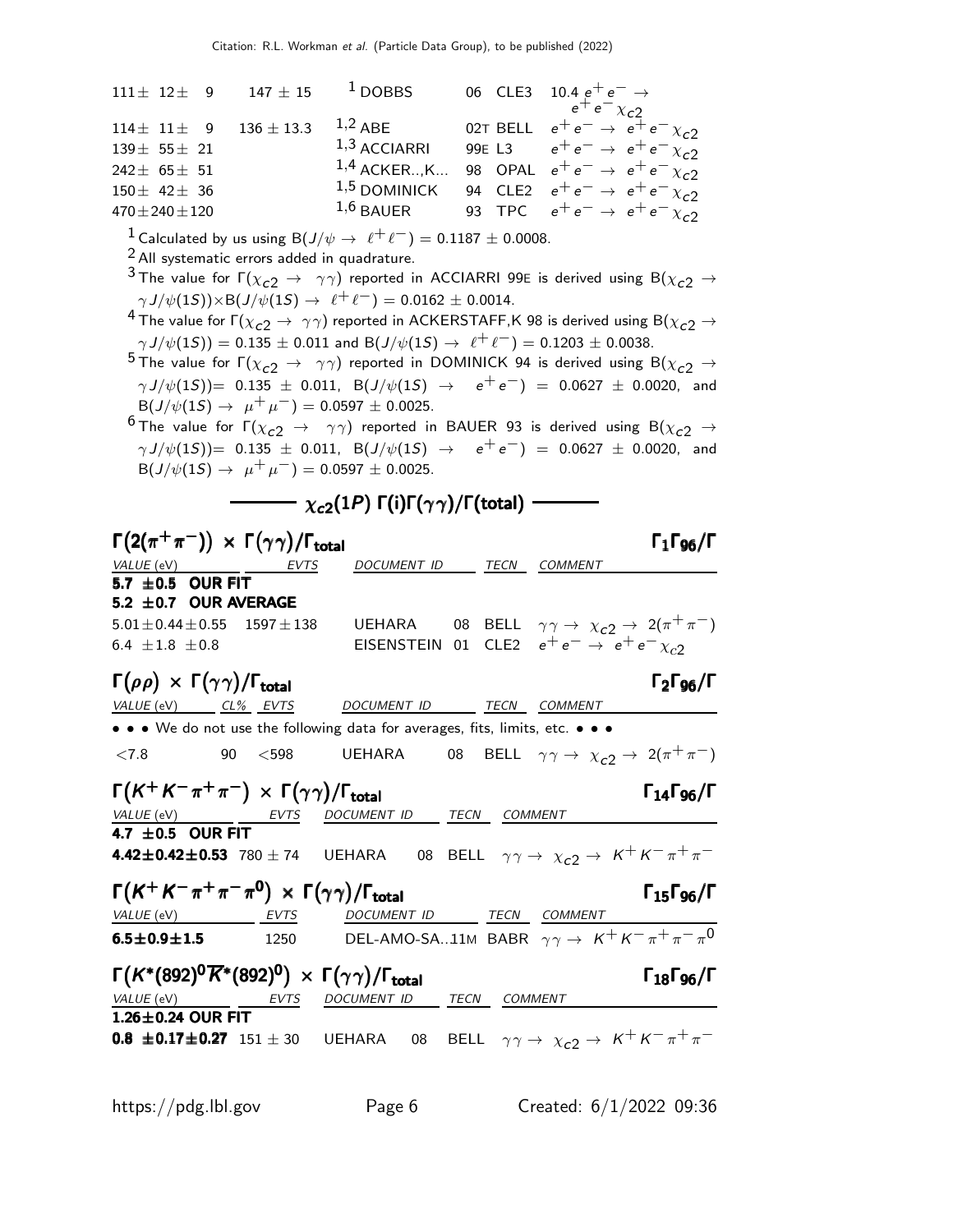| $\Gamma(\phi\phi) \times \Gamma(\gamma\gamma)/\Gamma_{\text{total}}$                                         |               |                                                                                                                 |      |                                                                             | $\Gamma_{20}\Gamma_{96}/\Gamma$ |
|--------------------------------------------------------------------------------------------------------------|---------------|-----------------------------------------------------------------------------------------------------------------|------|-----------------------------------------------------------------------------|---------------------------------|
| VALUE (eV)                                                                                                   | EVTS          | DOCUMENT ID TECN COMMENT                                                                                        |      |                                                                             |                                 |
| $0.60\pm0.05$ OUR FIT                                                                                        |               |                                                                                                                 |      |                                                                             |                                 |
| $0.62 \pm 0.07 \pm 0.05$<br>• • • We do not use the following data for averages, fits, limits, etc. • • •    |               | $89\pm11$ $^{-1}$ LIU                                                                                           |      | 12B BELL $\gamma \gamma \rightarrow 2(K^+ K^-)$                             |                                 |
|                                                                                                              |               |                                                                                                                 |      |                                                                             |                                 |
| $0.58 \pm 0.18 \pm 0.16$ $26.5 \pm 8.1$ UEHARA                                                               |               |                                                                                                                 |      | 08 BELL $\gamma\gamma \rightarrow \chi_{c2} \rightarrow 2(K^{+}K^{-})$      |                                 |
|                                                                                                              |               | <sup>1</sup> Supersedes UEHARA 08. Using $B(\phi \rightarrow K^+ K^-) = (48.9 \pm 0.5)\%$ .                     |      |                                                                             |                                 |
| $\Gamma(\omega\omega) \times \Gamma(\gamma\gamma) / \Gamma_{\text{total}}$                                   |               |                                                                                                                 |      |                                                                             | $\Gamma_{22}\Gamma_{96}/\Gamma$ |
| VALUE (eV) CL% DOCUMENT ID                                                                                   |               |                                                                                                                 |      | TECN COMMENT                                                                |                                 |
| • • • We do not use the following data for averages, fits, limits, etc. • • •                                |               |                                                                                                                 |      |                                                                             |                                 |
| < 0.64                                                                                                       | 90            | $1$ LIU                                                                                                         |      | 12B BELL $\gamma \gamma \rightarrow 2(\pi^+ \pi^- \pi^0)$                   |                                 |
|                                                                                                              |               | <sup>1</sup> Using B( $\omega \to \pi^+ \pi^- \pi^0$ ) = (89.2 ± 0.7)%.                                         |      |                                                                             |                                 |
| $\Gamma(\omega \phi) \times \Gamma(\gamma \gamma) / \Gamma_{\text{total}}$                                   |               |                                                                                                                 |      |                                                                             | $\Gamma_{24}\Gamma_{96}/\Gamma$ |
| $VALUE$ (eV) CL%                                                                                             |               | DOCUMENT ID TECN COMMENT                                                                                        |      |                                                                             |                                 |
| • • • We do not use the following data for averages, fits, limits, etc. • • •                                |               |                                                                                                                 |      |                                                                             |                                 |
| < 0.04                                                                                                       | 90            | $1$ LIU                                                                                                         |      | 12B BELL $\gamma\gamma\rightarrow\ K^{+}\,K^{-}\,\pi^{+}\,\pi^{-}\,\pi^{0}$ |                                 |
|                                                                                                              |               | $1$ Using B( $\phi \to K^+K^-$ ) = (48.9 $\pm$ 0.5)% and B( $\omega \to \pi^+\pi^-\pi^0$ ) = (89.2 $\pm$ 0.7)%. |      |                                                                             |                                 |
|                                                                                                              |               |                                                                                                                 |      |                                                                             |                                 |
| $\Gamma(\pi\pi) \times \Gamma(\gamma\gamma)/\Gamma_{\text{total}}$                                           |               |                                                                                                                 |      |                                                                             | $\Gamma_{25}\Gamma_{96}/\Gamma$ |
| $VALUE$ (eV) $\qquad \qquad$<br>$1.25 \pm 0.07$ OUR FIT                                                      | EVTS          | DOCUMENT ID TECN COMMENT                                                                                        |      |                                                                             |                                 |
| $1.18 \pm 0.25$ OUR AVERAGE                                                                                  |               |                                                                                                                 |      |                                                                             |                                 |
| $1.44 \pm 0.54 \pm 0.47$ 34 $\pm$ 13                                                                         |               | <sup>1</sup> UEHARA 09 BELL 10.6 $e^+e^- \rightarrow e^+e^-\pi^0\pi^0$                                          |      |                                                                             |                                 |
| $1.14 \pm 0.21 \pm 0.17$ 54 $\pm$ 10                                                                         |               | <sup>2</sup> NAKAZAWA 05 BELL 10.6 $e^+e^- \rightarrow e^+e^- \pi^+\pi^-$                                       |      |                                                                             |                                 |
|                                                                                                              |               | $^1$ We multiplied the measurement by 3 to convert from $\pi^0\pi^0$ to $\pi\pi$ . Interference with            |      |                                                                             |                                 |
| the continuum included.                                                                                      |               | <sup>2</sup> We have multiplied $\pi^+ \pi^-$ measurement by 3/2 to obtain $\pi \pi$ .                          |      |                                                                             |                                 |
| $\Gamma(\rho^0\pi^+\pi^-) \times \Gamma(\gamma\gamma)/\Gamma_{\rm total}$                                    |               |                                                                                                                 |      |                                                                             |                                 |
|                                                                                                              |               | DOCUMENT ID                                                                                                     | TECN |                                                                             | $\Gamma_{26}\Gamma_{96}/\Gamma$ |
| <i>VALUE</i> (eV)<br>$2.1 \pm 0.9$ OUR FIT                                                                   | EVTS          |                                                                                                                 |      | COMMENT                                                                     |                                 |
| $3.2 \pm 1.9 \pm 0.5$                                                                                        | $986 \pm 578$ | UEHARA                                                                                                          | 08   | BELL $\gamma \gamma \rightarrow \chi_{c2} \rightarrow 2(\pi^+ \pi^-)$       |                                 |
|                                                                                                              |               |                                                                                                                 |      |                                                                             |                                 |
| $\Gamma(\eta\eta) \times \Gamma(\gamma\gamma)/\Gamma_{\text{total}}$                                         |               |                                                                                                                 |      |                                                                             | $\Gamma_{31}\Gamma_{96}/\Gamma$ |
| VALUE (eV) EVTS<br><b>0.53±0.22±0.09</b> 8 <sup>1</sup> UEHARA 10A BELL 10.6 $e^+e^- \rightarrow e^+e^- n n$ |               | DOCUMENT ID TECN COMMENT                                                                                        |      |                                                                             |                                 |
|                                                                                                              |               | $1$ Interference with the continuum not included.                                                               |      |                                                                             |                                 |
|                                                                                                              |               |                                                                                                                 |      |                                                                             |                                 |
| $\Gamma(K^+K^-) \times \Gamma(\gamma\gamma)/\Gamma_{\text{total}}$                                           |               |                                                                                                                 |      |                                                                             | $\Gamma_{32}\Gamma_{96}/\Gamma$ |
| $\frac{VALUE\ (eV)}{0.56 \pm 0.04\ OUR FIT}$                                                                 |               | DOCUMENT ID TECN COMMENT                                                                                        |      |                                                                             |                                 |
|                                                                                                              |               | NAKAZAWA 05 BELL 10.6 $e^+e^- \rightarrow e^+e^-$ K $^+$ K $^-$                                                 |      |                                                                             |                                 |
| $0.44 \pm 0.11 \pm 0.07$ 33 $\pm$ 8                                                                          |               |                                                                                                                 |      |                                                                             |                                 |
| $\Gamma(K^0_S K^0_S) \times \Gamma(\gamma \gamma)/\Gamma_{\text{total}}$                                     |               |                                                                                                                 |      |                                                                             | $\Gamma_{33}\Gamma_{96}/\Gamma$ |
| $\frac{$ VALUE (eV)<br>0.294±0.025 OUR FIT                                                                   | <b>EVTS</b>   |                                                                                                                 |      | DOCUMENT ID TECN COMMENT                                                    |                                 |
|                                                                                                              |               |                                                                                                                 |      |                                                                             |                                 |
| $0.27^{+0.07}_{-0.06}$ ±0.03                                                                                 |               | 53 $^1$ UEHARA 13 BELL $\gamma\gamma\rightarrow\ K_S^0\,K_S^0$                                                  |      |                                                                             |                                 |
| https://pdg.lbl.gov                                                                                          |               | Page 7                                                                                                          |      | Created: $6/1/2022$ 09:36                                                   |                                 |
|                                                                                                              |               |                                                                                                                 |      |                                                                             |                                 |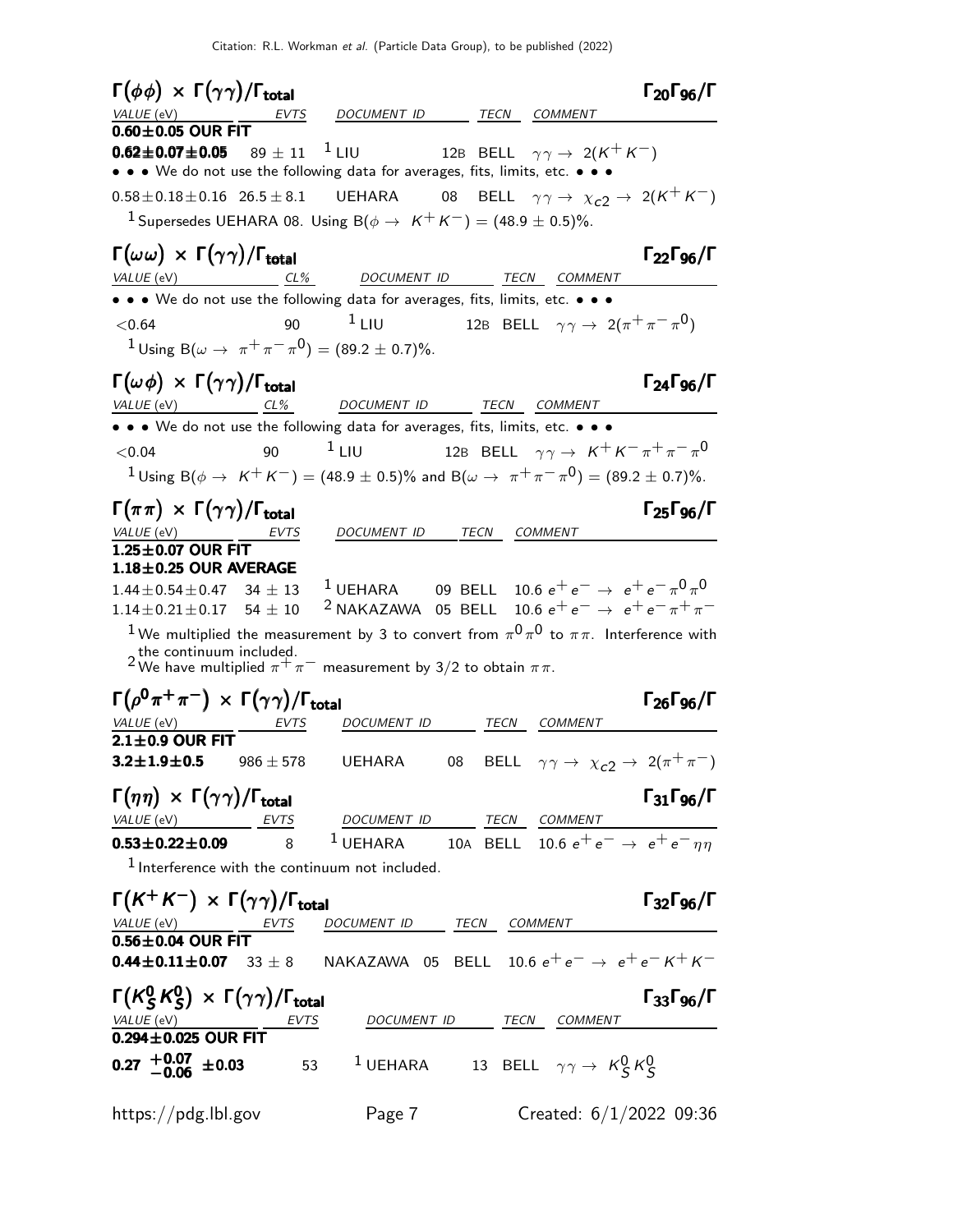• • • We do not use the following data for averages, fits, limits, etc. • • •

#### 0.31  $\pm$  0.05  $\pm$  0.03 38  $\pm$  7 CHEN 07B BELL  $e^+e^- \rightarrow e^+e^- \chi_{c2}$ 1 Supersedes CHEN 07B.

|                                                                                  | $\Gamma(\overline{K}^0 K^+\pi^-+$ c.c.) $\times \Gamma(\gamma\gamma)/\Gamma_{\rm total}$<br>$\Gamma_{42}\Gamma_{96}/\Gamma$                                                                                                                    |
|----------------------------------------------------------------------------------|------------------------------------------------------------------------------------------------------------------------------------------------------------------------------------------------------------------------------------------------|
| $\frac{VALU E (eV)}{0.72 \pm 0.11}$ OUR FIT                                      | DOCUMENT ID TECN COMMENT                                                                                                                                                                                                                       |
|                                                                                  |                                                                                                                                                                                                                                                |
| $1.20 \pm 0.33 \pm 0.13$<br>126                                                  | <sup>1</sup> DEL-AMO-SA11M BABR $\gamma \gamma \rightarrow K \frac{0}{5} K^{\pm} \pi^{\mp}$                                                                                                                                                    |
|                                                                                  | <sup>1</sup> We have multiplied $\overline{K}K\pi$ by 2/3 to obtain $\overline{K}^0K^+\pi^-$ + c.c.                                                                                                                                            |
| $\Gamma(K^+K^-K^+K^-) \times \Gamma(\gamma\gamma)/\Gamma_{\rm total}$            | $\Gamma_{51}\Gamma_{96}/\Gamma$                                                                                                                                                                                                                |
| $\frac{VALU E (eV)}{0.93 \pm 0.11}$ OUR FIT<br><u>EVTS</u>                       | TECN COMMENT<br>DOCUMENT ID                                                                                                                                                                                                                    |
|                                                                                  |                                                                                                                                                                                                                                                |
| 1.10 $\pm$ 0.21 $\pm$ 0.15 126 $\pm$ 24                                          | BELL $\gamma \gamma \rightarrow \chi_{c2} \rightarrow 2(K^{+} K^{-})$<br>08<br>UEHARA                                                                                                                                                          |
| $\Gamma(\eta_c(1S)\pi^+\pi^-) \times \Gamma(\gamma\gamma)/\Gamma_{\text{total}}$ | $\Gamma_{91}\Gamma_{96}/\Gamma$                                                                                                                                                                                                                |
| VALUE (eV)<br>$CL\%$                                                             | DOCUMENT ID<br>TECN<br><b>COMMENT</b>                                                                                                                                                                                                          |
| $15.7$<br>90                                                                     | 12AE BABR $e^+e^- \rightarrow e^+e^- \pi^+\pi^-\eta_c$<br><b>LEES</b>                                                                                                                                                                          |
|                                                                                  |                                                                                                                                                                                                                                                |
|                                                                                  | $\chi_{c2}(1P)$ BRANCHING RATIOS                                                                                                                                                                                                               |
|                                                                                  | <b>HADRONIC DECAYS -</b>                                                                                                                                                                                                                       |
|                                                                                  |                                                                                                                                                                                                                                                |
| $\Gamma(2(\pi^+\pi^-))/\Gamma_{\rm total}$                                       | $\Gamma_1/\Gamma$                                                                                                                                                                                                                              |
| $\frac{VALUE}{0.0102 \pm 0.0009}$ OUR FIT                                        | <u>DOCUMENT ID</u>                                                                                                                                                                                                                             |
|                                                                                  |                                                                                                                                                                                                                                                |
|                                                                                  |                                                                                                                                                                                                                                                |
| $\Gamma(\rho^0 \pi^+ \pi^-)/\Gamma(2(\pi^+ \pi^-))$                              | $\Gamma_{26}/\Gamma_1$                                                                                                                                                                                                                         |
| <b>VALUE</b>                                                                     | TECN COMMENT<br>DOCUMENT ID                                                                                                                                                                                                                    |
| $0.36 \pm 0.15$ OUR FIT                                                          |                                                                                                                                                                                                                                                |
| $0.31 \pm 0.17$                                                                  | TANENBAUM 78 MRK1 $\psi(2S) \rightarrow \gamma \chi_{c2}$                                                                                                                                                                                      |
|                                                                                  | $\Gamma_3/\Gamma$                                                                                                                                                                                                                              |
| $\Gamma(\pi^+\pi^-\pi^0\pi^0)/\Gamma_{\rm total}$<br>VALUE(%)<br><b>EVTS</b>     | DOCUMENT ID TECN COMMENT                                                                                                                                                                                                                       |
| $1.83 \pm 0.23 \pm 0.04$<br>903.5                                                | 08B CLEO $e^+e^- \to \gamma h^+h^-h^0h^0$<br>$1$ HE                                                                                                                                                                                            |
|                                                                                  |                                                                                                                                                                                                                                                |
|                                                                                  | $^1$ HE 08B reports 1.87 $\pm$ 0.07 $\pm$ 0.22 $\pm$ 0.13 % from a measurement of [F $(\chi_{c2}(1P)$ $\rightarrow$                                                                                                                            |
|                                                                                  | $\pi^+\pi^-\pi^0\pi^0)$ / $\Gamma_{\rm total}$ $]\times$ [B( $\psi(2S)\rightarrow\,\gamma\chi_{c2}(1P)$ )] assuming B( $\psi(2S)\rightarrow\,\gamma\chi_{c2}(1P))=$                                                                            |
|                                                                                  | $(9.33 \pm 0.14 \pm 0.61) \times 10^{-2}$ , which we rescale to our best value B $(\psi(2S) \rightarrow \gamma \chi_{c2}(1P))$<br>$=$ (9.52 $\pm$ 0.20) $\times$ 10 $^{-2}$ . Our first error is their experiment's error and our second error |
| is the systematic error from using our best value.                               |                                                                                                                                                                                                                                                |
| $\Gamma(\rho^+\pi^-\pi^0$ + c.c.)/ $\Gamma_{\text{total}}$                       | $\Gamma_4/\Gamma$                                                                                                                                                                                                                              |
| VALUE $(\%)$<br><b>EVTS</b>                                                      | DOCUMENT ID TECN COMMENT                                                                                                                                                                                                                       |
| 1031.9<br>$2.19 \pm 0.34 \pm 0.05$                                               | $1,2$ HE<br>08B CLEO $e^+e^- \to \gamma h^+h^-h^0h^0$                                                                                                                                                                                          |
|                                                                                  | $^1$ HE 08B reports 2.23 $\pm$ 0.11 $\pm$ 0.32 $\pm$ 0.16 % from a measurement of [F $(\chi_{c2}(1P) \rightarrow$                                                                                                                              |

 $\gamma \chi_{c2}(1P)) = (9.33 \pm 0.14 \pm 0.61) \times 10^{-2}$ , which we rescale to our best value B $(\psi(2S) \rightarrow$  $\gamma \chi_{\tt c2}(1P)) = (9.52 \pm 0.20) \times 10^{-2}$ . Our first error is their experiment's error and our second error is the systematic error from using our best value.

<sup>2</sup> Calculated by us. We have added the values from HE 08B for  $\rho^+\pi^-\pi^0$  and  $\rho^-\pi^+\pi^0$ decays assuming uncorrelated statistical and fully correlated systematic uncertainties.

https://pdg.lbl.gov Page 8 Created: 6/1/2022 09:36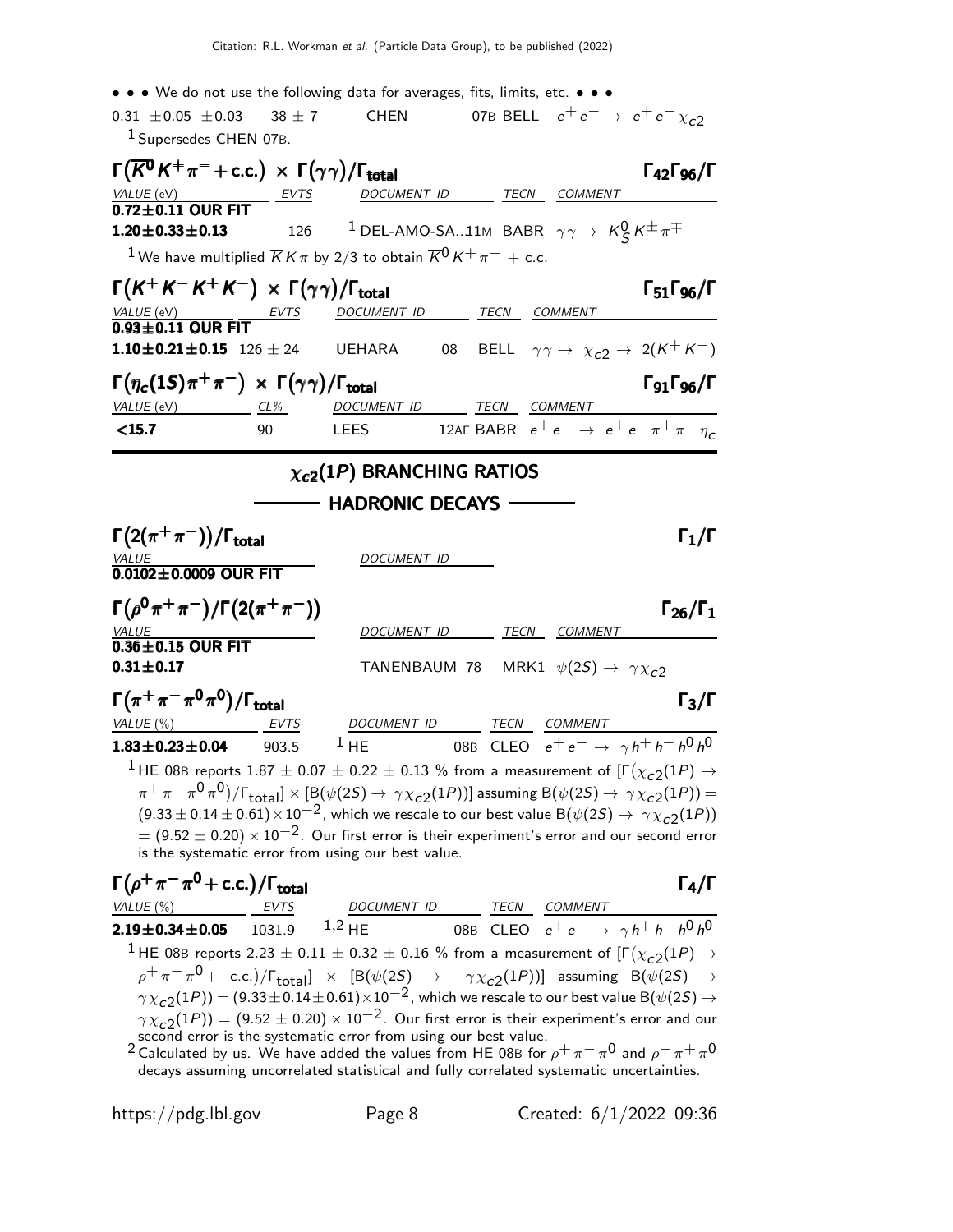#### Γ $(4\pi^0)/\Gamma_{\text{total}}$  Γ $_5/\Gamma$

| VALUE (units $10^{-3}$ ) EVTS |      | <b>DOCUMENT ID</b>                                                                                                                               | TECN | COMMENT                                                             |  |
|-------------------------------|------|--------------------------------------------------------------------------------------------------------------------------------------------------|------|---------------------------------------------------------------------|--|
| $1.11 \pm 0.15 \pm 0.02$      | 1164 | $^1$ ABLIKIM                                                                                                                                     |      | 11A BES3 $e^+e^- \rightarrow \psi(2S) \rightarrow \gamma \chi_{c2}$ |  |
|                               |      | <sup>1</sup> ABLIKIM 11A reports $(1.21 \pm 0.05 \pm 0.16) \times 10^{-3}$ from a measurement of $[\Gamma(\chi_{c2}(1P) \rightarrow$             |      |                                                                     |  |
|                               |      | $(4\pi^0)/\Gamma_{\text{total}}] \times [B(\psi(2S) \to \gamma \chi_{c2}(1P))]$ assuming $B(\psi(2S) \to \gamma \chi_{c2}(1P)) = (8.74 \pm 1.0)$ |      |                                                                     |  |
|                               |      | 0.35) $\times$ 10 <sup>-2</sup> , which we rescale to our best value B( $\psi$ (2S) $\rightarrow \gamma \chi_{c2}(1P)$ ) = (9.52 $\pm$           |      |                                                                     |  |
|                               |      | $(0.20) \times 10^{-2}$ . Our first error is their experiment's error and our second error is the<br>systematic error from using our best value. |      |                                                                     |  |

| $\Gamma(K^+K^-\pi^0\pi^0)/\Gamma_{\rm total}$                                                                                                                                                                                                                                                                                                                                                                                                                                                                                                                                                                             |             |                    |      |                | $\Gamma_6/\Gamma$                                 |
|---------------------------------------------------------------------------------------------------------------------------------------------------------------------------------------------------------------------------------------------------------------------------------------------------------------------------------------------------------------------------------------------------------------------------------------------------------------------------------------------------------------------------------------------------------------------------------------------------------------------------|-------------|--------------------|------|----------------|---------------------------------------------------|
| VALUE (%)                                                                                                                                                                                                                                                                                                                                                                                                                                                                                                                                                                                                                 | <b>EVTS</b> | <b>DOCUMENT ID</b> | TECN | <b>COMMENT</b> |                                                   |
| $0.206 \pm 0.040 \pm 0.004$ 76.9                                                                                                                                                                                                                                                                                                                                                                                                                                                                                                                                                                                          |             | $1$ HF             |      |                | 08B CLEO $e^+e^- \rightarrow \gamma h^+h^-h^0h^0$ |
| <sup>1</sup> HE 08B reports 0.21 $\pm$ 0.03 $\pm$ 0.03 $\pm$ 0.01 % from a measurement of [ $\Gamma(\chi_{c2}(1P) \rightarrow$<br>$K^+ K^- \pi^0 \pi^0)/\Gamma_{\text{total}}$ × [B( $\psi$ (2S) $\rightarrow \gamma \chi_{c2}(1P))$ ] assuming B( $\psi$ (2S) $\rightarrow \gamma \chi_{c2}(1P)$ )<br>$=$ (9.33 $\pm$ 0.14 $\pm$ 0.61) $\times$ 10 <sup>-2</sup> , which we rescale to our best value B( $\psi$ (25) $\rightarrow$<br>$\gamma \chi_{c2}(1P)$ = (9.52 ± 0.20) × 10 <sup>-2</sup> . Our first error is their experiment's error and<br>our second error is the systematic error from using our best value. |             |                    |      |                |                                                   |

| $\Gamma(K^+\pi^-\overline{K^0}\pi^0$ + c.c.)/ $\Gamma_{\text{total}}$                                                                                                                |                                                                                                                                |                    |  |      |                | $\Gamma_7/\Gamma$                         |
|--------------------------------------------------------------------------------------------------------------------------------------------------------------------------------------|--------------------------------------------------------------------------------------------------------------------------------|--------------------|--|------|----------------|-------------------------------------------|
| VALUE (%)                                                                                                                                                                            | <b>EVTS</b>                                                                                                                    | <b>DOCUMENT ID</b> |  | TECN | <b>COMMENT</b> |                                           |
| $1.38 \pm 0.19 \pm 0.03$                                                                                                                                                             | 211.6                                                                                                                          | $1$ HF             |  |      |                | 08B CLEO $e^+e^- \to \gamma h^+h^-h^0h^0$ |
|                                                                                                                                                                                      | <sup>1</sup> HE 08B reports 1.41 $\pm$ 0.11 $\pm$ 0.16 $\pm$ 0.10 % from a measurement of [ $\Gamma(\chi_{c2}(1P) \rightarrow$ |                    |  |      |                |                                           |
| $K^+\pi^-\overline{K}{}^0\pi^0$ + c.c.)/ $\Gamma_{\text{total}}$ $\times$ [B( $\psi$ (2S) $\rightarrow$ $\gamma \chi_{c2}(1P)$ )] assuming B( $\psi$ (2S) $\rightarrow$              |                                                                                                                                |                    |  |      |                |                                           |
| $\gamma \chi_{c2}(1P)$ = (9.33 ± 0.14 ± 0.61) $\times 10^{-2}$ , which we rescale to our best value B( $\psi(2S) \rightarrow$                                                        |                                                                                                                                |                    |  |      |                |                                           |
| $\gamma \chi_{c2}(1P)$ ) = (9.52 ± 0.20) × 10 <sup>-2</sup> . Our first error is their experiment's error and our<br>second error is the systematic error from using our best value. |                                                                                                                                |                    |  |      |                |                                           |

$$
\Gamma(\rho^- K^+ \overline{K}^0 + \text{c.c.}) / \Gamma_{\text{total}}
$$

 $\Gamma_5/\Gamma$ 

VALUE (%) EVTS DOCUMENT ID TECN COMMENT  $\textbf{0.41} \pm \textbf{0.12} \pm \textbf{0.01}$  62.9  $^1$  HE 08B CLEO  $e^+ \, e^- \rightarrow \, \gamma \, h^+ \, h^- \, h^0 \, h^0$  $^1$  HE 08B reports 0.42  $\pm$  0.11  $\pm$  0.06  $\pm$  0.03 % from a measurement of [Γ $(\chi_{c2}(1P)$   $\rightarrow$  $\rho^- \: K^+ \: \overline K{}^0 + \; \text{c.c.})/\Gamma_{\text{total}}] \; \; \times \; \; \left[\mathsf{B}(\psi(2\mathsf{S}) \; \; \rightarrow \;\; \;\; \gamma \chi_{\text{c2}}(1\mathsf{P})) \right] \; \; \text{assuming} \; \; \mathsf{B}(\psi(2\mathsf{S}) \; \rightarrow \;\; \; \; \; \; \; \gamma \chi_{\text{c2}}(1\mathsf{P}))$  $\gamma \chi_{c2}(1P)) = (9.33 \pm 0.14 \pm 0.61) \times 10^{-2}$ , which we rescale to our best value B $(\psi(2S) \rightarrow$  $\gamma \chi_{\tt c2}(1P)) = (9.52 \pm 0.20) \times 10^{-2}$ . Our first error is their experiment's error and our second error is the systematic error from using our best value.

## $\Gamma(K^*(892)^0 K^-\pi^+\to K^-\pi^+ K^0\pi^0+{\rm c.c.})/\Gamma_{\rm total}$  Γg/Γ

| .                        |             |               | . |      |                                                          |  |
|--------------------------|-------------|---------------|---|------|----------------------------------------------------------|--|
| VALUE (%)                | <b>EVTS</b> | DOCUMENT ID   |   | TECN | COMMENT                                                  |  |
| $0.29 \pm 0.08 \pm 0.01$ | 38.7        | $^{\perp}$ HF |   |      | 08B CLEO $e^+e^ \rightarrow$<br>$\gamma h^+ h^- h^0 h^0$ |  |
|                          |             |               |   |      |                                                          |  |

 $^1$  HE 08B reports  $0.30 \pm 0.07 \pm 0.04 \pm 0.02$  % from a measurement of  $[\Gamma(\chi_{c2}(1P) \to$  $K^*(892)^0 K^-\pi^+ \rightarrow K^-\pi^+ K^0 \pi^0 + \text{c.c.})/\Gamma_{\text{total}}] \times [B(\psi(2S) \rightarrow \gamma \chi_{c2}(1P))]$  assuming B( $\psi(2S) \to \gamma \chi_{c2}(1P)$ ) = (9.33  $\pm$  0.14  $\pm$  0.61) × 10<sup>-2</sup>, which we rescale to our best value B $(\psi(2S) \rightarrow \gamma \chi_{c2}(1P)) = (9.52 \pm 0.20) \times 10^{-2}$ . Our first error is their experiment's error and our second error is the systematic error from using our best value.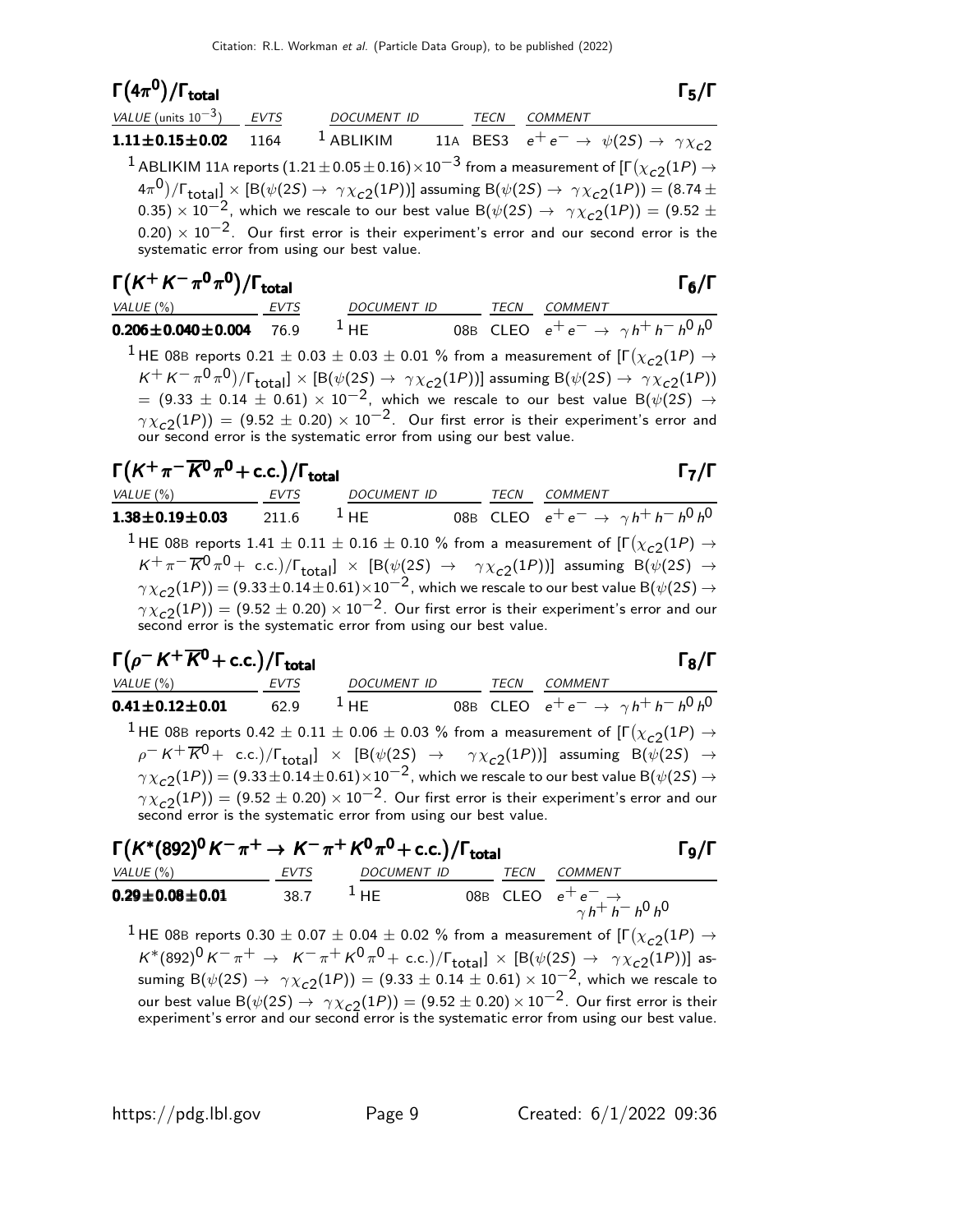| $\Gamma(K^*(892)^0\overline{K}^0\pi^0\to K^+\pi^-\overline{K}{}^0\pi^0+{\rm c.c.})/\Gamma_{\rm total}$                                                                                                               |                          | $\Gamma_{10}/\Gamma$                                                                                                                                                                                                                                                                                                                                                                                                                                                                                                                                                                                                                     |
|----------------------------------------------------------------------------------------------------------------------------------------------------------------------------------------------------------------------|--------------------------|------------------------------------------------------------------------------------------------------------------------------------------------------------------------------------------------------------------------------------------------------------------------------------------------------------------------------------------------------------------------------------------------------------------------------------------------------------------------------------------------------------------------------------------------------------------------------------------------------------------------------------------|
|                                                                                                                                                                                                                      |                          | $VALUE (%)$ EVTS DOCUMENT ID TECN COMMENT                                                                                                                                                                                                                                                                                                                                                                                                                                                                                                                                                                                                |
|                                                                                                                                                                                                                      |                          | <b>0.38±0.09±0.01</b> 63.0 <sup>1</sup> HE 08B CLEO $e^+e^- \rightarrow \gamma h^+h^-h^0h^0$                                                                                                                                                                                                                                                                                                                                                                                                                                                                                                                                             |
|                                                                                                                                                                                                                      |                          | $^1$ HE 08B reports 0.39 $\pm$ 0.07 $\pm$ 0.05 $\pm$ 0.03 % from a measurement of [F $(\chi_{c2}(1P)$ $\rightarrow$<br>$K^*(892)^0\overline{K}^0\pi^0 \to K^+\pi^-\overline{K}^0\pi^0$ + c.c.)/ $\Gamma_{\text{total}}$ ] × [B( $\psi(2S) \to \gamma \chi_{c2}(1P)$ )] assum-<br>ing B( $\psi(2S) \to \gamma \chi_{c2}(1P)$ ) = (9.33 $\pm$ 0.14 $\pm$ 0.61) $\times$ 10 <sup>-2</sup> , which we rescale to our<br>best value B $(\psi(2S) \rightarrow \gamma \chi_{c2}(1P)) = (9.52 \pm 0.20) \times 10^{-2}$ . Our first error is their<br>experiment's error and our second error is the systematic error from using our best value. |
| $\Gamma(K^*(892)^- K^+\pi^0 \to K^+\pi^-\overline{K^0}\pi^0 + \text{c.c.})/\Gamma_{\text{total}}$                                                                                                                    |                          | $\Gamma_{11}/\Gamma$                                                                                                                                                                                                                                                                                                                                                                                                                                                                                                                                                                                                                     |
| VALUE (%) EVTS DOCUMENT ID TECN COMMENT                                                                                                                                                                              |                          |                                                                                                                                                                                                                                                                                                                                                                                                                                                                                                                                                                                                                                          |
|                                                                                                                                                                                                                      |                          | <b>0.37±0.08±0.01</b> 51.1 <sup>1</sup> HE 08B CLEO $e^+e^- \rightarrow \gamma h^+h^-h^0h^0$                                                                                                                                                                                                                                                                                                                                                                                                                                                                                                                                             |
|                                                                                                                                                                                                                      |                          | $^1$ HE 08B reports 0.38 $\pm$ 0.07 $\pm$ 0.04 $\pm$ 0.03 % from a measurement of [F $(\chi_{c2}(1P)$ $\rightarrow$<br>$K^*(892)^- K^+ \pi^0 \to K^+ \pi^- \overline{K}^0 \pi^0$ + c.c.)/ $\Gamma_{\text{total}}$ × [B( $\psi(2S) \to \gamma \chi_{c2}(1P)$ )] as-<br>suming B $(\psi(2S) \to \gamma \chi_{c2}(1P)) = (9.33 \pm 0.14 \pm 0.61) \times 10^{-2}$ , which we rescale to<br>our best value B $(\psi(2S) \rightarrow \gamma \chi_{c2}(1P)) = (9.52 \pm 0.20) \times 10^{-2}$ . Our first error is their<br>experiment's error and our second error is the systematic error from using our best value.                         |
| $\Gamma(K^*(892)^+\overline{K^0}\pi^-\rightarrow K^+\pi^-\overline{K^0}\pi^0$ + c.c.)/ $\Gamma_{\text{total}}$                                                                                                       |                          | $\Gamma_{12}/\Gamma$                                                                                                                                                                                                                                                                                                                                                                                                                                                                                                                                                                                                                     |
|                                                                                                                                                                                                                      |                          | <u>VALUE (%)</u> EVTS DOCUMENT ID TECN COMMENT<br><b>0.29±0.08±0.01</b> 39.3 1 HE 08B CLEO $e^+e^- \rightarrow \gamma h^+ h^- h^0 h^0$                                                                                                                                                                                                                                                                                                                                                                                                                                                                                                   |
|                                                                                                                                                                                                                      |                          | $K^*(892)^+ \overline{K}^0 \pi^- \to K^+ \pi^- \overline{K}^0 \pi^0 + \text{c.c.})/\Gamma_{\text{total}}] \times [B(\psi(2S) \to \gamma \chi_{c2}(1P))]$ as-<br>suming B( $\psi(2S) \to \gamma \chi_{c2}(1P)$ ) = (9.33 ± 0.14 ± 0.61) × 10 <sup>-2</sup> , which we rescale to<br>our best value B( $\psi(2S) \rightarrow \gamma \chi_{c2}(1P)$ ) = (9.52 ± 0.20) × 10 <sup>-2</sup> . Our first error is their experiment's error and our second error is the systematic error from using our best value.                                                                                                                              |
| $\Gamma(K^+K^-\eta\pi^0)/\Gamma_{\rm total}$                                                                                                                                                                         |                          | $\Gamma_{13}/\Gamma$                                                                                                                                                                                                                                                                                                                                                                                                                                                                                                                                                                                                                     |
| $VALUE(%)$ EVTS DOCUMENT ID TECN COMMENT                                                                                                                                                                             |                          |                                                                                                                                                                                                                                                                                                                                                                                                                                                                                                                                                                                                                                          |
|                                                                                                                                                                                                                      |                          | <b>0.127±0.044±0.003</b> 22.9 <sup>1</sup> HE 08B CLEO $e^+e^- \rightarrow \gamma h^+h^-h^0h^0$                                                                                                                                                                                                                                                                                                                                                                                                                                                                                                                                          |
| is the systematic error from using our best value.                                                                                                                                                                   |                          | $^1$ HE 08B reports 0.13 $\pm$ 0.04 $\pm$ 0.02 $\pm$ 0.01 % from a measurement of [F $(\chi_{c2}(1P)$ $\rightarrow$<br>$K^+ K^- \eta \pi^0$ )/ $\Gamma_{\text{total}}$ ] × [B( $\psi$ (2S) $\rightarrow \gamma \chi_{c2}(1P)$ )] assuming B( $\psi$ (2S) $\rightarrow \gamma \chi_{c2}(1P)$ ) =<br>$(9.33 \pm 0.14 \pm 0.61) \times 10^{-2}$ , which we rescale to our best value B $(\psi(2S) \rightarrow \gamma \chi_{c2}(1P))$<br>$=$ (9.52 $\pm$ 0.20) $\times$ 10 <sup>-2</sup> . Our first error is their experiment's error and our second error                                                                                  |
| $\Gamma(K^+K^-\pi^+\pi^-)/\Gamma_{\rm total}$                                                                                                                                                                        |                          | $\Gamma_{14}/\Gamma$                                                                                                                                                                                                                                                                                                                                                                                                                                                                                                                                                                                                                     |
| $\frac{VALUE \text{ (units 10}^{-3})}{8.4 \pm 0.9 \text{ OUR FIT}}$                                                                                                                                                  | DOCUMENT ID              |                                                                                                                                                                                                                                                                                                                                                                                                                                                                                                                                                                                                                                          |
| $\Gamma(K^+K^-\pi^+\pi^-\pi^0)/\Gamma_{\text{total}}$                                                                                                                                                                |                          | $\Gamma_{15}/\Gamma$                                                                                                                                                                                                                                                                                                                                                                                                                                                                                                                                                                                                                     |
| <u>VALUE</u> (units $10^{-3}$ ) EVTS                                                                                                                                                                                 | DOCUMENT ID TECN COMMENT |                                                                                                                                                                                                                                                                                                                                                                                                                                                                                                                                                                                                                                          |
| $11.69 \pm 0.13 \pm 1.31$ 11k<br><sup>1</sup> Using 1.06 $\times$ 10 <sup>8</sup> $\psi$ (2 <i>S</i> ) mesons and B( $\psi$ (2 <i>S</i> ) $\rightarrow$ $\chi$ <sub><i>c</i>2</sub> $\gamma$ ) = (8.72 $\pm$ 0.34)%. |                          | <sup>1</sup> ABLIKIM 13B BES3 $e^+e^- \rightarrow \psi(2S) \rightarrow \gamma \chi_{c2}$                                                                                                                                                                                                                                                                                                                                                                                                                                                                                                                                                 |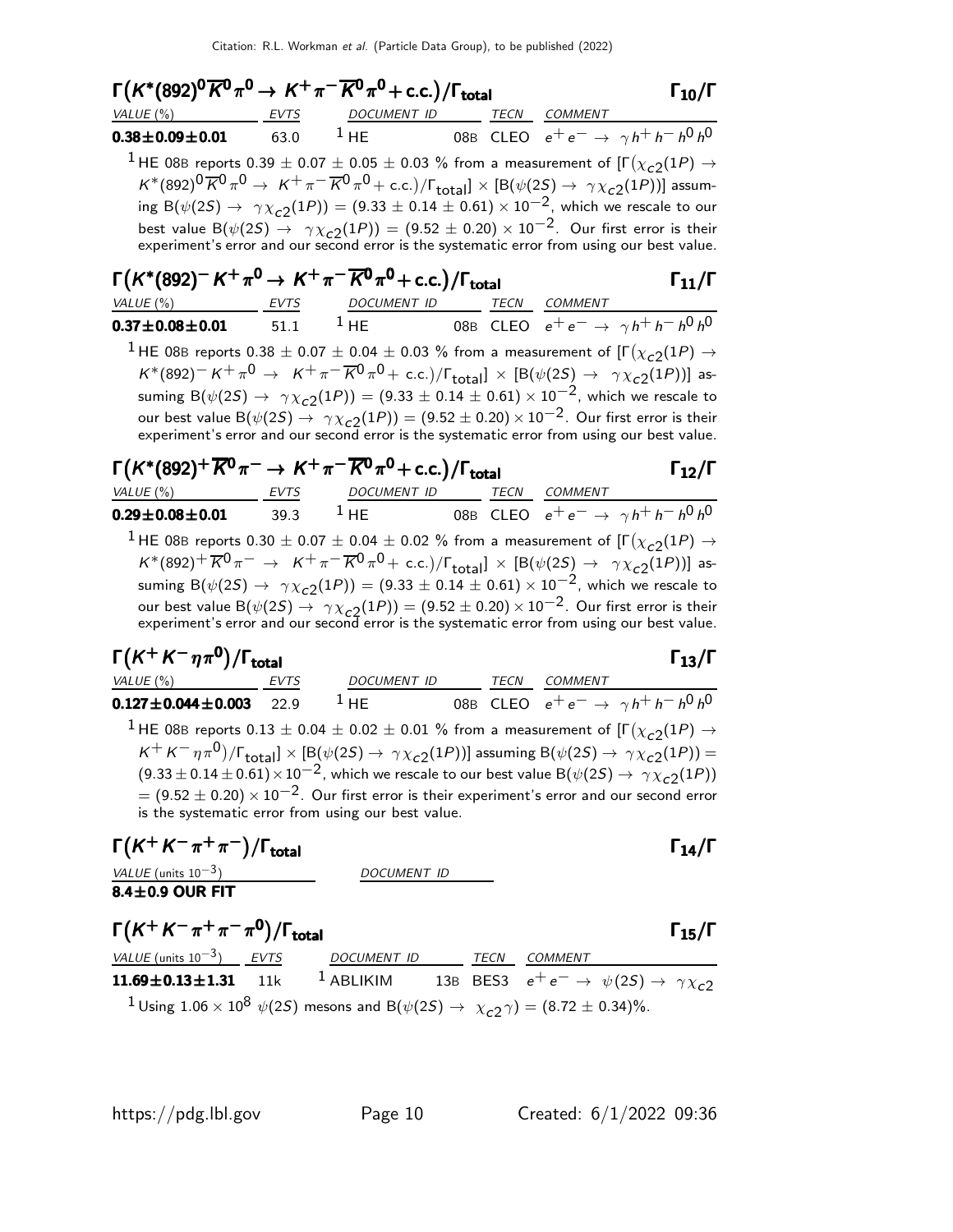Citation: R.L. Workman et al. (Particle Data Group), to be published (2022)

| $\Gamma(K_S^0 K^{\pm} \pi^{\mp} \pi^+ \pi^-)/\Gamma_{\text{total}}$                                                                                                                             |                          | $\Gamma_{16}/\Gamma$                                                                                                                                                                                                                                                                                                                                                                                                                |
|-------------------------------------------------------------------------------------------------------------------------------------------------------------------------------------------------|--------------------------|-------------------------------------------------------------------------------------------------------------------------------------------------------------------------------------------------------------------------------------------------------------------------------------------------------------------------------------------------------------------------------------------------------------------------------------|
| VALUE (units $10^{-3}$ ) EVTS DOCUMENT ID TECN COMMENT                                                                                                                                          |                          |                                                                                                                                                                                                                                                                                                                                                                                                                                     |
| <b>7.30 ± 0.11 ± 0.75</b> 4.5k <sup>1</sup> ABLIKIM 13B BES3 $e^+e^- \rightarrow \psi(2S) \rightarrow \gamma \chi_{c2}$                                                                         |                          |                                                                                                                                                                                                                                                                                                                                                                                                                                     |
| <sup>1</sup> Using 1.06 $\times$ 10 <sup>8</sup> $\psi$ (2 <i>S</i> ) mesons and B( $\psi$ (2 <i>S</i> ) $\rightarrow$ $\chi$ <sub><i>c</i></sub> <sub>2</sub> $\gamma$ ) = (8.72 $\pm$ 0.34)%. |                          |                                                                                                                                                                                                                                                                                                                                                                                                                                     |
| $\Gamma(K^+\overline{K}{}^*(892)^0\pi^-+c.c.)/\Gamma(K^+K^-\pi^+\pi^-)$<br><i>VALUE</i>                                                                                                         |                          | $\Gamma_{17}/\Gamma_{14}$<br>DOCUMENT ID TECN COMMENT                                                                                                                                                                                                                                                                                                                                                                               |
| $0.25\pm0.13$ OUR FIT                                                                                                                                                                           |                          |                                                                                                                                                                                                                                                                                                                                                                                                                                     |
| $0.25 \pm 0.13$                                                                                                                                                                                 |                          | TANENBAUM 78 MRK1 $\psi(2S) \rightarrow \gamma \chi_{c2}$                                                                                                                                                                                                                                                                                                                                                                           |
| $\Gamma(K^+\overline{K}{}^*(892)^0\pi^-+$ c.c.)/ $\Gamma_{\rm total}$                                                                                                                           |                          | $\Gamma_{17}/\Gamma$                                                                                                                                                                                                                                                                                                                                                                                                                |
| VALUE (units $10^{-4}$ )                                                                                                                                                                        | DOCUMENT ID              |                                                                                                                                                                                                                                                                                                                                                                                                                                     |
| 21±11 OUR FIT                                                                                                                                                                                   |                          |                                                                                                                                                                                                                                                                                                                                                                                                                                     |
| $\Gamma(K^*(892)^0\overline{K}^*(892)^0)/\Gamma_{\rm total}$                                                                                                                                    |                          | $\Gamma_{18}/\Gamma$                                                                                                                                                                                                                                                                                                                                                                                                                |
| VALUE (units $10^{-3}$ )                                                                                                                                                                        | <i>DOCUMENT ID</i>       |                                                                                                                                                                                                                                                                                                                                                                                                                                     |
| 2.3±0.4 OUR FIT                                                                                                                                                                                 |                          |                                                                                                                                                                                                                                                                                                                                                                                                                                     |
| $\Gamma(3(\pi^+\pi^-))/\Gamma_{\rm total}$                                                                                                                                                      |                          | $\Gamma_{19}/\Gamma$                                                                                                                                                                                                                                                                                                                                                                                                                |
| VALUE (units $10^{-3}$ )                                                                                                                                                                        |                          | DOCUMENT ID TECN COMMENT                                                                                                                                                                                                                                                                                                                                                                                                            |
| 8.6±1.8 OUR EVALUATION Treating systematic error as correlated.<br>8.6±1.8 OUR AVERAGE                                                                                                          |                          |                                                                                                                                                                                                                                                                                                                                                                                                                                     |
| $8.6 \pm 0.9 \pm 1.6$                                                                                                                                                                           | $1$ BAI                  | 99B BES $\psi(2S) \rightarrow \gamma \chi_{c2}$                                                                                                                                                                                                                                                                                                                                                                                     |
| $8.7 \pm 5.9 \pm 0.4$                                                                                                                                                                           |                          | <sup>1</sup> TANENBAUM 78 MRK1 $\psi(2S) \rightarrow \gamma \chi_{c2}$                                                                                                                                                                                                                                                                                                                                                              |
| $K_S^0 K^+ \pi^-$ to $K^0 K^+ \pi^-$ decay.                                                                                                                                                     |                          | $^1$ Rescaled by us using B( $\psi(2S)$ $\rightarrow$ $\gamma\chi_{c2})$ $=(8.3\,\pm\,0.4)\%$ and B( $\psi(2S)\,\rightarrow\,$<br>$J/\psi(1S)\pi^{+}\pi^{-}$ = (32.6 $\pm$ 0.5)%. Multiplied by a factor of 2 to convert from                                                                                                                                                                                                       |
| $\Gamma(\phi\phi)/\Gamma_{\rm total}$                                                                                                                                                           |                          | $\Gamma_{20}/\Gamma$                                                                                                                                                                                                                                                                                                                                                                                                                |
| VALUE (units $10^{-3}$ )                                                                                                                                                                        | DOCUMENT ID              |                                                                                                                                                                                                                                                                                                                                                                                                                                     |
| $1.06\pm0.09$ OUR FIT                                                                                                                                                                           |                          |                                                                                                                                                                                                                                                                                                                                                                                                                                     |
| $\Gamma(\phi\phi\eta)/\Gamma_{\rm total}$                                                                                                                                                       |                          | $\Gamma_{21}/\Gamma$                                                                                                                                                                                                                                                                                                                                                                                                                |
| VALUE (units $10^{-4}$ )                                                                                                                                                                        |                          |                                                                                                                                                                                                                                                                                                                                                                                                                                     |
| $5.3 \pm 0.5 \pm 0.4$                                                                                                                                                                           |                          | $\frac{EVTS}{143.6}$ $\frac{DOCUMENT \; ID}{14BLIKIM}$ $\frac{TECN}{20B}$ $\frac{COMMENT}{BES3}$ $\psi(2S) \rightarrow \gamma \phi \phi \eta$                                                                                                                                                                                                                                                                                       |
| $(0.20) \times 10^{-2}$ .                                                                                                                                                                       |                          | $^1$ ABLIKIM 20B reports (5.33 $\pm$ 0.52 $\pm$ 0.39) $\times10^{-4}$ from a measurement of [F( $\chi_{c2}(1P)$ $\rightarrow$<br>$(\phi \phi \eta)/\Gamma_{\text{total}}] \times [B(\psi(2S) \to \gamma \chi_{c2}(1P))]$ assuming $B(\psi(2S) \to \gamma \chi_{c2}(1P)) = (9.52 \pm 1)$                                                                                                                                             |
| $\Gamma(\omega\,\omega)/\Gamma_{\rm total}$                                                                                                                                                     |                          | $\Gamma_{22}/\Gamma$                                                                                                                                                                                                                                                                                                                                                                                                                |
| $\frac{\text{VALU E (units 10}^{-3})}{\text{0.84} \pm \text{0.10 OUR AVERAGE}}$                                                                                                                 | DOCUMENT ID TECN COMMENT |                                                                                                                                                                                                                                                                                                                                                                                                                                     |
|                                                                                                                                                                                                 |                          |                                                                                                                                                                                                                                                                                                                                                                                                                                     |
| $0.82 \pm 0.10 \pm 0.02$<br>762<br>$1.73 \pm 0.57 \pm 0.04$ 27.7 $\pm$ 7.4                                                                                                                      |                          | <sup>1</sup> ABLIKIM 11K BES3 $\psi(2S) \rightarrow \gamma$ hadrons<br><sup>2</sup> ABLIKIM 05N BES2 $\psi(2S) \rightarrow \gamma \chi_{c2} \rightarrow \gamma 6\pi$                                                                                                                                                                                                                                                                |
|                                                                                                                                                                                                 |                          | <sup>1</sup> ABLIKIM 11K reports $(8.9 \pm 0.3 \pm 1.1) \times 10^{-4}$ from a measurement of $[\Gamma(\chi_{c2}(1P) \rightarrow$<br>$(\omega \omega)/\Gamma_{\text{total}}] \times [B(\psi(2S) \to \gamma \chi_{c2}(1P))]$ assuming $B(\psi(2S) \to \gamma \chi_{c2}(1P)) = (8.74 \pm 1.0)$<br>0.35) $\times$ 10 <sup>-2</sup> , which we rescale to our best value B( $\psi(2S) \rightarrow \gamma \chi_{c2}(1P)) = (9.52 \pm 1)$ |

https://pdg.lbl.gov Page 11 Created: 6/1/2022 09:36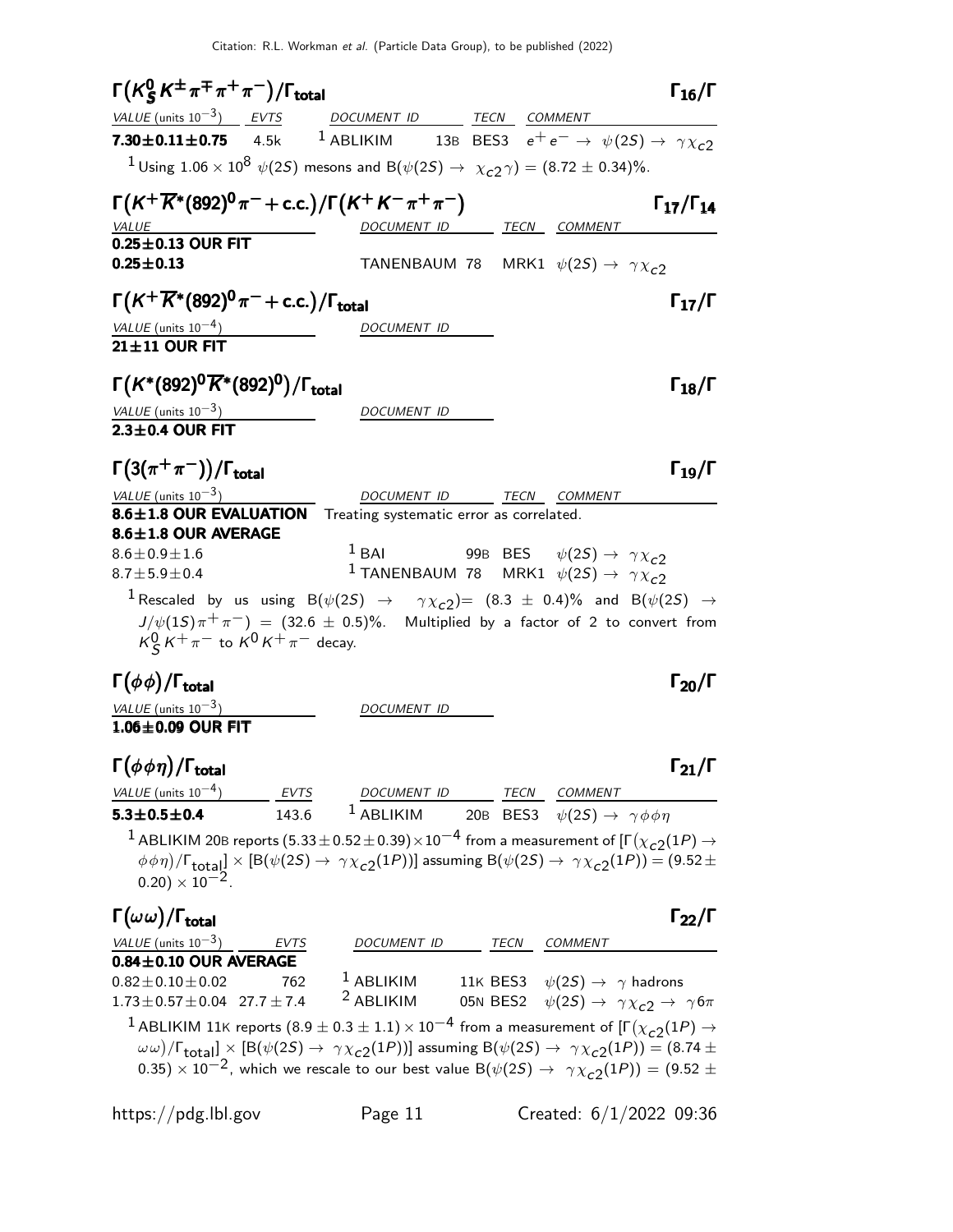$(0.20)\times 10^{-2}$ . Our first error is their experiment's error and our second error is the systematic error from using our best value.

 $^2$  ABLIKIM 05N reports  $[\Gamma(\chi_{c2}(1P) \to \omega\omega)/\Gamma_{\rm total}]\times[{\cal B}(\psi(2S) \to \gamma\chi_{c2}(1P))] =$  $(0.165 \pm 0.044 \pm 0.032) \times 10^{-3}$  which we divide by our best value B( $\psi(25) \rightarrow$  $\gamma \chi_{\tt C2}(1P))\,=\,(9.52\,\pm\,0.20)\times 10^{-2}$  . Our first error is their experiment's error and our second error is the systematic error from using our best value.

| $\Gamma(\omega K^+ K^-)/\Gamma_{\rm total}$ |     |                                                                                                                                                      |      |                                                                     | $\Gamma_{23}/\Gamma$ |
|---------------------------------------------|-----|------------------------------------------------------------------------------------------------------------------------------------------------------|------|---------------------------------------------------------------------|----------------------|
| VALUE (units $10^{-3}$ ) EVTS               |     | <b>DOCUMENT ID</b>                                                                                                                                   | TECN | <i>COMMENT</i>                                                      |                      |
| $0.73 \pm 0.04 \pm 0.08$                    | 512 | $^1$ ABLIKIM                                                                                                                                         |      | 13B BES3 $e^+e^- \rightarrow \psi(2S) \rightarrow \gamma \chi_{c2}$ |                      |
|                                             |     | <sup>1</sup> Using 1.06 × 10 <sup>8</sup> $\psi$ (2 <i>S</i> ) mesons and B( $\psi$ (2 <i>S</i> ) $\rightarrow \chi_{c2} \gamma$ ) = (8.72 ± 0.34)%. |      |                                                                     |                      |

#### $\Gamma(\omega\phi)/\Gamma_{\rm total}$  Γ<sub>24</sub>/Γ

| VALUE (units $10^{-6}$ ) CL% EVTS       |                 | DOCUMENT ID TECN                                                                                                                                                |  | <i>COMMENT</i>                                                                                                                                                                                                                                                                                                                                                                                                                                                                                                                                                                                                                                                                                           |
|-----------------------------------------|-----------------|-----------------------------------------------------------------------------------------------------------------------------------------------------------------|--|----------------------------------------------------------------------------------------------------------------------------------------------------------------------------------------------------------------------------------------------------------------------------------------------------------------------------------------------------------------------------------------------------------------------------------------------------------------------------------------------------------------------------------------------------------------------------------------------------------------------------------------------------------------------------------------------------------|
| $9.6 \pm 2.7 \pm 0.2$                   | $\overline{33}$ |                                                                                                                                                                 |  | <sup>1</sup> ABLIKIM 19J BES3 $\psi(2S) \rightarrow \gamma$ hadrons                                                                                                                                                                                                                                                                                                                                                                                                                                                                                                                                                                                                                                      |
|                                         |                 | • • • We do not use the following data for averages, fits, limits, etc. • • •                                                                                   |  |                                                                                                                                                                                                                                                                                                                                                                                                                                                                                                                                                                                                                                                                                                          |
| ${<}18$                                 | 90              |                                                                                                                                                                 |  | <sup>2,3</sup> ABLIKIM 11K BES3 $\psi(2S) \rightarrow \gamma$ hadrons                                                                                                                                                                                                                                                                                                                                                                                                                                                                                                                                                                                                                                    |
| <sup>3</sup> Superseded by ABLIKIM 19J. |                 | is the systematic error from using our best value.<br>which we rescale to our best value $B(\psi(2S) \rightarrow \gamma \chi_{c2}(1P)) = 9.52 \times 10^{-2}$ . |  | <sup>1</sup> ABLIKIM 19J reports $[\Gamma(\chi_{c2}(1P) \to \omega \phi)/\Gamma_{\text{total}}] \times [B(\psi(2S) \to \gamma \chi_{c2}(1P))] =$<br>$(0.91 \pm 0.23 \pm 0.12) \times 10^{-6}$ which we divide by our best value B $(\psi(2S) \rightarrow \gamma \chi_{c2}(1P))$<br>$= (9.52 \pm 0.20) \times 10^{-2}$ . Our first error is their experiment's error and our second error<br><sup>2</sup> ABLIKIM 11K reports $< 2 \times 10^{-5}$ from a measurement of $[\Gamma(\chi_{c2}(1P) \to \omega \phi)/\Gamma_{\text{total}}]$<br>$\times$ [B( $\psi$ (2S) $\rightarrow \gamma \chi_{c2}(1P)$ ] assuming B( $\psi$ (2S) $\rightarrow \gamma \chi_{c2}(1P)$ ) = (8.74 ± 0.35) $\times 10^{-2}$ , |

| $\Gamma(\pi\pi)/\Gamma_{\rm total}$                                                                                                              |                                                                                                                                                             |  | $\Gamma_{25}/\Gamma$ |
|--------------------------------------------------------------------------------------------------------------------------------------------------|-------------------------------------------------------------------------------------------------------------------------------------------------------------|--|----------------------|
| VALUE (units $10^{-3}$ )                                                                                                                         | <i>DOCUMENT ID</i>                                                                                                                                          |  |                      |
| $2.23 \pm 0.09$ OUR FIT                                                                                                                          |                                                                                                                                                             |  |                      |
| $\Gamma(\rho^0\pi^+\pi^-)/\Gamma_{\rm total}$<br>VALUE (units $10^{-4}$ )<br>37±16 OUR FIT                                                       | <b>DOCUMENT ID</b>                                                                                                                                          |  | $\Gamma_{26}/\Gamma$ |
| $\Gamma(\pi^+\pi^-\pi^0$ (non-resonant))/ $\Gamma_{\rm total}$                                                                                   |                                                                                                                                                             |  | $\Gamma_{27}/\Gamma$ |
| $VALUE$ (units $10^{-5}$ ) EVTS                                                                                                                  | DOCUMENT ID TECN COMMENT                                                                                                                                    |  |                      |
| $2.01 \pm 0.42 \pm 0.04$ 64                                                                                                                      | <sup>1</sup> ABLIKIM 17AG BES3 $\psi(2S) \rightarrow \gamma \pi^+ \pi^- \pi^0$                                                                              |  |                      |
| <sup>1</sup> ABLIKIM 17AG reports (2.1 $\pm$ 0.4 $\pm$ 0.2) $\times$ 10 <sup>-5</sup> from a measurement of [ $\Gamma(\chi_{c2}(1P) \rightarrow$ |                                                                                                                                                             |  |                      |
|                                                                                                                                                  | $\pi^+\pi^-\pi^0$ (non-resonant))/ $\Gamma_{\text{total}}$ ] $\times$ [B( $\psi(2S) \rightarrow \gamma \chi_{c2}(1P)$ )] assuming B( $\psi(2S) \rightarrow$ |  |                      |
|                                                                                                                                                  | $\gamma \chi_{c2}(1P)$ ) = (9.11 $\pm$ 0.31) $\times$ 10 <sup>-2</sup> , which we rescale to our best value B( $\psi(2S) \rightarrow$                       |  |                      |

 $\gamma \chi_{\tt c2}^{\tt} (1P)) = (9.52 \pm 0.20) \times 10^{-2}$ . Our first error is their experiment's error and our second error is the systematic error from using our best value.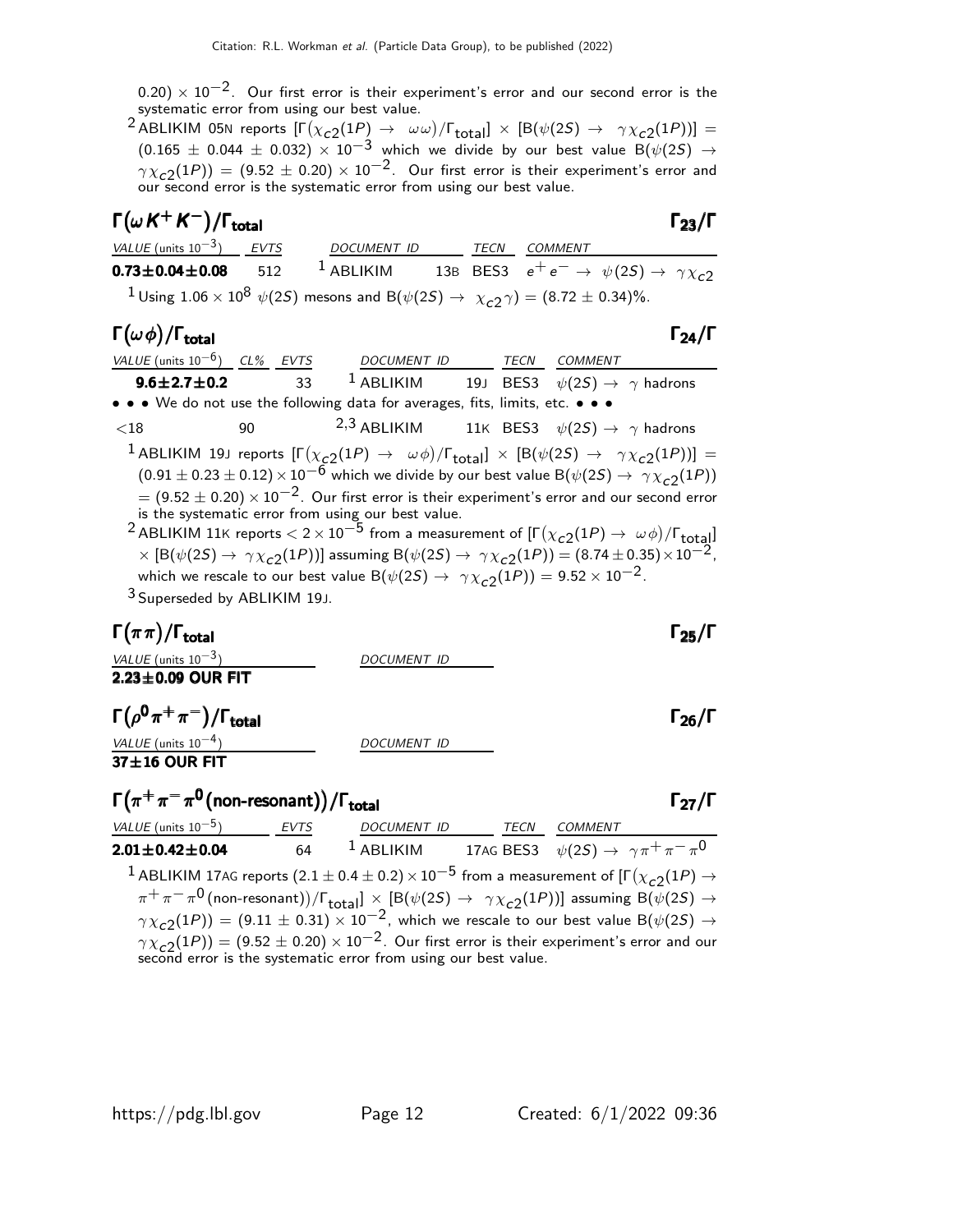| $\Gamma(\rho(770)^{\pm}\pi^{\mp})/\Gamma_{\rm total}$                                                                                                                                                                                                                                                                                                                                                                                                                                                                                                                                                                                                                                                                                                                                                                                           |    |                                                                                |  | $\Gamma_{28}/\Gamma$      |
|-------------------------------------------------------------------------------------------------------------------------------------------------------------------------------------------------------------------------------------------------------------------------------------------------------------------------------------------------------------------------------------------------------------------------------------------------------------------------------------------------------------------------------------------------------------------------------------------------------------------------------------------------------------------------------------------------------------------------------------------------------------------------------------------------------------------------------------------------|----|--------------------------------------------------------------------------------|--|---------------------------|
| $VALUE$ (units $10^{-5}$ ) EVTS DOCUMENT ID TECN COMMENT                                                                                                                                                                                                                                                                                                                                                                                                                                                                                                                                                                                                                                                                                                                                                                                        |    |                                                                                |  |                           |
| $0.61 \pm 0.38 \pm 0.01$                                                                                                                                                                                                                                                                                                                                                                                                                                                                                                                                                                                                                                                                                                                                                                                                                        | 15 | <sup>1</sup> ABLIKIM 17AG BES3 $\psi(2S) \rightarrow \gamma \pi^+ \pi^- \pi^0$ |  |                           |
| $^1$ ABLIKIM 17AG reports (0.64 $\pm$ 0.39 $\pm$ 0.07) $\times$ 10 <sup>-5</sup> from a measurement of<br>$[\Gamma(\chi_{c2}(1P) \to \rho(770)^{\pm} \pi^{\mp})/\Gamma_{\text{total}}] \times [B(\psi(2S) \to \gamma \chi_{c2}(1P))]$ assuming $B(\psi(2S) \to$<br>$\gamma \chi_{\rm c2}(1P))=(9.11\pm0.31)\times 10^{-2}$ , which we rescale to our best value B $(\psi(2S)\rightarrow$<br>$\gamma \chi_{c2}(1P)$ ) = (9.52 $\pm$ 0.20) × 10 <sup>-2</sup> . Our first error is their experiment's error and our second error is the systematic error from using our best value.                                                                                                                                                                                                                                                               |    |                                                                                |  |                           |
| $\Gamma(\pi^+\pi^-\eta)/\Gamma_{\rm total}$                                                                                                                                                                                                                                                                                                                                                                                                                                                                                                                                                                                                                                                                                                                                                                                                     |    |                                                                                |  | $\Gamma_{29}/\Gamma$      |
| $\frac{\text{VALU E (units 10}^{-3})}{\text{0.48} \pm \text{0.13} \pm \text{0.01}}$ $\frac{\text{CL\%}}{1 \text{ ATHAR}}$ $\frac{\text{DOCUMENT ID}}{\text{O} \cdot \text{CLEO}}$ $\frac{\text{TCN}}{\psi(2S)} \rightarrow \gamma h^+ h^- h^0$                                                                                                                                                                                                                                                                                                                                                                                                                                                                                                                                                                                                  |    |                                                                                |  |                           |
|                                                                                                                                                                                                                                                                                                                                                                                                                                                                                                                                                                                                                                                                                                                                                                                                                                                 |    |                                                                                |  |                           |
| • • • We do not use the following data for averages, fits, limits, etc. • • •                                                                                                                                                                                                                                                                                                                                                                                                                                                                                                                                                                                                                                                                                                                                                                   |    |                                                                                |  |                           |
| < 1.4                                                                                                                                                                                                                                                                                                                                                                                                                                                                                                                                                                                                                                                                                                                                                                                                                                           | 90 | <sup>2</sup> ABLIKIM 06R BES2 $\psi(2S) \rightarrow \gamma \chi_{c2}$          |  |                           |
| $(\pi^+\pi^-\eta)/\Gamma_{\text{total}}] \times [B(\psi(2S) \to \gamma \chi_{c2}(1P))]$ assuming $B(\psi(2S) \to \gamma \chi_{c2}(1P)) =$<br>$(9.33 \pm 0.14 \pm 0.61) \times 10^{-2}$ , which we rescale to our best value B $(\psi(2S) \rightarrow \gamma \chi_{c2}(1P))$<br>$= (9.52 \pm 0.20) \times 10^{-2}$ . Our first error is their experiment's error and our second error<br>is the systematic error from using our best value.<br><sup>2</sup> ABLIKIM 06R reports $< 1.7 \times 10^{-3}$ from a measurement of $[\Gamma(\chi_{c2}(1P) \to \pi^+ \pi^- \eta)/\Gamma_{\text{total}}] \times [B(\psi(2S) \to \gamma \chi_{c2}(1P))]$ assuming $B(\psi(2S) \to \gamma \chi_{c2}(1P)) = (8.1 \pm 0.4) \times$<br>$10^{-2}$ , which we rescale to our best value B $(\psi(2S) \rightarrow \gamma \chi_{c2}(1P)) = 9.52 \times 10^{-2}$ . |    |                                                                                |  |                           |
| $\Gamma(\pi^+\pi^-\eta')/\Gamma_{\rm total}$                                                                                                                                                                                                                                                                                                                                                                                                                                                                                                                                                                                                                                                                                                                                                                                                    |    |                                                                                |  | $\Gamma_{30}/\Gamma$      |
| VALUE (units $10^{-3}$ )                                                                                                                                                                                                                                                                                                                                                                                                                                                                                                                                                                                                                                                                                                                                                                                                                        |    | DOCUMENT ID TECN COMMENT                                                       |  |                           |
| $0.50 \pm 0.18 \pm 0.01$                                                                                                                                                                                                                                                                                                                                                                                                                                                                                                                                                                                                                                                                                                                                                                                                                        |    | <sup>1</sup> ATHAR 07 CLEO $\psi(2S) \rightarrow \gamma h^+ h^- h^0$           |  |                           |
| $^1$ ATHAR 07 reports $(0.51\pm0.18\pm0.06)\times10^{-3}$ from a measurement of [F $(\chi_{c2}(1P)\rightarrow$<br>$\pi^+\pi^-\eta'$ )/ $\Gamma_{\text{total}}$ ] × [B( $\psi(2S) \rightarrow \gamma \chi_{c2}(1P)$ )] assuming B( $\psi(2S) \rightarrow \gamma \chi_{c2}(1P)$ ) =<br>$(9.33 \pm 0.14 \pm 0.61) \times 10^{-2}$ , which we rescale to our best value B $(\psi(2S) \rightarrow \gamma \chi_{c2}(1P))$<br>$\sigma = (9.52 \pm 0.20) \times 10^{-2}$ . Our first error is their experiment's error and our second error<br>is the systematic error from using our best value.                                                                                                                                                                                                                                                       |    |                                                                                |  |                           |
| $\sqrt{2}$<br>$\Gamma(\eta\eta)/\Gamma_{\rm total}$                                                                                                                                                                                                                                                                                                                                                                                                                                                                                                                                                                                                                                                                                                                                                                                             |    |                                                                                |  | $\Gamma_{31}/I$           |
| VALUE (units $10^{-4}$ )                                                                                                                                                                                                                                                                                                                                                                                                                                                                                                                                                                                                                                                                                                                                                                                                                        |    | DOCUMENT ID                                                                    |  |                           |
| 5.4±0.4 OUR FIT                                                                                                                                                                                                                                                                                                                                                                                                                                                                                                                                                                                                                                                                                                                                                                                                                                 |    |                                                                                |  |                           |
| $\Gamma(K^+K^-)/\Gamma_{\rm total}$<br>$\frac{VALUE (units 10^{-3})}{1.01 \pm 0.06}$ OUR FIT                                                                                                                                                                                                                                                                                                                                                                                                                                                                                                                                                                                                                                                                                                                                                    |    | DOCUMENT ID                                                                    |  | $\Gamma_{32}/\Gamma$      |
| $\Gamma(K_S^0K_S^0)/\Gamma_{\rm total}$<br>$\frac{VALUE (units 10^{-3})}{0.52 \pm 0.04 \text{ OUR FIT}}$                                                                                                                                                                                                                                                                                                                                                                                                                                                                                                                                                                                                                                                                                                                                        |    | DOCUMENT ID                                                                    |  | $\Gamma_{33}/\Gamma$      |
| $\Gamma(K_S^0 K_S^0)/\Gamma(\pi\pi)$<br>VALUE<br>$0.235 \pm 0.019$ OUR FIT                                                                                                                                                                                                                                                                                                                                                                                                                                                                                                                                                                                                                                                                                                                                                                      |    | DOCUMENT ID TECN COMMENT                                                       |  | $\Gamma_{33}/\Gamma_{25}$ |

https://pdg.lbl.gov Page 13 Created: 6/1/2022 09:36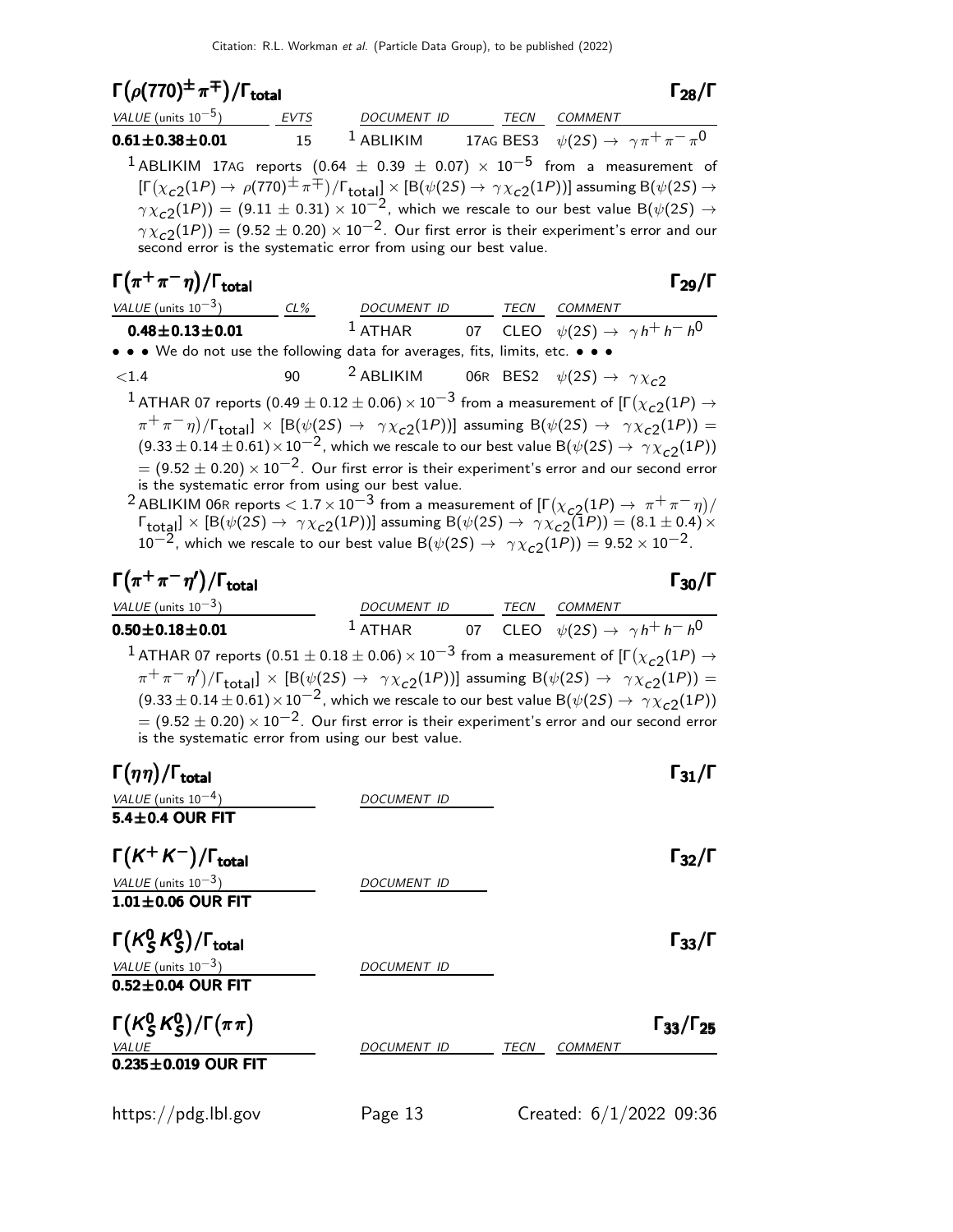• • • We do not use the following data for averages, fits, limits, etc. • • •

0.27 
$$
\pm
$$
 0.07  $\pm$  0.04  $1,2$  CHEN 07B BELL  $e^+e^- \rightarrow e^+e^- \chi_{c2}$ 

 $\frac{1}{\pi}$  Using  $\Gamma(\pi\pi) \times \Gamma(\gamma\gamma)/\Gamma_{\text{total}}$  from the  $\pi^+\pi^-$  measurement of NAKAZAWA 05 rescaled by 3/2 to convert to  $\pi\pi$ .

DOCUMENT ID TECN COMMENT

<sup>2</sup> Not independent from other measurements.

$$
\Gamma(K_S^0 K_S^0)/\Gamma(K^+ K^-)
$$

$$
\overline{\stackrel{\text{MIDE}}{0.52 \pm 0.05 \text{ OUR FIT}}}
$$

• • • We do not use the following data for averages, fits, limits, etc. • • •

 $0.70 \pm 0.21 \pm 0.12$  1,2 CHEN 07B BELL  $e^+e^- \rightarrow e^+e^- \chi_{c2}$ 

 $\frac{1}{2}$  Using  $\Gamma(K^+K^-) \times \Gamma(\gamma\gamma)/\Gamma_{\text{total}}$  from NAKAZAWA 05.

2 Not independent from other measurements.

## $\Gamma(K^*(892)^\pm K^\mp)/\Gamma_{\text{total}}$  Γ<sub>34</sub>/Γ

VALUE (units  $10^{-4}$ ) DOCUMENT ID TECN COMMENT **1.44±0.21±0.03** <sup>1</sup> ABLIKIM 17AG BES3  $\psi(2S) \rightarrow \gamma K \overline{K} \pi$ • • • We do not use the following data for averages, fits, limits, etc. • • •  $1.72\pm0.26\pm0.04$   $2$  ABLIKIM  $17$ AG BES3  $\psi(2S) \rightarrow \ \gamma K^+ K^- \pi^0$ 1.34 $\pm$ 0.27 $\pm$ 0.03 3 ABLIKIM 17AG BES3  $\psi(25) \rightarrow \gamma K_S^0 K^{\pm} \pi^{\mp}$  $^1$  ABLIKIM 17AG reports  $(1.5\pm0.1\pm0.2)\times10^{-4}$  from a measurement of [Г $(\chi_{c2}(1P) \rightarrow$  $\kappa^*(892)^\pm \, \kappa^\mp)/\Gamma_\text{total} \times \left[ \text{B}(\psi(2S) \to \, \gamma \chi_{c2}(1P)) \right]$  assuming  $\text{B}(\psi(2S) \to \, \gamma \chi_{c2}(1P))$ 

 $= (9.11 \pm 0.31) \times 10^{-2}$ , which we rescale to our best value B( $\psi(2S) \rightarrow \gamma \chi_{c2}(1P)$ )  $= (9.52 \pm 0.20) \times 10^{-2}$ . Our first error is their experiment's error and our second error is the systematic error from using our best value.

 $^2$  ABLIKIM 17AG reports  $(1.8\pm0.2\pm0.2)\times10^{-4}$  from a measurement of [Г $(\chi_{c2}(1P) \rightarrow$  $K^*(892)^\pm K^\mp)/\Gamma_\text{total}$  ×  $[B(\psi(2S) \to \gamma \chi_{c2}(1P))]$  assuming  $B(\psi(2S) \to \gamma \chi_{c2}(1P))$  $= (9.11 \pm 0.31) \times 10^{-2}$ , which we rescale to our best value B( $\psi(2S) \rightarrow \gamma \chi_{c2}(1P)$ )  $= (9.52 \pm 0.20) \times 10^{-2}$ . Our first error is their experiment's error and our second error is the systematic error from using our best value.

 $^3$  ABLIKIM 17AG reports  $(1.4\pm0.2\pm0.2)\times10^{-4}$  from a measurement of [Г $(\chi_{c2}(1P) \rightarrow$  $\kappa^*(892)^\pm \, \kappa^\mp)/\Gamma_\text{total} \times \left[ \text{B}(\psi(2S) \to \, \gamma \chi_{c2}(1P)) \right]$  assuming  $\text{B}(\psi(2S) \to \, \gamma \chi_{c2}(1P))$  $= (9.11 \pm 0.31) \times 10^{-2}$ , which we rescale to our best value B( $\psi(2S) \rightarrow \gamma \chi_{c2}(1P)$ )  $= (9.52 \pm 0.20) \times 10^{-2}$ . Our first error is their experiment's error and our second error is the systematic error from using our best value.

# $\Gamma(K^*(892)^0\overline{K}^0$  + c.c.)/Γ<sub>total</sub>Γ35/Γ

Γ33/Γ

VALUE (units 10<sup>-4</sup>) DOCUMENT ID TECN COMMENT **1.24±0.27±0.03** <sup>1</sup> ABLIKIM 17AG BES3  $\psi(2S) \rightarrow \gamma K_S^0 K^{\pm} \pi^{\mp}$  $^1$  ABLIKIM 17AG reports  $(1.3\pm0.2\pm0.2)\times10^{-4}$  from a measurement of [Г $(\chi_{c2}(1P) \rightarrow$  $\kappa^*(892)^0\overline{\kappa}^0$  + c.c.)/ $\Gamma_{\rm total}$ ]  $\times$  [B( $\psi(2S)$   $\rightarrow$   $\gamma\chi_{c2}(1P)$ )] assuming B( $\psi(2S)$   $\rightarrow$  $\gamma \chi_{c2}(1P)$ ) = (9.11  $\pm$  0.31)  $\times$  10<sup>-2</sup>, which we rescale to our best value B( $\psi(2S) \rightarrow$  $\gamma \chi_{\tt c2}(1P)) = (9.52 \pm 0.20) \times 10^{-2}$ . Our first error is their experiment's error and our second error is the systematic error from using our best value.

| $\Gamma(K_{2}^{*}(1430)^{\pm}K^{\mp})/\Gamma_{\text{total}}$ |                    |      | $\Gamma_{36}/\Gamma$                                       |
|--------------------------------------------------------------|--------------------|------|------------------------------------------------------------|
| <i>VALUE</i> (units $10^{-4}$ )                              | <b>DOCUMENT ID</b> | TECN | COMMENT                                                    |
| $14.8 \pm 1.2 \pm 0.3$                                       | $1$ ABLIKIM        |      | 17AG BES3 $\psi(2S) \rightarrow \gamma K \overline{K} \pi$ |
| https://pdg.lbl.gov                                          | Page 14            |      | Created: $6/1/2022$ 09:36                                  |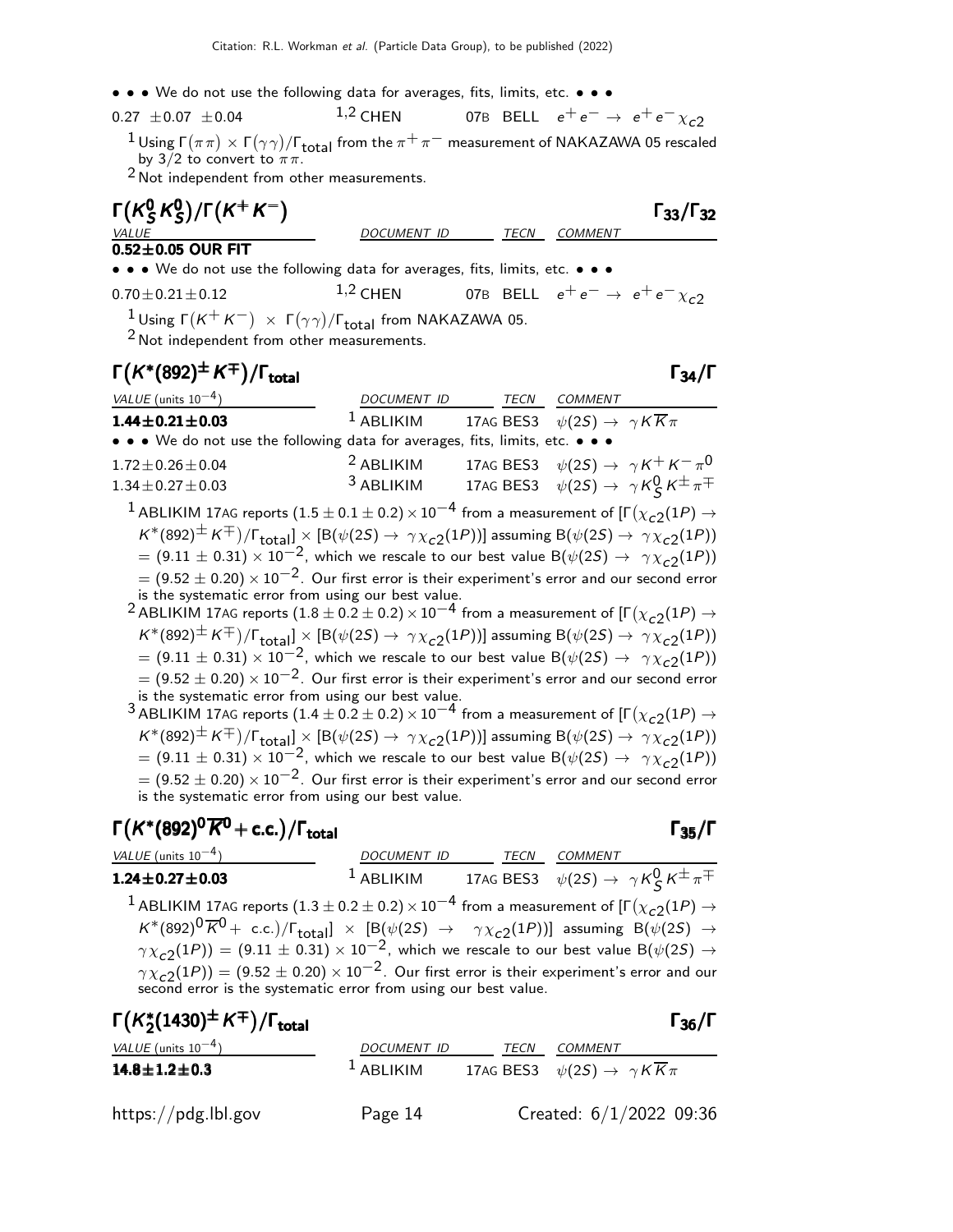• • • We do not use the following data for averages, fits, limits, etc. • • •

| $17.4 \pm 1.6 \pm 0.4$ | $2$ ABLIKIM | 17AG BES3 $\psi(2S) \rightarrow \gamma K^+ K^- \pi^0$           |
|------------------------|-------------|-----------------------------------------------------------------|
| $13.0 \pm 1.5 \pm 0.3$ | $3$ ABLIKIM | 17AG BES3 $\psi(2S) \rightarrow \gamma K_S^0 K^{\pm} \pi^{\mp}$ |

<sup>1</sup> ABLIKIM 17AG reports (15.5  $\pm$  0.6  $\pm$  1.2)  $\times$  10<sup>-4</sup> from a measurement of  $[\Gamma(\chi_{c2}(1P) \rightarrow K_2^*(1430)^\pm K^\mp)/\Gamma_{\rm total}]\times [\beta(\psi(2S) \rightarrow \gamma \chi_{c2}(1P))]$  assuming  ${\mathsf B}(\psi(2{\mathcal S})\to \ \gamma\chi_{\tt C2}(1P))=(9.11\pm 0.31)\times 10^{-2},$  which we rescale to our best value  $B(\psi(2S) \rightarrow \gamma \chi_{c2}(1P)) = (9.52 \pm 0.20) \times 10^{-2}$ . Our first error is their experiment's error and our second error is the systematic error from using our best value.

<sup>2</sup> ABLIKIM 17AG reports (18.2  $\pm$  0.8  $\pm$  1.6) × 10<sup>-4</sup> from a measurement of  $[\Gamma(\chi_{c2}(1P) \rightarrow K_2^*(1430) \pm K \mp)/\Gamma_{\text{total}}] \times [\beta(\psi(2S) \rightarrow \gamma \chi_{c2}(1P))]$  assuming  ${\mathsf B}(\psi(2{\mathcal S})\to \ \gamma\chi_{\tt C2}(1P))=(9.11\pm 0.31)\times 10^{-2},$  which we rescale to our best value  $B(\psi(2S) \rightarrow \gamma \chi_{c2}(1P)) = (9.52 \pm 0.20) \times 10^{-2}$ . Our first error is their experiment's error and our second error is the systematic error from using our best value.

3 ABLIKIM 17AG reports  $(13.6 \pm 0.8 \pm 1.4) \times 10^{-4}$  from a measurement of  $[\Gamma(\chi_{c2}(1P) \rightarrow K_2^*(1430) \pm K \mp)/\Gamma_{\text{total}}] \times [\beta(\psi(2S) \rightarrow \gamma \chi_{c2}(1P))]$  assuming  $B(\psi(2S) \rightarrow \gamma \chi_{c2}(1P)) = (9.11 \pm 0.31) \times 10^{-2}$ , which we rescale to our best value  $B(\psi(2S) \rightarrow \gamma \chi_{c2}(1P)) = (9.52 \pm 0.20) \times 10^{-2}$ . Our first error is their experiment's error and our second error is the systematic error from using our best value.

#### $\Gamma(K_2^*)$  $\Gamma(K_2^*(1430)^0\overline{K}^0$  + c.c.)/ $\Gamma_{\text{total}}$  Γ<sub>37</sub>/Γ  $\Gamma(K_2^*(1430)^0\overline{K}^0$  + c.c.)/Γ<sub>total</sub>Γ37/Γ

| VALUE (units $10^{-4}$ )                                                                                                                                                                                                                                                                            | DOCUMENT ID | TECN | COMMENT                                                         |
|-----------------------------------------------------------------------------------------------------------------------------------------------------------------------------------------------------------------------------------------------------------------------------------------------------|-------------|------|-----------------------------------------------------------------|
| 12.4 $\pm$ 1.7 $\pm$ 0.3                                                                                                                                                                                                                                                                            | $1$ ABLIKIM |      | 17AG BES3 $\psi(2S) \rightarrow \gamma K^0_S K^{\pm} \pi^{\mp}$ |
| <sup>1</sup> ABLIKIM 17AG reports $(13.0 \pm 1.0 \pm 1.5) \times 10^{-4}$ from a measurement of $[\Gamma(\chi_{c2}(1P) \rightarrow$                                                                                                                                                                 |             |      |                                                                 |
| $K_2^*(1430)^0\overline{K}^0$ + c.c.)/ $\Gamma_{total}$ $\times$ [B( $\psi(2S)$ $\rightarrow$ $\gamma \chi_{c2}(1P)$ )] assuming B( $\psi(2S)$ $\rightarrow$<br>$\gamma \chi_{c2}(1P)$ = (9.11 $\pm$ 0.31) $\times$ 10 <sup>-2</sup> , which we rescale to our best value B( $\psi(2S) \rightarrow$ |             |      |                                                                 |
| $\gamma \chi_{c2}(1P)$ = (9.52 $\pm$ 0.20) $\times$ 10 <sup>-2</sup> . Our first error is their experiment's error and our second error is the systematic error from using our best value.                                                                                                          |             |      |                                                                 |

#### $\Gamma(K_3^*)$  $\Gamma(K_3^*(1780)^\pm K^\mp)/\Gamma_\mathrm{total}$  Γ<sub>38</sub>/Γ /Γ $_{\rm total}$ Γ<sub>38</sub>/Γ

| VALUE (units $10^{-4}$ )                                                                                                                                                                                                                                                                                                                                                                                                                                                                              | DOCUMENT ID TECN COMMENT |                                                                                                                                               |
|-------------------------------------------------------------------------------------------------------------------------------------------------------------------------------------------------------------------------------------------------------------------------------------------------------------------------------------------------------------------------------------------------------------------------------------------------------------------------------------------------------|--------------------------|-----------------------------------------------------------------------------------------------------------------------------------------------|
| $5.2 \pm 0.8 \pm 0.1$                                                                                                                                                                                                                                                                                                                                                                                                                                                                                 |                          | <sup>1</sup> ABLIKIM 17AG BES3 $\psi(2S) \rightarrow \gamma K \overline{K} \pi$                                                               |
| • • • We do not use the following data for averages, fits, limits, etc. • • •                                                                                                                                                                                                                                                                                                                                                                                                                         |                          |                                                                                                                                               |
| $5.1 \pm 1.0 \pm 0.1$<br>$5.6 \pm 1.8 \pm 0.1$                                                                                                                                                                                                                                                                                                                                                                                                                                                        | $2$ ABLIKIM              | 17AG BES3 $\psi(2S) \rightarrow \gamma K^+ K^- \pi^0$<br><sup>3</sup> ABLIKIM 17AG BES3 $\psi(2S) \rightarrow \gamma K_S^0 K^{\pm} \pi^{\mp}$ |
| <sup>1</sup> ABLIKIM 17AG reports $(5.4 \pm 0.5 \pm 0.7) \times 10^{-4}$ from a measurement of<br>$[\Gamma(\chi_{c2}(1P) \rightarrow K_3^*(1780)^\pm K^\mp)/\Gamma_{\text{total}}] \times [B(\psi(2S) \rightarrow \gamma \chi_{c2}(1P))]$ assuming<br>$B(\psi(2S) \rightarrow \gamma \chi_{c2}(1P)) = (9.11 \pm 0.31) \times 10^{-2}$ , which we rescale to our best value<br>$B(\psi(2S) \rightarrow \gamma \chi_{c2}(1P)) = (9.52 \pm 0.20) \times 10^{-2}$ . Our first error is their experiment's |                          |                                                                                                                                               |
| error and our second error is the systematic error from using our best value.                                                                                                                                                                                                                                                                                                                                                                                                                         |                          |                                                                                                                                               |

 $^{2}$ ABLIKIM 17AG reports  $(5.3 \pm 0.5 \pm 0.9) \times 10^{-4}$  from a measurement of  $[\Gamma(\chi_{c2}(1P) \rightarrow K_3^*(1780) \pm K \mp)/\Gamma_{\text{total}}] \times [B(\psi(2S) \rightarrow \gamma \chi_{c2}(1P))]$  assuming  ${\mathsf B}(\psi(2{\mathcal S})\to \ \gamma\chi_{\tt C2}(1P))=(9.11\pm 0.31)\times 10^{-2},$  which we rescale to our best value  $B(\psi(2S) \rightarrow \gamma \chi_{c2}(1P)) = (9.52 \pm 0.20) \times 10^{-2}$ . Our first error is their experiment's error and our second error is the systematic error from using our best value.

 $3$  ABLIKIM 17AG reports  $(5.9 \pm 1.1 \pm 1.5) \times 10^{-4}$  from a measurement of  $[\Gamma(\chi_{c2}(1P) \to K_3^*(1780)^\pm K^\mp)/\Gamma_{\text{total}}] \times [B(\psi(2S) \to \gamma \chi_{c2}(1P))]$  assuming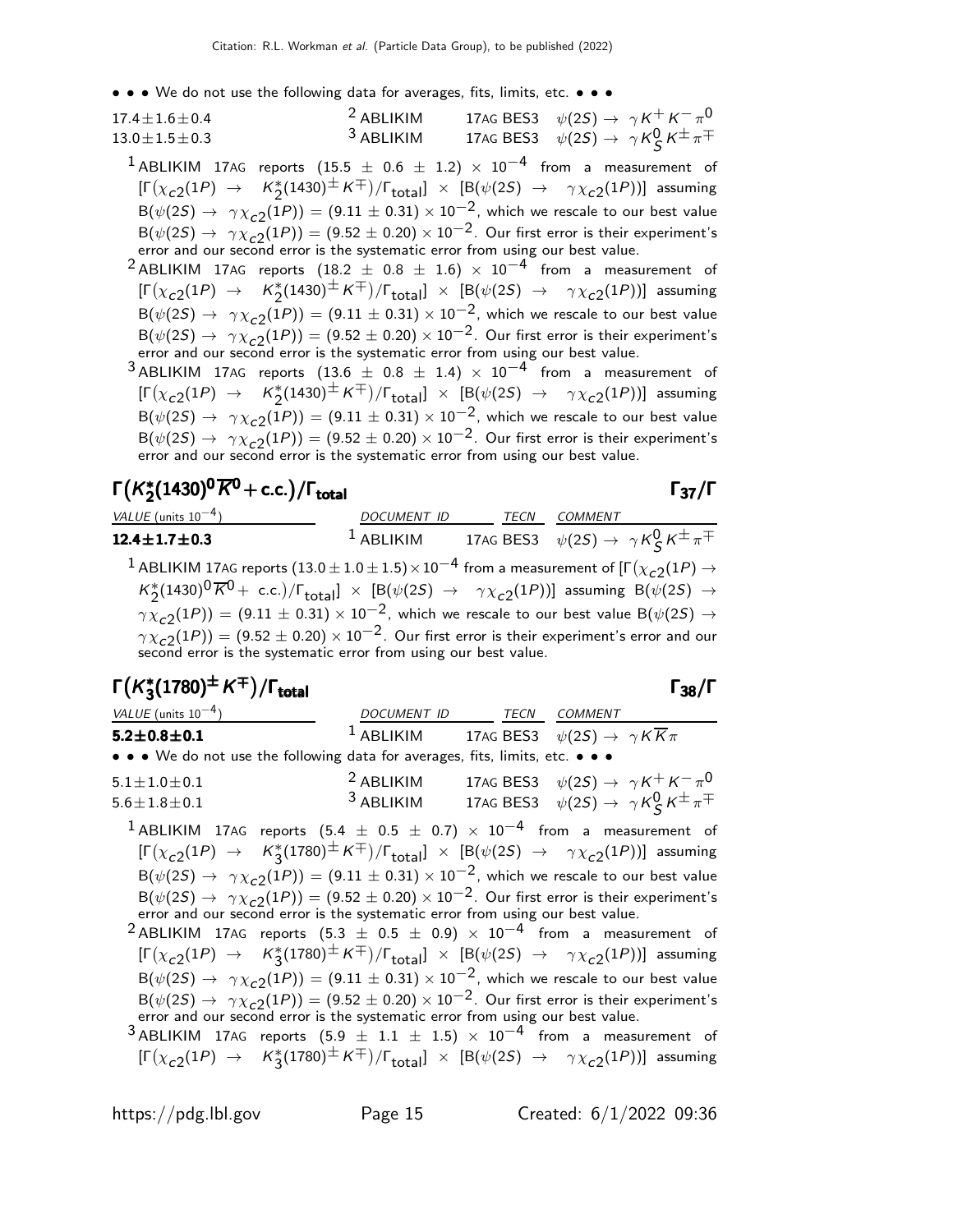${\mathsf B}(\psi(2{\mathcal S})\to \ \gamma\chi_{\tt C2}(1P))=(9.11\pm 0.31)\times 10^{-2}$ , which we rescale to our best value  $B(\psi(2S) \rightarrow \gamma \chi_{c2}(1P)) = (9.52 \pm 0.20) \times 10^{-2}$ . Our first error is their experiment's error and our second error is the systematic error from using our best value.

#### $Γ(K_3^*)$  $\Gamma(K_3^*(1780)^0\overline{K}^0$  + c.c.)/Γ<sub>total</sub> Γ<sub>39</sub>/Γ

VALUE (units  $10^{-4}$ ) ) DOCUMENT ID TECN COMMENT  $5.6 \pm 2.1 \pm 0.1$  $1$  ABLIKIM 17AG BES3  $\psi(2S)$  →  $\gamma K_S^0 K^{\pm} \pi^{\mp}$  $^1$  ABLIKIM 17AG reports  $(5.9 \pm 1.6 \pm 1.5) \times 10^{-4}$  from a measurement of [Г $(\chi_{c2}(1P) \rightarrow$  $K_{3}^{*}(1780)^{0}\overline{K}^{0}$  + c.c.)/ $\Gamma_{\text{total}}$ ]  $\times$  [B( $\psi(2S)$   $\rightarrow$   $\gamma\chi_{c2}(1P)$ )] assuming B( $\psi(2S)$   $\rightarrow$  $\gamma \chi_{c2}(1P)) = (9.11 \pm 0.31) \times 10^{-2}$ , which we rescale to our best value B $(\psi(2S) \rightarrow$  $\gamma \chi_{\tt c2}^{\tt} (1P)) = (9.52 \pm 0.20) \times 10^{-2}$ . Our first error is their experiment's error and our second error is the systematic error from using our best value.

#### Γ $(a_2(1320)^0 \pi^0)/\Gamma_{\rm total}$

total and the contract of the contract of the contract of the contract of the contract of the contract of the c

| VALUE (units $10^{-4}$ )                                                                                                                                            | <b>DOCUMENT ID</b> | TECN | <i>COMMENT</i> |                                                       |
|---------------------------------------------------------------------------------------------------------------------------------------------------------------------|--------------------|------|----------------|-------------------------------------------------------|
| $12.9 \pm 3.4 \pm 0.3$                                                                                                                                              | $1$ ABLIKIM        |      |                | 17AG BES3 $\psi(2S) \rightarrow \gamma K^+ K^- \pi^0$ |
| <sup>1</sup> ABLIKIM 17AG reports (13.5 $\pm$ 1.6 $\pm$ 3.2) $\times$ 10 <sup>-4</sup> from a measurement of [ $\Gamma(\chi_{c2}(1P) \rightarrow$                   |                    |      |                |                                                       |
| $a_2(1320)^0 \pi^0$ / $\Gamma_{\text{total}}$ $\times$ [B( $\psi(2S) \rightarrow \gamma \chi_{c2}(1P)$ )] assuming B( $\psi(2S) \rightarrow \gamma \chi_{c2}(1P)$ ) |                    |      |                |                                                       |
| $= (9.11 \pm 0.31) \times 10^{-2}$ , which we rescale to our best value B( $\psi(2S) \rightarrow \gamma \chi_{c2}(1P)$ )                                            |                    |      |                |                                                       |
| $= (9.52 \pm 0.20) \times 10^{-2}$ . Our first error is their experiment's error and our second error                                                               |                    |      |                |                                                       |
| is the systematic error from using our best value.                                                                                                                  |                    |      |                |                                                       |

# $\Gamma(a_2(1320)^{\pm}\pi^{\mp})/\Gamma_{\text{total}}$ Γ $\Gamma_{41}/\Gamma$

| VALUE (units $10^{-4}$ )<br><b>DOCUMENT ID</b><br><b>COMMENT</b><br>TECN                                                                                    |  |
|-------------------------------------------------------------------------------------------------------------------------------------------------------------|--|
| 17AG BES3 $\psi(2S) \rightarrow \gamma K^0_S K^{\pm} \pi^{\mp}$<br>$^1$ ABLIKIM<br>$17.6 \pm 6.1 \pm 0.4$                                                   |  |
| <sup>1</sup> ABLIKIM 17AG reports (18.4 $\pm$ 3.3 $\pm$ 5.5) $\times$ 10 <sup>-4</sup> from a measurement of [ $\Gamma(\chi_{c2}(1P) \rightarrow$           |  |
| $a_2(1320)^{\pm} \pi^{\mp})/\Gamma_{\text{total}}] \times [B(\psi(2S) \to \gamma \chi_{c2}(1P))]$ assuming $B(\psi(2S) \to \gamma \chi_{c2}(1P))$           |  |
| $= (9.11 \pm 0.31) \times 10^{-2}$ , which we rescale to our best value B( $\psi(2S) \rightarrow \gamma \chi_{c2}(1P)$ )                                    |  |
| $= (9.52 \pm 0.20) \times 10^{-2}$ . Our first error is their experiment's error and our second error<br>is the systematic error from using our best value. |  |

| $\Gamma(K^+K^-\pi^0)/\Gamma_{\rm total}$                                                                                                                                 |                                                                      |  |             |                | Г43/Г |
|--------------------------------------------------------------------------------------------------------------------------------------------------------------------------|----------------------------------------------------------------------|--|-------------|----------------|-------|
| VALUE (units $10^{-3}$ )                                                                                                                                                 | <b>DOCUMENT ID</b>                                                   |  | <b>TECN</b> | <b>COMMENT</b> |       |
| $0.30 \pm 0.08 \pm 0.01$                                                                                                                                                 | <sup>1</sup> ATHAR 07 CLEO $\psi(2S) \rightarrow \gamma h^+ h^- h^0$ |  |             |                |       |
| <sup>1</sup> ATHAR 07 reports $(0.31 \pm 0.07 \pm 0.04) \times 10^{-3}$ from a measurement of $[\Gamma(\chi_{c2}(1P) \rightarrow$                                        |                                                                      |  |             |                |       |
| $K^+ K^- \pi^0$ )/ $\Gamma_{\text{total}}$ $\times$ [B( $\psi$ (2S) $\rightarrow \gamma \chi_{c2}$ (1P))] assuming B( $\psi$ (2S) $\rightarrow \gamma \chi_{c2}$ (1P)) = |                                                                      |  |             |                |       |
| $(9.33 \pm 0.14 \pm 0.61) \times 10^{-2}$ , which we rescale to our best value B $(\psi(2S) \rightarrow \gamma \chi_{c2}(1P))$                                           |                                                                      |  |             |                |       |
| $= (9.52 \pm 0.20) \times 10^{-2}$ . Our first error is their experiment's error and our second error                                                                    |                                                                      |  |             |                |       |
| is the systematic error from using our best value.                                                                                                                       |                                                                      |  |             |                |       |

| $\Gamma(K^+K^-\eta)/\Gamma_{\text{total}}$ |     |                    |      | $\Gamma_{44}/\Gamma$                                                                                                                                                                                                                                                                                                                                                                                              |
|--------------------------------------------|-----|--------------------|------|-------------------------------------------------------------------------------------------------------------------------------------------------------------------------------------------------------------------------------------------------------------------------------------------------------------------------------------------------------------------------------------------------------------------|
| VALUE (units $10^{-3}$ )                   | CL% | <b>DOCUMENT ID</b> | TECN | COMMENT                                                                                                                                                                                                                                                                                                                                                                                                           |
| < 0.32                                     | 90. |                    |      | <sup>1</sup> ATHAR 07 CLEO $\psi(2S) \rightarrow \gamma h^+ h^- h^0$                                                                                                                                                                                                                                                                                                                                              |
| $9.52 \times 10^{-2}$ .                    |     |                    |      | <sup>1</sup> ATHAR 07 reports $<$ 0.33 $\times$ 10 <sup>-3</sup> from a measurement of $[\Gamma(\chi_{c2}(1P) \to K^+K^-\eta)/\Gamma_{\rm total}] \times [\mathsf{B}(\psi(2S) \to \gamma\chi_{c2}(1P))]$ assuming $\mathsf{B}(\psi(2S) \to \gamma\chi_{c2}(1P)) = (9.33 \pm 1.5)$<br>$0.14 \pm 0.61$ ) × 10 <sup>-2</sup> , which we rescale to our best value B( $\psi(2S) \rightarrow \gamma \chi_{c2}(1P)$ ) = |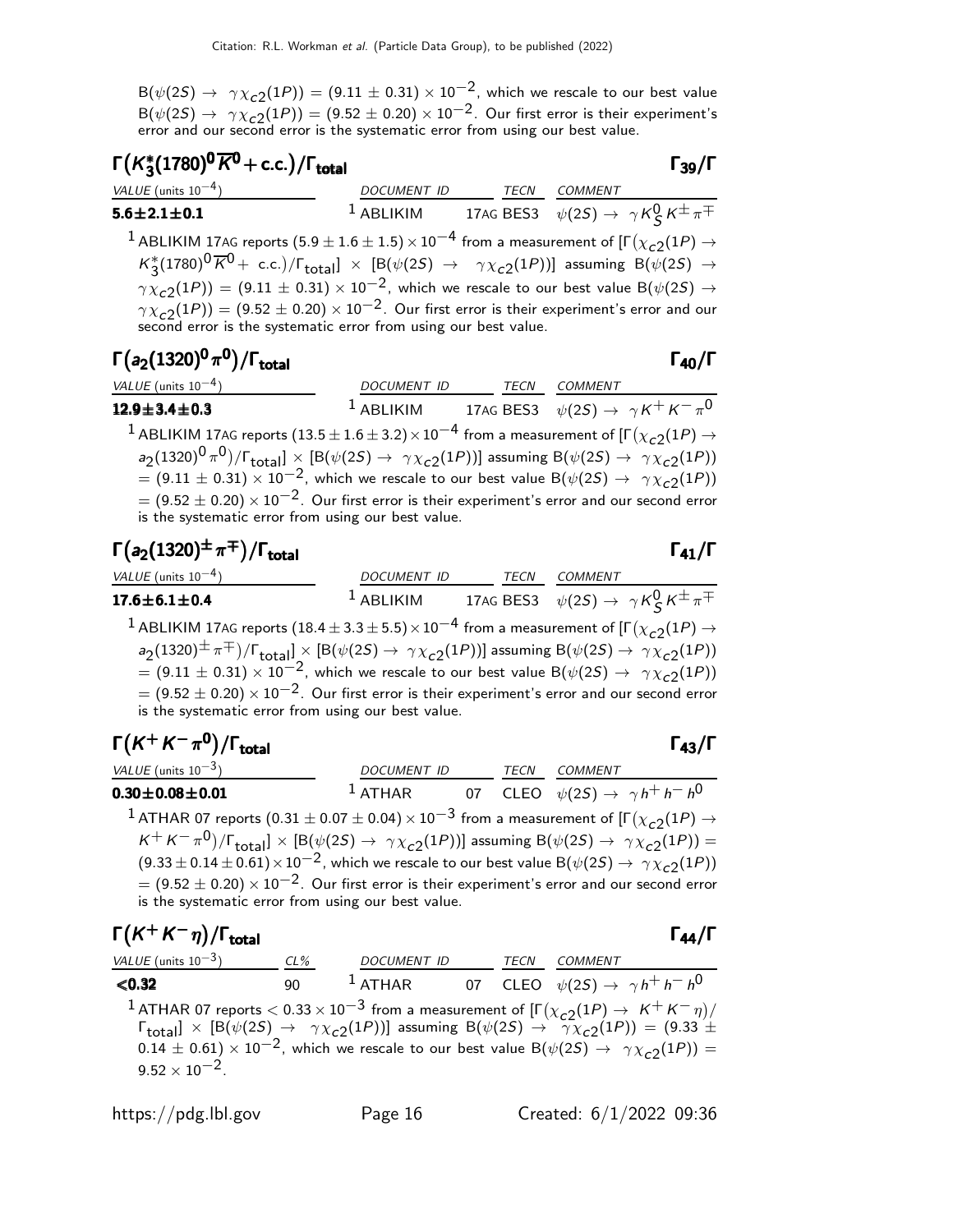# $\Gamma(K^+ K^- \eta' (958)) / \Gamma_{\text{total}}$  Γ<sub>45</sub>/Γ

| VALUE (units $10^{-4}$ ) EVTS | DOCUMENT ID                |  | <i>TECN COMMENT</i>                               |
|-------------------------------|----------------------------|--|---------------------------------------------------|
| $1.94 \!\pm\! 0.34$           | $107$ <sup>1</sup> ABLIKIM |  | 14J BES3 $\psi(2S) \to \gamma K^+ K^- \eta'(958)$ |

 $^1$  Derived using B $(\psi(2S) \to \, \gamma \chi_{\texttt{c2}})$   $=$   $(8.72 \pm 0.34)\%$  . Uncertainty includes both statistical and systematic contributions combined in quadrature.

# $\Gamma(\eta \eta') / \Gamma_{\text{total}}$  Γ<sub>46</sub>/Γ

 $\Gamma_{45}/\Gamma$ 

| <i>VALUE</i> (units $10^{-5}$ )                                                                                       | $CL\%$ | <i>EVTS</i> | DOCUMENT ID                                                             | TECN | COMMENT |  |
|-----------------------------------------------------------------------------------------------------------------------|--------|-------------|-------------------------------------------------------------------------|------|---------|--|
| $2.17 \pm 0.47 \pm 0.05$                                                                                              |        | 20          | <sup>1</sup> ABLIKIM 17AI BES3 $\psi(2S) \rightarrow \gamma \eta' \eta$ |      |         |  |
| $\bullet \bullet \bullet$ We do not use the following data for averages, fits, limits, etc. $\bullet \bullet \bullet$ |        |             |                                                                         |      |         |  |
|                                                                                                                       |        |             | $20.22122$ $2150$ $2150$ $22150$ $100$                                  |      |         |  |

| < 6    | 90 $3.3 \pm 8.0$ | <sup>2</sup> ASNER |  | 09 CLEO $\psi(2S) \rightarrow \gamma \eta \eta'$ |
|--------|------------------|--------------------|--|--------------------------------------------------|
| $<$ 23 | 90.              | $3$ ADAMS          |  | 07 CLEO $\psi(2S) \rightarrow \gamma \chi_{c2}$  |
|        |                  |                    |  |                                                  |

 $^1$  ABLIKIM 17AI reports  $(2.27\pm 0.43\pm 0.25) \times 10^{-5}$  from a measurement of [Г $(\chi_{c2}(1P) \rightarrow$  $(\eta \eta')/\Gamma_{\rm total} \propto [B(\psi(2S) \to \gamma \chi_{c2}(1P))]$  assuming  $B(\psi(2S) \to \gamma \chi_{c2}(1P)) = (9.11 \pm 10^{-4})$ 0.31)  $\times$  10<sup>-2</sup>, which we rescale to our best value B( $\psi(2S) \rightarrow \gamma \chi_{c2}(1P)$ ) = (9.52 ±  $(0.20) \times 10^{-2}$ . Our first error is their experiment's error and our second error is the systematic error from using our best value.

2 ASNER 09 reports  $< 0.6 \times 10^{-4}$  from a measurement of  $\left[ \Gamma(\chi_{c2}(1P) \to \eta \eta') / \Gamma_{\text{total}} \right] \times$  $[\mathsf{B}(\psi(2S) \to \gamma \chi_{c2}(1P))]$  assuming  $\mathsf{B}(\psi(2S) \to \gamma \chi_{c2}(1P)) = (9.33 \pm 0.14 \pm 0.61) \times$  $10^{-2}$ , which we rescale to our best value B( $\psi(2S) \rightarrow \gamma \chi_{c2}(1P) = 9.52 \times 10^{-2}$ .

3 Superseded by ASNER 09. ADAMS 07 reports  $< 2.3 \times 10^{-4}$  from a measurement of  $[\Gamma(\chi_{c2}(1P) \to \eta\eta')/\Gamma_{\text{total}}] \times [B(\psi(2S) \to \gamma\chi_{c2}(1P))]$  assuming  $B(\psi(2S) \to$  $\gamma\chi_{\bf C2}(1P))=$  0.0933  $\pm$  0.0014  $\pm$  0.0061, which we rescale to our best value B( $\psi(2S)\rightarrow$  $\gamma \chi_{c2}^{-}(1P)$ ) = 9.52 × 10<sup>-2</sup>.

## $\Gamma(\eta'\eta')/\Gamma_{\rm total}$

/Γ $_{\rm total}$ Γ $_{\rm 47}/$ Γ

| VALUE (units $10^{-5}$ )                                                                                                                            | $CL\%$   | <i>EVTS</i> | <b>DOCUMENT ID</b>     |  | TECN | COMMENT                                                                                                                                                                              |  |  |
|-----------------------------------------------------------------------------------------------------------------------------------------------------|----------|-------------|------------------------|--|------|--------------------------------------------------------------------------------------------------------------------------------------------------------------------------------------|--|--|
| $4.6 \pm 0.6 \pm 0.1$                                                                                                                               |          | 60          |                        |  |      | <sup>1</sup> ABLIKIM 17AI BES3 $\psi(2S) \rightarrow \gamma \eta' \eta'$                                                                                                             |  |  |
| • • • We do not use the following data for averages, fits, limits, etc. • • •                                                                       |          |             |                        |  |      |                                                                                                                                                                                      |  |  |
| ${<}10$<br>$<$ 30                                                                                                                                   | 90<br>90 | $12 \pm 7$  | $2$ ASNER<br>$3$ ADAMS |  |      | 09 CLEO $\psi(2S) \rightarrow \gamma \eta' \eta'$<br>07 CLEO $\psi(2S) \rightarrow \gamma \chi_{c2}$                                                                                 |  |  |
| <sup>1</sup> ABLIKIM 17AI reports (4.76 $\pm$ 0.56 $\pm$ 0.38) $\times$ 10 <sup>-5</sup> from a measurement of [ $\Gamma(\chi_{c2}(1P) \rightarrow$ |          |             |                        |  |      |                                                                                                                                                                                      |  |  |
|                                                                                                                                                     |          |             |                        |  |      | $\eta'$ $\eta'$ )/ $\Gamma_{\text{total}}$ $\times$ [B( $\psi$ (2S) $\rightarrow \gamma \chi_{c2}(1P)$ )] assuming B( $\psi$ (2S) $\rightarrow \gamma \chi_{c2}(1P)$ ) = (9.11 $\pm$ |  |  |

0.31)  $\times$  10<sup>-2</sup>, which we rescale to our best value B( $\psi(2S) \rightarrow \gamma \chi_{c2}(1P)$ ) = (9.52 ±  $(0.20) \times 10^{-2}$ . Our first error is their experiment's error and our second error is the systematic error from using our best value.

2 ASNER 09 reports  $< 1.0 \times 10^{-4}$  from a measurement of  $[\Gamma(\chi_{c2}(1P) \to \eta' \eta')] / [\Gamma_{total}]$  $\times$  [B( $\psi$ (2S)  $\to \gamma \chi_{c2}(1P)$ ] assuming B( $\psi$ (2S)  $\to \gamma \chi_{c2}(1P)$ ) = (9.33  $\pm$  0.14  $\pm$  0.61)  $\times$ 10<sup>-2</sup>, which we rescale to our best value B( $\psi(2S) \rightarrow \gamma \chi_{c2}(1P)$ ) = 9.52 × 10<sup>-2</sup>.

 $3$  Superseded by ASNER 09. ADAMS 07 reports  $< 3.1 \times 10^{-4}$  from a measurement of  $[\Gamma(\chi_{c2}(1P) \to \eta' \eta') / \Gamma_{\text{total}}] \times [B(\psi(2S) \to \gamma \chi_{c2}(1P))]$  assuming  $B(\psi(2S) \to \gamma \chi_{c2}(1P))$  $\gamma\chi_{\bf C2}(1\overline{P}))=0.0933\pm0.0014\pm0.0061,$  which we rescale to our best value B $(\psi(2S)\rightarrow0.0933\pm0.0014\pm0.0061)$  $\gamma \chi_{c2}^{-}(1P)$ ) = 9.52 × 10<sup>-2</sup>.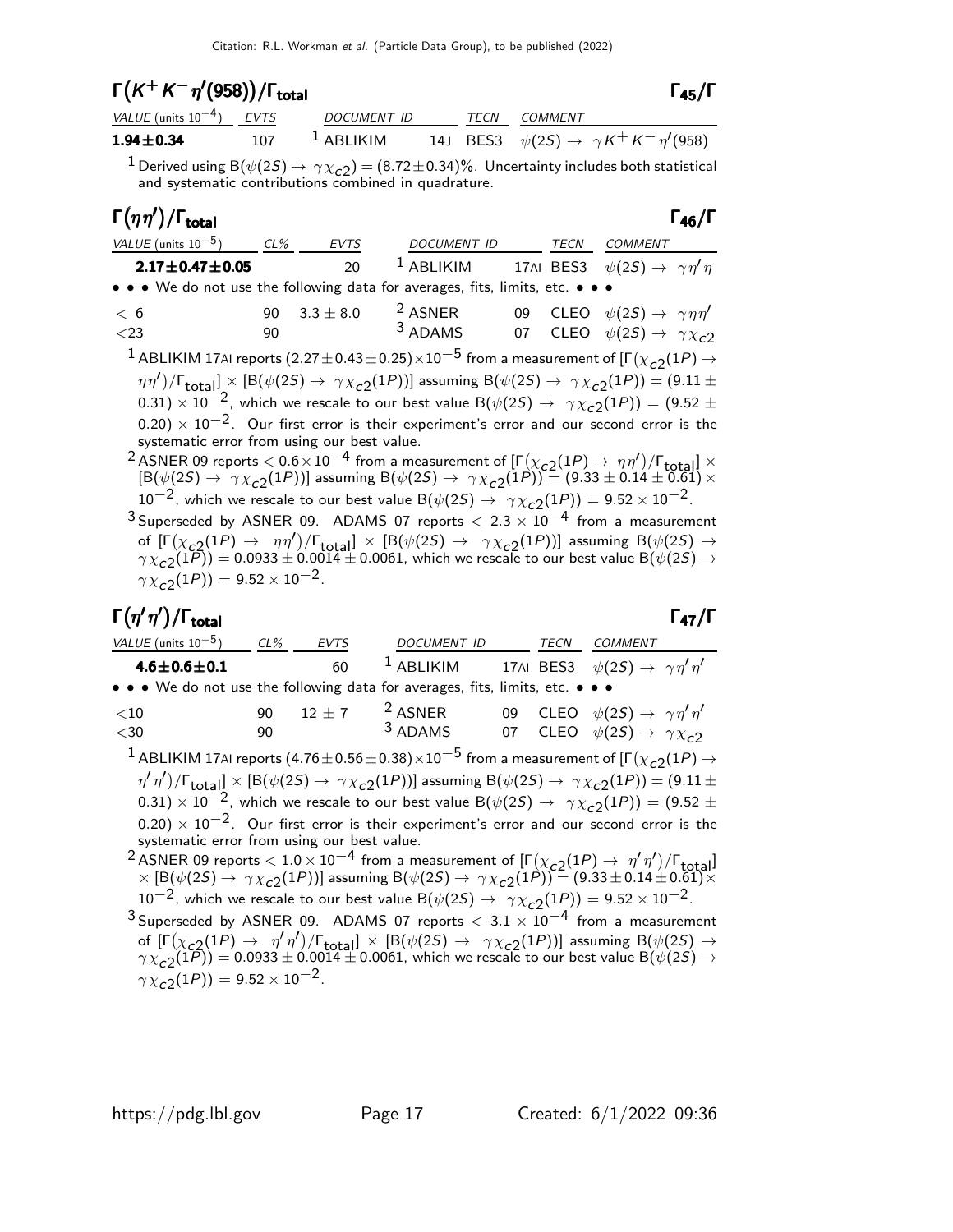$$
\Gamma(\pi^+\pi^-K_S^0K_S^0)/\Gamma_{\text{total}}
$$

total and the set of the set of the set of the set of the set of the set of the set of the set of the set of t

| VALUE (units $10^{-3}$ )                                                      | EVTS        | DOCUMENT ID  | TECN COMMENT                                                                                                                                      |
|-------------------------------------------------------------------------------|-------------|--------------|---------------------------------------------------------------------------------------------------------------------------------------------------|
| $2.17 \pm 0.54 \pm 0.05$                                                      | $57 \pm 11$ | $^1$ ABLIKIM | 050 BES2 $\psi(2S) \rightarrow \gamma \chi_{c2}$                                                                                                  |
|                                                                               |             |              | <sup>1</sup> ABLIKIM 050 reports $[\Gamma(\chi_{c2}(1P) \rightarrow \pi^+\pi^-K^0_S K^0_S)/\Gamma_{\text{total}}] \times [B(\psi(2S) \rightarrow$ |
|                                                                               |             |              | $\gamma \chi_{c2}(1P))$ ] = (0.207 ± 0.039 ± 0.033) × 10 <sup>-3</sup> which we divide by our best value                                          |
| error and our second error is the systematic error from using our best value. |             |              | $B(\psi(2S) \rightarrow \gamma \chi_{c2}(1P)) = (9.52 \pm 0.20) \times 10^{-2}$ . Our first error is their experiment's                           |
|                                                                               |             |              |                                                                                                                                                   |

#### Γ $(K^+ K^- K^0_S)$  $^0_S\,\mathsf{K}^0_S$  $\Gamma(K^+K^-K^0_S\,K^0_S)/\Gamma_{\rm total}$  Γ<sub>49</sub>/Γ

VALUE (units 10<sup>-4</sup>) CL% EVTS DOCUMENT ID TECN COMMENT <4 90  $2.3 \pm 2.2$  <sup>1</sup> ABLIKIM 050 BES2  $e^+e^-$  →  $\chi_{c2} \gamma$  $^1$ ABLIKIM 050 reports  $\left[\Gamma(\chi_{c2}(1P) \rightarrow K^+K^-K^0_SK^0_S)/\Gamma_{\rm total}\right] \times \left[ B(\psi(2S) \rightarrow$  $\gamma\chi_{\rm c2}(1P))]\leqslant 3.5\times 10^{-5}$  which we divide by our best value B $(\psi(2S)\to~\gamma\chi_{\rm c2}(1P))$  $= 9.52 \times 10^{-2}$ .

#### Γ $(\kappa_s^0)$  $^0_S$ K $^0_S$  $^{\mathsf{0}}$  K $^{\mathsf{0}}$  $^{\mathsf{0}}$  K $^{\mathsf{0}}$  $\Gamma(K_S^0 K_S^0 K_S^0)/\Gamma_{\rm total}$  Γ<sub>50</sub>/Γ s n 0 s n 0 s n Γ(K<sup>0</sup>S K<sup>0</sup>S K<sup>0</sup>S)/Γ<sub>total</sub> Σεντρική Καταστική Καταστική Γ<sub>50</sub>/Γ  $\binom{0}{5}$ /Γ<sub>total</sub> Γ<sub>50</sub>/Γ

<u>VALUE (units 10<sup>-4</sup>)</u> EVTS<br>1.13±0.18±0.02 68 ) EVTS DOCUMENT ID TECN COMMENT **1.13** $\pm$ **0.18** $\pm$ **0.02** 68 <sup>1</sup> ABLIKIM 19AA BES3  $\psi(2S) \rightarrow \gamma 4K_S^0$ <sup>1</sup>Using B(K $^0S$  → π<sup>+</sup>π<sup>-</sup>) = (69.20 ± 0.05)%. ABLIKIM 19AA reports [Γ( $\chi$ <sub>C2</sub>(1P) →  $K_S^0 K_S^0 K_S^0 K_S^0$ )/ $\Gamma_{\text{total}}$ ] × [B( $\psi$ (2S) →  $\gamma \chi_{c2}$ (1P))] = (10.8 ± 1.5 ± 0.8) × 10<sup>-6</sup> which we divide by our best value  $B(\psi(2S) \to \gamma \chi_{c2}(1P)) = (9.52 \pm 0.20) \times 10^{-2}$ . Our first error is their experiment's error and our second error is the systematic error from using our best value..

 $\Gamma(K^+ K^- K^+ K^-)/\Gamma_{\text{total}}$  Γ<sub>51</sub>/Γ

VALUE (units  $10^{-3}$ ) DOCUMENT ID

 $1.65\pm0.20$  OUR FIT

#### $\Gamma(K^+K^-\phi)/\Gamma_{\text{total}}$  Γ<sub>52</sub>/Γ /Γ<sub>total</sub> Γ<sub>52</sub>/Γ

| VALUE (units $10^{-3}$ )                        | <b>EVTS</b> | <b>DOCUMENT ID</b> | TECN | COMMENT                                                                                                                                                            |
|-------------------------------------------------|-------------|--------------------|------|--------------------------------------------------------------------------------------------------------------------------------------------------------------------|
| $1.42 \pm 0.29 \pm 0.03$                        | 52          | $1$ ABLIKIM        |      | 06T BES2 $\psi(2S) \rightarrow \gamma 2K^+ 2K^-$                                                                                                                   |
|                                                 |             |                    |      | $^{-1}$ ABLIKIM 06T reports (1.67 $\pm$ 0.26 $\pm$ 0.24) $\times10^{-3}$ from a measurement of [F( $\chi_{c2}(1P) \rightarrow$                                     |
|                                                 |             |                    |      | $K^+ K^- \phi$ )/ $\Gamma_{\text{total}}$ ] × [B( $\psi$ (2S) $\rightarrow \gamma \chi_{c2}(1P)$ )] assuming B( $\psi$ (2S) $\rightarrow \gamma \chi_{c2}(1P)$ ) = |
|                                                 |             |                    |      | $(8.1 \pm 0.4) \times 10^{-2}$ , which we rescale to our best value B( $\psi(2S) \rightarrow \gamma \chi_{c2}(1P)$ ) =                                             |
|                                                 |             |                    |      | $(9.52 \pm 0.20) \times 10^{-2}$ . Our first error is their experiment's error and our second error is                                                             |
| the systematic error from using our best value. |             |                    |      |                                                                                                                                                                    |

$$
\Gamma(\overline{K}^0 K^+\pi^-\phi + \text{c.c.})/\Gamma_{\text{total}}
$$

| VALUE (units $10^{-3}$ )                     | <i>DOCUMENT ID</i> | TECN | COMMENT                                          |
|----------------------------------------------|--------------------|------|--------------------------------------------------|
| $4.83 \pm 0.32 \pm 0.66$                     | ABLIKIM            |      | 15M BES3 $\psi(2S) \rightarrow \gamma \chi_{c2}$ |
| $\Gamma(K^+K^-\pi^0\phi)/\Gamma_{\rm total}$ |                    |      | $\Gamma_{54}/\Gamma$                             |
| VALUE (units $10^{-3}$ )                     | DOCUMENT ID        | TECN | COMMENT                                          |
| $2.74 \pm 0.16 \pm 0.44$                     | ABLIKIM            |      | 15M BES3 $\psi(2S) \rightarrow \gamma \chi_{c2}$ |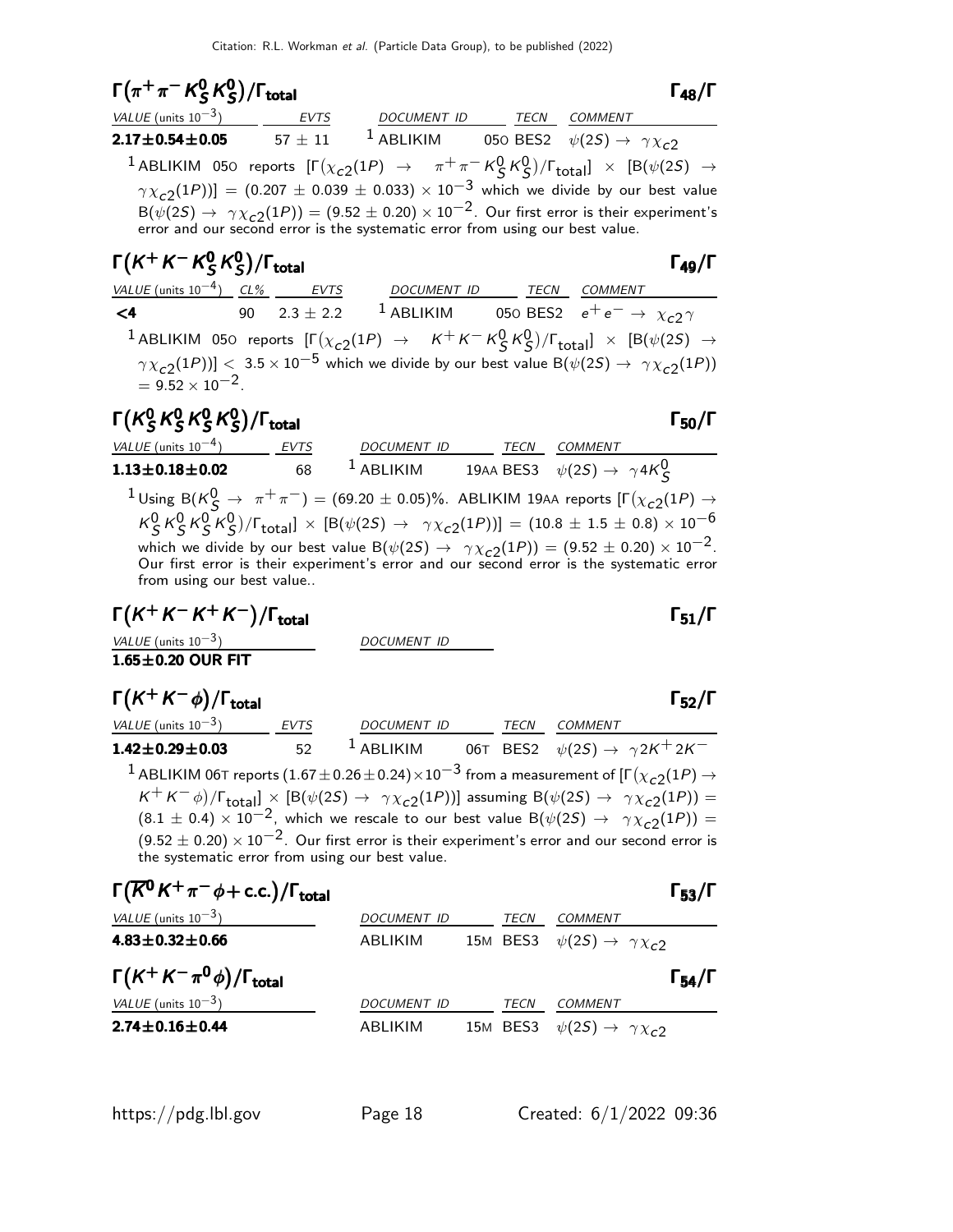| $\Gamma(\phi \pi^+ \pi^- \pi^0)/\Gamma_{\text{total}}$                                                                                                             |             |                     |             |                        |                                                                     | $\Gamma_{55}/\Gamma$ |
|--------------------------------------------------------------------------------------------------------------------------------------------------------------------|-------------|---------------------|-------------|------------------------|---------------------------------------------------------------------|----------------------|
| VALUE (units $10^{-3}$ )                                                                                                                                           | <b>EVTS</b> | DOCUMENT ID         | <b>TECN</b> | <b>COMMENT</b>         |                                                                     |                      |
| $0.93 \pm 0.06 \pm 0.10$                                                                                                                                           | 408         | $1$ ABLIKIM         |             |                        | 13B BES3 $e^+e^- \rightarrow \psi(2S) \rightarrow \gamma \chi_{c2}$ |                      |
| <sup>1</sup> Using 1.06 × 10 <sup>8</sup> $\psi$ (2 <i>S</i> ) mesons and B( $\psi$ (2 <i>S</i> ) $\rightarrow \chi_{c}$ <sub>2</sub> $\gamma$ ) = (8.72 ± 0.34)%. |             |                     |             |                        |                                                                     |                      |
| $\Gamma(p\overline{p})/\Gamma_{\rm total}$                                                                                                                         |             |                     |             |                        |                                                                     | $\Gamma_{56}/\Gamma$ |
| VALUE (units $10^{-4}$ )                                                                                                                                           |             | <i>DOCUMENT ID</i>  |             |                        |                                                                     |                      |
| $0.733 \pm 0.033$ OUR FIT                                                                                                                                          |             |                     |             |                        |                                                                     |                      |
| $\Gamma(p\overline{p}\pi^0)/\Gamma_{\rm total}$                                                                                                                    |             |                     |             |                        |                                                                     | $\Gamma_{57}/\Gamma$ |
| VALUE (units $10^{-3}$ )                                                                                                                                           |             | <b>DOCUMENT ID</b>  |             | TECN<br><b>COMMENT</b> |                                                                     |                      |
| $0.47 \pm 0.04$ OUR AVERAGE                                                                                                                                        |             |                     |             |                        |                                                                     |                      |
| $0.47 \pm 0.04 \pm 0.01$                                                                                                                                           |             | <sup>1</sup> ONYISI | 10          | CLE3                   | $\psi(2S) \rightarrow \gamma p \overline{p} X$                      |                      |
| $0.43 \pm 0.09 \pm 0.01$                                                                                                                                           |             | <sup>2</sup> ATHAR  | 07          |                        | CLEO $\psi(2S) \rightarrow \gamma h^+ h^- h^0$                      |                      |

<sup>1</sup> ONYISI 10 reports (4.83  $\pm$  0.25  $\pm$  0.35  $\pm$  0.31)  $\times$  10<sup>-4</sup> from a measurement of  $[\Gamma(\chi_{c2}(1P) \to \; \; \rho \overline{\rho} \pi^0)/\Gamma_{\rm total}] \; \times \; [\mathrm{B}(\psi(2S) \to \; \; \gamma \chi_{c2}(1P))]$  assuming  $\mathrm{B}(\psi(2S) \to \; \; \rho \overline{\rho} \pi^0)$  $\gamma \chi_{c2}(1P)) = (9.33 \pm 0.14 \pm 0.61) \times 10^{-2}$ , which we rescale to our best value B $(\psi(2S) \rightarrow$  $\gamma \chi_{c2}(1P)) = (9.52 \pm 0.20) \times 10^{-2}$ . Our first error is their experiment's error and our

second error is the systematic error from using our best value.<br><sup>2</sup> ATHAR 07 reports (0.44  $\pm$  0.08  $\pm$  0.05) × 10<sup>−3</sup> from a measurement of [Г( $\chi_{c2}(1P) \rightarrow$  $p\overline{p}\pi^{\overline{0}})/\Gamma_{\rm total}$ ]  $\times$   $[{\rm B}(\psi(2S) \rightarrow \gamma\chi_{c2}(1P))]$  assuming  ${\rm B}(\psi(2S) \rightarrow \gamma\chi_{c2}(1P))=$  $(9.33 \pm 0.14 \pm 0.61) \times 10^{-2}$ , which we rescale to our best value B $(\psi(2S) \rightarrow \gamma \chi_{c2}(1P))$  $= (9.52 \pm 0.20) \times 10^{-2}$ . Our first error is their experiment's error and our second error is the systematic error from using our best value.

#### Γ $(p\overline{p}\eta)/\Gamma_{\rm total}$  Γ $_{58}/\Gamma$

| $\Gamma(p\overline{p}\eta)/\Gamma_{\rm total}$                                                                                              |                    |      |                                                        | $\Gamma_{58}/\Gamma$ |
|---------------------------------------------------------------------------------------------------------------------------------------------|--------------------|------|--------------------------------------------------------|----------------------|
| VALUE (units $10^{-3}$ )                                                                                                                    | <b>DOCUMENT ID</b> | TECN | COMMENT                                                |                      |
| $0.174 \pm 0.025$ OUR AVERAGE                                                                                                               |                    |      |                                                        |                      |
| $0.172 \pm 0.026 \pm 0.004$                                                                                                                 | $1$ ONYISI         |      | 10 CLE3 $\psi(2S) \rightarrow \gamma p \overline{p} X$ |                      |
| $0.186 \pm 0.070 \pm 0.004$                                                                                                                 | $2$ ATHAR          |      | 07 CLEO $\psi(2S) \rightarrow \gamma h^+ h^- h^0$      |                      |
| <sup>1</sup> ONYISI 10 reports (1.76 $\pm$ 0.23 $\pm$ 0.14 $\pm$ 0.11) $\times$ 10 <sup>-4</sup> from a measurement of                      |                    |      |                                                        |                      |
| $[\Gamma(x,(1D) \rightarrow n\overline{a}x)/\Gamma \quad 1 \vee [\Gamma(x/(2S) \rightarrow a)x/(1D))]$ assuming $\Gamma(x/(2S) \rightarrow$ |                    |      |                                                        |                      |

 $[\Gamma(\chi_{c2}(1P) \to \bar{p} \bar{\eta})/\Gamma_{\rm total}] \times [\mathrm{B}(\psi(2S) \to \gamma \chi_{c2}(1P))]$  assuming  $\mathrm{B}(\psi(2S) \to \bar{\eta} \bar{\eta})$  $\gamma \chi_{c2}(1P)) = (9.33 \pm 0.14 \pm 0.61) \times 10^{-2}$ , which we rescale to our best value B $(\psi(2S) \rightarrow \psi_S(1P))$  $\gamma \chi_{\tt c2}^{\tt} (1P)) = (9.52 \pm 0.20) \times 10^{-2}$ . Our first error is their experiment's error and our

second error is the systematic error from using our best value.<br><sup>2</sup> ATHAR 07 reports (0.19  $\pm$  0.07  $\pm$  0.02)  $\times$  10<sup>−3</sup> from a measurement of [Г $(\chi_{c2}(1P) \rightarrow$  $p\overline{p}\eta)/\Gamma_{\rm total}]\times [ {\rm B}(\psi(2S)\to\,\gamma\chi_{c2}(1P))]$  assuming  ${\rm B}(\psi(2S)\to\,\gamma\chi_{c2}(1P))=(9.33\pm 1)$  $(0.14 \pm 0.61) \times 10^{-2}$ , which we rescale to our best value B( $\psi(2S) \rightarrow \gamma \chi_{c2}(1P)$ ) =  $(9.52 \pm 0.20) \times 10^{-2}$ . Our first error is their experiment's error and our second error is the systematic error from using our best value.

#### Γ $(p\overline{p}\omega)/\Gamma_{\rm total}$ /Γ $\Gamma_{\rm total}$ Γ<sub>59</sub>/Γ

| <i>VALUE</i> (units $10^{-3}$ )                                                                                                                                                                                                                                                                                                                                                                                                                                                                                                                                                          | DOCUMENT ID TECN COMMENT |  |                                                                            |
|------------------------------------------------------------------------------------------------------------------------------------------------------------------------------------------------------------------------------------------------------------------------------------------------------------------------------------------------------------------------------------------------------------------------------------------------------------------------------------------------------------------------------------------------------------------------------------------|--------------------------|--|----------------------------------------------------------------------------|
| $0.36 \pm 0.04 \pm 0.01$                                                                                                                                                                                                                                                                                                                                                                                                                                                                                                                                                                 |                          |  | <sup>1</sup> ONYISI 10 CLE3 $\psi(2S) \rightarrow \gamma p \overline{p} X$ |
| <sup>1</sup> ONYISI 10 reports $(3.68 \pm 0.35 \pm 0.26 \pm 0.24) \times 10^{-4}$ from a measurement of<br>$[\Gamma(\chi_{c2}(1P) \to p\overline{p}\omega)/\Gamma_{\text{total}}] \times [B(\psi(2S) \to \gamma\chi_{c2}(1P))]$ assuming $B(\psi(2S) \to$<br>$\gamma \chi_{c2}(1P)$ = (9.33 ± 0.14 ± 0.61) $\times 10^{-2}$ , which we rescale to our best value B( $\psi(2S) \rightarrow$<br>$\gamma \chi_{c2}(1P)$ = (9.52 $\pm$ 0.20) $\times$ 10 <sup>-2</sup> . Our first error is their experiment's error and our second error is the systematic error from using our best value. |                          |  |                                                                            |
|                                                                                                                                                                                                                                                                                                                                                                                                                                                                                                                                                                                          |                          |  |                                                                            |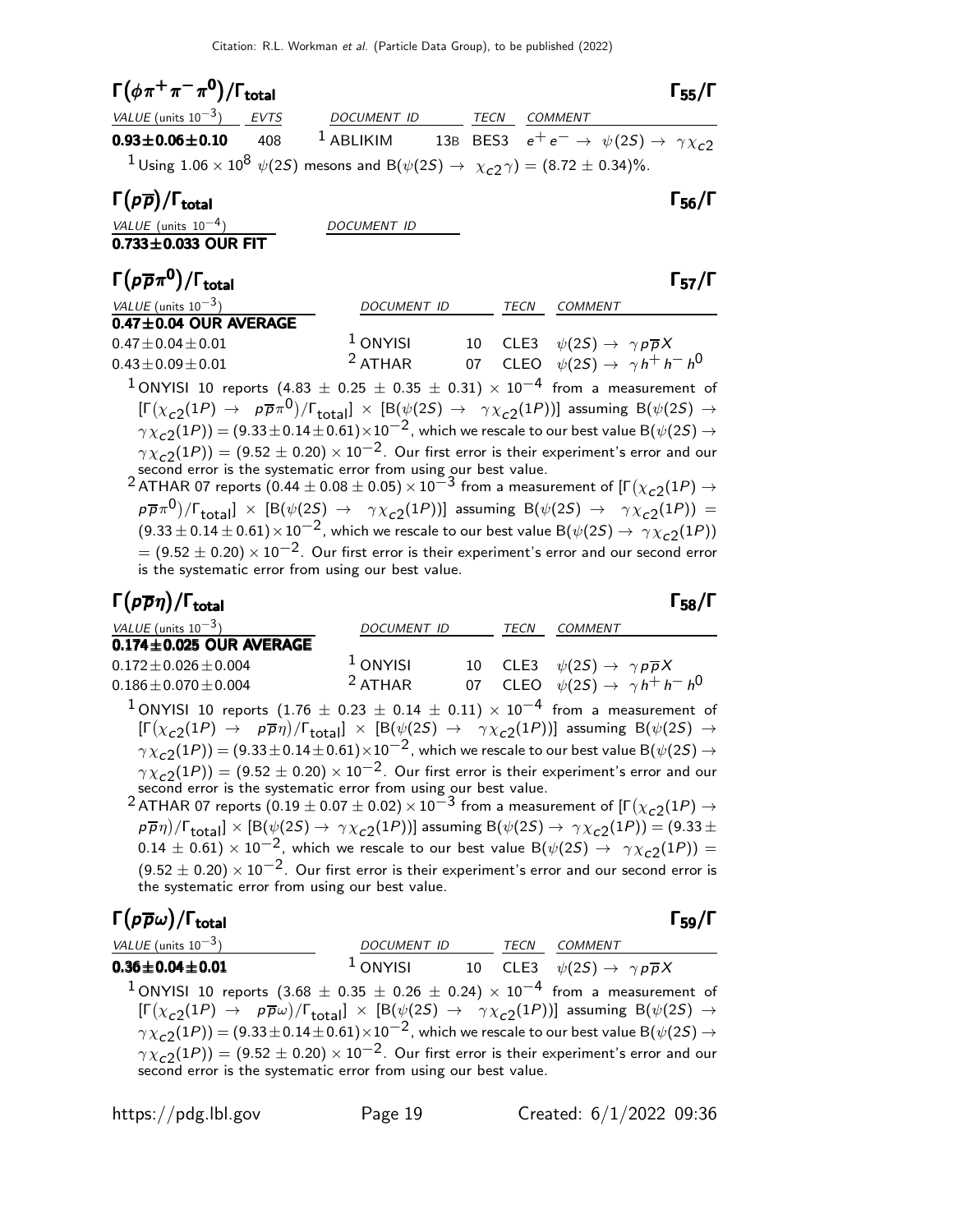## Γ $(p\overline{p}\phi)/\Gamma_{\rm total}$  Γ<sub>60</sub>/Γ

| total |  | $\Gamma_{60}/\Gamma$ |  |
|-------|--|----------------------|--|
|       |  |                      |  |

| VALUE (units $10^{-5}$ )                             | <b>EVTS</b> | DOCUMENT ID | TECN | <i>COMMENT</i>                                                                                                                                                                                                                                                                                                                                                                                                                                                                                                                                                         |
|------------------------------------------------------|-------------|-------------|------|------------------------------------------------------------------------------------------------------------------------------------------------------------------------------------------------------------------------------------------------------------------------------------------------------------------------------------------------------------------------------------------------------------------------------------------------------------------------------------------------------------------------------------------------------------------------|
| $2.8 \pm 0.9 \pm 0.1$                                |             |             |      | 24 ± 7 <sup>1</sup> ABLIKIM 11F BES3 $\psi(2S) \rightarrow \gamma p \overline{p} K^+ K^-$                                                                                                                                                                                                                                                                                                                                                                                                                                                                              |
| systematic error from using our best value.          |             |             |      | <sup>1</sup> ABLIKIM 11F reports $(3.04 \pm 0.85 \pm 0.43) \times 10^{-5}$ from a measurement of $[\Gamma(\chi_{c2}(1P) \rightarrow$<br>$p\overline{p}\phi$ )/ $\Gamma_{\text{total}}$ ] × [B( $\psi$ (2S) $\rightarrow \gamma \chi_{c2}(1P)$ )] assuming B( $\psi$ (2S) $\rightarrow \gamma \chi_{c2}(1P)$ ) = (8.74 ±<br>0.35) $\times$ 10 <sup>-2</sup> , which we rescale to our best value B( $\psi$ (2S) $\rightarrow \gamma \chi_{c2}(1P)$ ) = (9.52 $\pm$<br>$(0.20) \times 10^{-2}$ . Our first error is their experiment's error and our second error is the |
| $\Gamma(p\overline{p}\pi^+\pi^-)/\Gamma_{\rm total}$ |             |             |      | $\Gamma_{61}/\Gamma$                                                                                                                                                                                                                                                                                                                                                                                                                                                                                                                                                   |

| VALUE (units $10^{-3}$ )                    | DOCUMENT ID TECN COMMENT                                                                                                        |  |  |
|---------------------------------------------|---------------------------------------------------------------------------------------------------------------------------------|--|--|
|                                             | 1.32±0.34 OUR EVALUATION Treating systematic error as correlated.                                                               |  |  |
|                                             | 1.3 $\pm$ 0.4 OUR AVERAGE Error includes scale factor of 1.3.                                                                   |  |  |
| $1.17 \pm 0.19 \pm 0.30$                    | <sup>1</sup> BAI 99B BES $\psi(2S) \rightarrow \gamma \chi_{c2}$                                                                |  |  |
| $2.64 \pm 1.03 \pm 0.14$                    | <sup>1</sup> TANENBAUM 78 MRK1 $\psi(2S) \rightarrow \gamma \chi_{c2}$                                                          |  |  |
|                                             | <sup>1</sup> Rescaled by us using B( $\psi(2S) \rightarrow \gamma \chi_{c2}$ ) = (8.3 $\pm$ 0.4)% and B( $\psi(2S) \rightarrow$ |  |  |
|                                             | $J/\psi(15)\pi^{+}\pi^{-})$ = (32.6 $\pm$ 0.5)%. Multiplied by a factor of 2 to convert from                                    |  |  |
| $K_S^0 K^+ \pi^-$ to $K^0 K^+ \pi^-$ decay. |                                                                                                                                 |  |  |

| $\Gamma(p\overline{p}\pi^0\pi^0)/\Gamma_{\rm total}$                                                                                                                        |             |             |  |      |                | $\Gamma_{62}/\Gamma$                      |  |
|-----------------------------------------------------------------------------------------------------------------------------------------------------------------------------|-------------|-------------|--|------|----------------|-------------------------------------------|--|
| VALUE $(\% )$                                                                                                                                                               | <b>FVTS</b> | DOCUMENT ID |  | TECN | <b>COMMENT</b> |                                           |  |
| $0.078 \pm 0.023 \pm 0.002$                                                                                                                                                 | 292         | $1$ HF      |  |      |                | 08B CLEO $e^+e^- \to \gamma h^+h^-h^0h^0$ |  |
| <sup>1</sup> HE 08B reports 0.08 $\pm$ 0.02 $\pm$ 0.01 $\pm$ 0.01 % from a measurement of [ $\Gamma(\chi_{c2}(1P) \rightarrow$                                              |             |             |  |      |                |                                           |  |
| $p\overline{p}\pi^0\pi^0$ / $\Gamma_{\text{total}}$ $\times$ [B( $\psi(2S) \rightarrow \gamma \chi_{c2}(1P)$ )] assuming B( $\psi(2S) \rightarrow \gamma \chi_{c2}(1P)$ ) = |             |             |  |      |                |                                           |  |
| $(9.33 \pm 0.14 \pm 0.61) \times 10^{-2}$ , which we rescale to our best value B( $\psi(2S) \rightarrow \gamma \chi_{c2}(1P)$ )                                             |             |             |  |      |                |                                           |  |
| $= (9.52 \pm 0.20) \times 10^{-2}$ . Our first error is their experiment's error and our second error<br>is the systematic error from using our best value.                 |             |             |  |      |                |                                           |  |

## $\Gamma(p\overline{p}K^+K^-$ (non-resonant))/ $\Gamma_{\rm total}$  computed for  $\Gamma_{63}/\Gamma$

VALUE (units  $10^{-4}$ ) EVTS DOCUMENT ID TECN COMMENT 1.91±0.32±0.04 131 ± 12 <sup>1</sup> ABLIKIM 11F BES3  $\psi(2S) \to \gamma p \overline{p} K^+ K^ ^1$  ABLIKIM 11F reports  $(2.08\pm0.19\pm0.30)\times10^{-4}$  from a measurement of [Г $(\chi_{c2}(1P) \rightarrow$  $p\overline{p}K^+K^-$  (non-resonant)) $/\Gamma_{\rm total}]\times[{\rm B}(\psi(2S)\to~\gamma\chi_{\rm C2}(1P))]$  assuming  ${\rm B}(\psi(2S)\to0)$  $\gamma \chi_{c2}(1P)) = (8.74 \pm 0.35) \times 10^{-2}$ , which we rescale to our best value B( $\psi(2S) \rightarrow$  $\gamma \chi_{\tt c2}(1P)) = (9.52 \pm 0.20) \times 10^{-2}$ . Our first error is their experiment's error and our second error is the systematic error from using our best value.

#### Γ $(\rho \overline{\rho}$ Κ $_{\mathcal{S}}^{0}$ Κ $_{\mathcal{S}}^{0}$ 0 0 0 S

| $\Gamma(p\overline{p}K^0_S K^0_S)/\Gamma_{\rm total}$                   |        |                       |      | $\Gamma_{64}/\Gamma$                             |
|-------------------------------------------------------------------------|--------|-----------------------|------|--------------------------------------------------|
| VALUE (units $10^{-4}$ )                                                | $CL\%$ | DOCUMENT ID           | TECN | COMMENT                                          |
| $\langle 7.9$                                                           | 90     | $\frac{1}{2}$ ABLIKIM |      | 06D BES2 $\psi(2S) \rightarrow \chi_{c2} \gamma$ |
| <sup>1</sup> Using B( $\psi(2S) \to \chi_{c2} \gamma$ ) = (9.3 ± 0.6)%. |        |                       |      |                                                  |

| $\Gamma(p\overline{n}\pi^{-})/\Gamma_{\rm total}$ |             |                    |             | $\Gamma_{65}/\Gamma$                                        |
|---------------------------------------------------|-------------|--------------------|-------------|-------------------------------------------------------------|
| VALUE (units $10^{-4}$ )                          | <b>EVTS</b> | <b>DOCUMENT ID</b> | <i>TECN</i> | COMMENT                                                     |
| $8.5 \pm 0.9$ OUR AVERAGE                         |             |                    |             |                                                             |
| $8.4 + 1.0 + 0.2$                                 | 3309        | $1$ ABLIKIM        |             | 12J BES3 $\psi(2S) \rightarrow \gamma p \overline{n} \pi^-$ |
|                                                   |             |                    |             | Created: $6/1/2022$ 09:36                                   |
| https://pdg.lbl.gov                               |             | Page 20            |             |                                                             |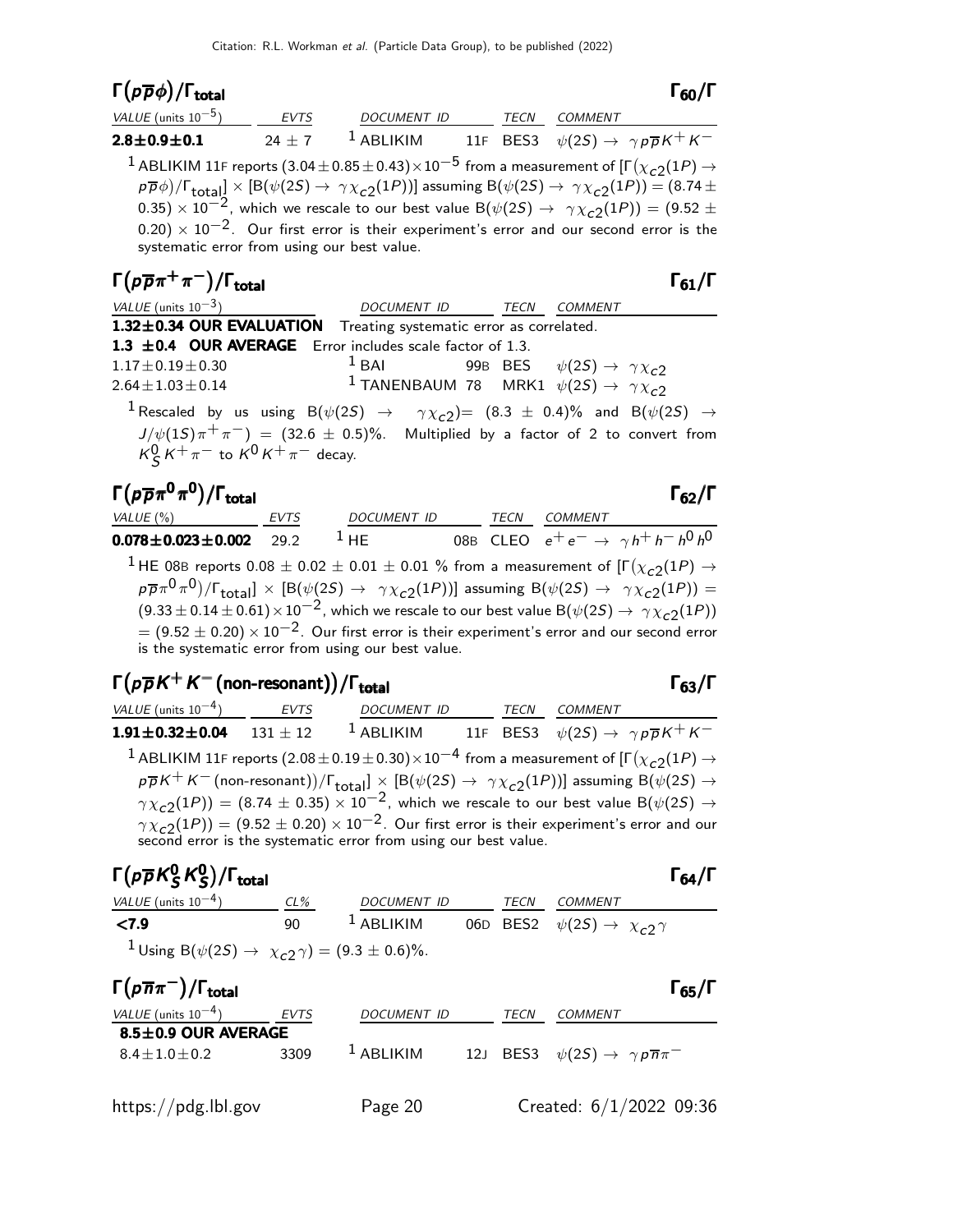$10.2 \pm 3.4 \pm 0.2$ <sup>2</sup> ABLIKIM 06I BES2  $\psi(2S) \rightarrow \gamma p \pi^- X$  $^1$ ABLIKIM 12J reports  $[\Gamma(\chi_{\bf C2}(1P) \to~\rho \overline{n} \pi^-)/\Gamma_{\bf total}]\times [B(\psi(2S) \to~\gamma \chi_{\bf C2}(1P))] =$  $(0.80 \pm 0.02 \pm 0.09) \times 10^{-4}$  which we divide by our best value B( $\psi(2S) \rightarrow \gamma \chi_{c2}(1P)$ )  $\dot{=} = (9.52 \pm 0.20) \times 10^{-2}$ . Our first error is their experiment's error and our second error is the systematic error from using our best value.

 $^2$ ABLIKIM 061 reports  $[\Gamma(\chi_{\bf C2}(1P) \to~\rho \overline{n} \pi^-)/\Gamma_{\bf total}]\times [B(\psi(2S) \to~\gamma \chi_{\bf C2}(1P))] =$  $(0.97 \pm 0.20 \pm 0.26) \times 10^{-4}$  which we divide by our best value B( $\psi(2S) \rightarrow \gamma \chi_{c2}(1P)$ )  $= (9.52 \pm 0.20) \times 10^{-2}$ . Our first error is their experiment's error and our second error is the systematic error from using our best value.

#### $\Gamma(\overline{\rho} n \pi^+) / \Gamma_{\text{total}}$  Γ<sub>66</sub>/Γ )/Γ<sub>total</sub>Γ66/Γ

| VALUE (units $10^{-4}$ )                                                                                                     | EVTS | <b>DOCUMENT ID</b> |  | TECN | COMMENT                                                                                                                                                 |  |
|------------------------------------------------------------------------------------------------------------------------------|------|--------------------|--|------|---------------------------------------------------------------------------------------------------------------------------------------------------------|--|
| $8.9 \pm 0.8 \pm 0.2$                                                                                                        | 3732 | $1$ ABLIKIM        |  |      | 12J BES3 $\psi(2S) \rightarrow \gamma \overline{p} n \pi^+$                                                                                             |  |
|                                                                                                                              |      |                    |  |      | <sup>1</sup> ABLIKIM 12J reports $[\Gamma(\chi_{c2}(1P) \to \overline{p}n\pi^+)/\Gamma_{\text{total}}] \times [B(\psi(2S) \to \gamma \chi_{c2}(1P))] =$ |  |
| $(0.85 \pm 0.02 \pm 0.07) \times 10^{-4}$ which we divide by our best value B( $\psi(2S) \rightarrow \gamma \chi_{c2}(1P)$ ) |      |                    |  |      |                                                                                                                                                         |  |
| is the systematic error from using our best value.                                                                           |      |                    |  |      | $= (9.52 \pm 0.20) \times 10^{-2}$ . Our first error is their experiment's error and our second error                                                   |  |

#### $\Gamma(p\overline{n}\pi^-\pi^0)/\Gamma_{\rm total}$ )/Γ<sub>total</sub>Γ67/Γ

VALUE (units 10<sup>-4</sup>) EVTS DOCUMENT ID TECN COMMENT **21.7** $\pm$ **1.7** $\pm$ **0.5** 2128  $^1$  ABLIKIM 12J BES3  $\psi(2S) \to \gamma \rho \overline{n} \pi^- \pi^0$  $^1$  ABLIKIM 12J reports  $[\Gamma(\chi_{\bf C2^(1P) \to \bar{p} \pi \pi^- \pi^0})/\Gamma_{\bf total}] \times [B(\psi(2S) \to \gamma \chi_{\bf C2^(1P))] =$  $(2.07 \pm 0.06 \pm 0.15) \times 10^{-4}$  which we divide by our best value B( $\psi(2S) \rightarrow \gamma \chi_{c2}(1P)$ )  $= (9.52 \pm 0.20) \times 10^{-2}$ . Our first error is their experiment's error and our second error is the systematic error from using our best value.

#### $\Gamma(\overline{\rho} n \pi^+ \pi^0)/\Gamma_{\rm total}$

VALUE (units 10<sup>-4</sup>) EVTS DOCUMENT ID TECN COMMENT **21.1** $\pm$ **1.8** $\pm$ **0.4** 2352  $^1$  ABLIKIM 12J BES3  $\psi(2S) \rightarrow\ \gamma \overline{\rho}\, n \pi^+\, \pi$ 12J BES3  $\psi(2S) \rightarrow \gamma \overline{p} n \pi^+ \pi^0$  $^1$  ABLIKIM 12J reports  $[\Gamma(\chi_{\bf C2}(1P) \to \overline{p} n \pi^+ \pi^0)/\Gamma_{\bf total}]\times [ \mathsf{B}(\psi(2S) \to \gamma \chi_{\bf C2}(1P))] =$  $(2.01 \pm 0.06 \pm 0.16) \times 10^{-4}$  which we divide by our best value B $(\psi(2S) \rightarrow \gamma \chi_{c2}(1P))$  $= (9.52 \pm 0.20) \times 10^{-2}$ . Our first error is their experiment's error and our second error is the systematic error from using our best value.

## Γ(Λ $\overline{\Lambda}$ )/Γ<sub>total</sub> Γ<sub>69</sub>/Γ

| VALUE (units $10^{-4}$ ) | DOCUMENT ID |
|--------------------------|-------------|
| $1.83 \pm 0.16$ OUR FIT  |             |

)/Γ<sub>total</sub> Γ<sub>70</sub>/Γ

 $\Gamma(\Lambda\overline{\Lambda}\pi^+\pi^-)/\Gamma_{\rm total}$ VALUE (units  $10^{-5}$ ) CL% EVTS DOCUMENT ID TECN COMMENT **125±15±3** 371 <sup>1</sup> ABLIKIM 12I BES3  $\psi(2S) \to \gamma A \overline{A} \pi^+ \pi^-$ • • • We do not use the following data for averages, fits, limits, etc. • • •  $\langle 350$  90  $\qquad$   $\qquad$   $\qquad$   $\qquad$   $\qquad$   $\qquad$   $\qquad$   $\qquad$   $\qquad$   $\qquad$   $\qquad$   $\qquad$   $\qquad$   $\qquad$   $\qquad$   $\qquad$   $\qquad$   $\qquad$   $\qquad$   $\qquad$   $\qquad$   $\qquad$   $\qquad$   $\qquad$   $\qquad$   $\qquad$   $\qquad$   $\qquad$   $\qquad$   $\qquad$   $\qquad$   $\qquad$   $\qquad$   $\qquad$   $\qquad$  $^1$  ABLIKIM 121 reports  $(137.0\pm7.6\pm15.7)\times10^{-5}$  from a measurement of [Г $(\chi_{c2}(1P) \rightarrow$  $\sqrt{A\pi} + \pi^{-}$ )/ $\Gamma_{\text{total}}$ ]  $\times$  [B( $\psi(2S) \rightarrow \gamma \chi_{c2}(1P)$ )] assuming B( $\psi(2S) \rightarrow \gamma \chi_{c2}(1P)$ ) =  $(8.72 \pm 0.34) \times 10^{-2}$ , which we rescale to our best value B( $\psi(2S) \rightarrow \gamma \chi_{c2}(1P)$ ) =  $(9.52 \pm 0.20) \times 10^{-2}$ . Our first error is their experiment's error and our second error is the systematic error from using our best value.  $2 \text{ Using } B(\psi(2S) \to \chi_{c2} \gamma) = (9.3 \pm 0.6)\%.$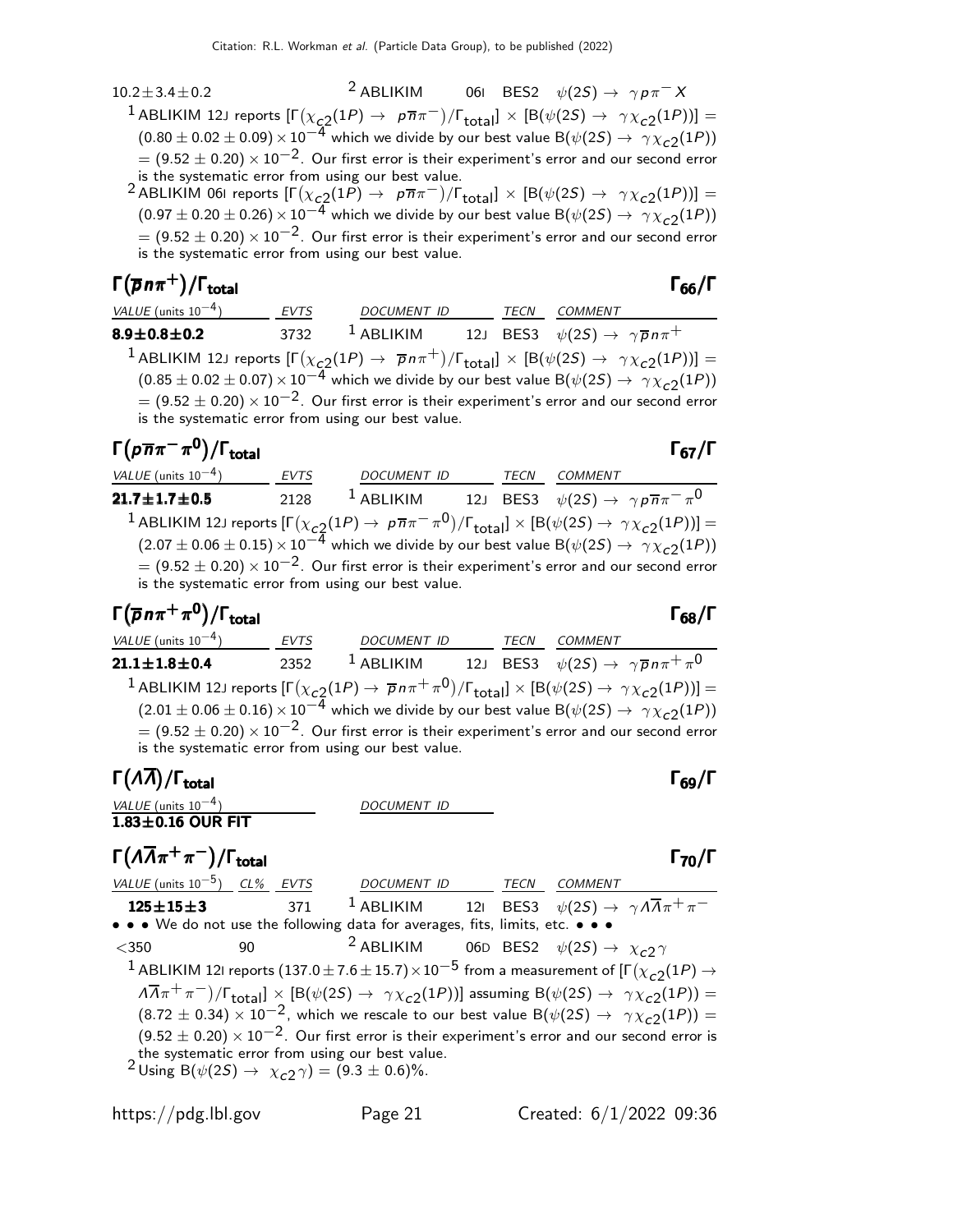#### $\Gamma(\Lambda\overline{\Lambda}\pi^+\pi^-)$  (non-resonant)) / Γ<sub>total</sub> Γ<sub>71</sub>/Γ

| <i>VALUE</i> (units $10^{-5}$ )                                                                                                                                                            | EVTS | DOCUMENT ID TECN COMMENT |  |  |                                                                                                                                                                      |  |
|--------------------------------------------------------------------------------------------------------------------------------------------------------------------------------------------|------|--------------------------|--|--|----------------------------------------------------------------------------------------------------------------------------------------------------------------------|--|
| $66 \pm 15 \pm 1$                                                                                                                                                                          | 36   |                          |  |  | <sup>1</sup> ABLIKIM 121 BES3 $\psi(2S) \rightarrow \gamma A \overline{A} \pi^+ \pi^-$                                                                               |  |
|                                                                                                                                                                                            |      |                          |  |  | <sup>1</sup> ABLIKIM 12I reports (71.8 $\pm$ 14.5 $\pm$ 8.2) $\times$ 10 <sup>-5</sup> from a measurement of [ $\Gamma(\chi_{c2}(1P) \rightarrow$                    |  |
|                                                                                                                                                                                            |      |                          |  |  | $\sqrt{A\pi}+\pi^{-}$ (non-resonant))/ $\Gamma_{\text{total}} \times [\text{B}(\psi(2S) \rightarrow \gamma \chi_{c2}(1P))]$ assuming $\text{B}(\psi(2S) \rightarrow$ |  |
|                                                                                                                                                                                            |      |                          |  |  | $\gamma \chi_{c2}(1P)$ = (8.72 $\pm$ 0.34) $\times$ 10 <sup>-2</sup> , which we rescale to our best value B( $\psi$ (2S) $\rightarrow$                               |  |
| $\gamma \chi_{c2}(1P)$ = (9.52 $\pm$ 0.20) $\times$ 10 <sup>-2</sup> . Our first error is their experiment's error and our second error is the systematic error from using our best value. |      |                          |  |  |                                                                                                                                                                      |  |
|                                                                                                                                                                                            |      |                          |  |  |                                                                                                                                                                      |  |
|                                                                                                                                                                                            |      |                          |  |  |                                                                                                                                                                      |  |

## $\Gamma(\Sigma(1385)^+\overline{A}\pi^-+$  c.c.) / Γ<sub>total</sub> Γ<sub>72</sub>/Γ

| VALUE (units $10^{-5}$ ) CL%                   | DOCUMENT ID TECN COMMENT |  |                                                                                                                                                                                         |
|------------------------------------------------|--------------------------|--|-----------------------------------------------------------------------------------------------------------------------------------------------------------------------------------------|
| $<$ 40                                         |                          |  | <sup>1</sup> ABLIKIM 121 BES3 $\psi(2S) \rightarrow \gamma \Sigma(1385)^{+} \overline{\Lambda} \pi^{-}$                                                                                 |
|                                                |                          |  | <sup>1</sup> ABLIKIM 121 reports $<$ 42 $\times$ 10 <sup>-5</sup> from a measurement of $[\Gamma(\chi_{c2}(1P) \rightarrow$                                                             |
|                                                |                          |  | $\Sigma(1385)^{+}\overline{\Lambda}\pi^{-}+$ c.c.)/ $\Gamma_{\text{total}} \times [\mathcal{B}(\psi(2S) \rightarrow \gamma \chi_{c2}(1P))]$ assuming $\mathcal{B}(\psi(2S) \rightarrow$ |
|                                                |                          |  | $\gamma \chi_{c2}(1P)$ = (8.72 ± 0.34) × 10 <sup>-2</sup> , which we rescale to our best value B( $\psi(2S) \rightarrow$                                                                |
| $\gamma \chi_{c2}(1P) = 9.52 \times 10^{-2}$ . |                          |  |                                                                                                                                                                                         |

## Γ( $\Sigma(1385)$ <sup>-</sup>  $\overline{\Lambda}\pi^+$  + c.c.)/Γ<sub>total</sub> Γ<sub>73</sub>/Γ

#### VALUE (units  $10^{-5}$ ) CL% DOCUMENT ID TECN COMMENT **<60** 90 <sup>1</sup> ABLIKIM 12I BES3  $\psi(2S) \rightarrow \gamma \Sigma(1385)$ <sup>-</sup> $\overline{\Lambda}_{\pi}$ <sup>+</sup>  $^1$  ABLIKIM  $12$ I reports  $<$   $61$   $\times$   $10^{-5}$  from a measurement of  $[\Gamma(\chi_{c2}(1P)$   $\rightarrow$  $\Sigma(1385)^{-1}\overline{\Lambda}\pi^{+}+$  c.c.)/ $\Gamma_{\rm total}$ ]  $\times$  [B( $\psi(2S)$   $\rightarrow$   $\gamma\chi_{c2}(1P)$ )] assuming B( $\psi(2S)$   $\rightarrow$  $\gamma \chi_{c2}(1P)) = (8.72 \pm 0.34) \times 10^{-2}$ , which we rescale to our best value B $(\psi(2S) \rightarrow$  $\gamma \chi_{c2}^{-}(1P)$ ) = 9.52 × 10<sup>-2</sup>.

#### $\Gamma(K^+\overline{p}A + c.c.)/\Gamma_{\text{total}}$  Γ<sub>74</sub>/Γ

VALUE (units 10<sup>-4</sup>) EVTS DOCUMENT ID TECN COMMENT  $7.8 \pm 0.5$  OUR AVERAGE 7.7 $\pm$ 0.5 $\pm$ 0.2 5k  $^{1,2}$  ABLIKIM 13D BES3  $\psi(2S) \rightarrow \ \gamma \Lambda \overline{\rho} K^{+}$  $8.3 \pm 1.6 \pm 0.2$ <sup>3</sup> ATHAR 07 CLEO  $\psi(2S) \rightarrow \gamma h^+ h^- h^0$  $^1$  ABLIKIM 13D reports  $(8.4\pm0.3\pm0.6)\times10^{-4}$  from a measurement of [Г $(\chi_{c2}(1P)\rightarrow$  $K^+ \overline{p}A + \text{c.c.})/\Gamma_{\text{total}}$ ]  $\times$  [B( $\psi(2S) \rightarrow \gamma \chi_{c2}(1P)$ )] assuming B( $\psi(2S) \rightarrow \gamma \chi_{c2}(1P)$ )  $= (8.72 \pm 0.34) \times 10^{-2}$ , which we rescale to our best value B( $\psi(2S) \rightarrow \gamma \chi_{c2}(1P)$ )  $= (9.52 \pm 0.20) \times 10^{-2}$ . Our first error is their experiment's error and our second error is the systematic error from using our best value.  $2 \text{ Using } B(A \rightarrow p\pi^{-}) = 63.9\%.$  $^3$  ATHAR 07 reports  $(8.5 \pm 1.4 \pm 1.0) \times 10^{-4}$  from a measurement of [Г $(\chi_{c2}(1P) \rightarrow$ 

 $K^+ \overline{p} \Lambda + \text{c.c.})/\Gamma_{\text{total}}] \times [B(\psi(2S) \rightarrow \gamma \chi_{c2}(1P))]$  assuming  $B(\psi(2S) \rightarrow \gamma \chi_{c2}(1P))$  $=$  (9.33  $\pm$  0.14  $\pm$  0.61)  $\times$  10<sup>-2</sup>, which we rescale to our best value B( $\psi$ (2S)  $\rightarrow$  $\gamma \chi_{\tt C2}(1P))\,=\,(9.52\,\pm\,0.20)\times 10^{-2}$  . Our first error is their experiment's error and our second error is the systematic error from using our best value.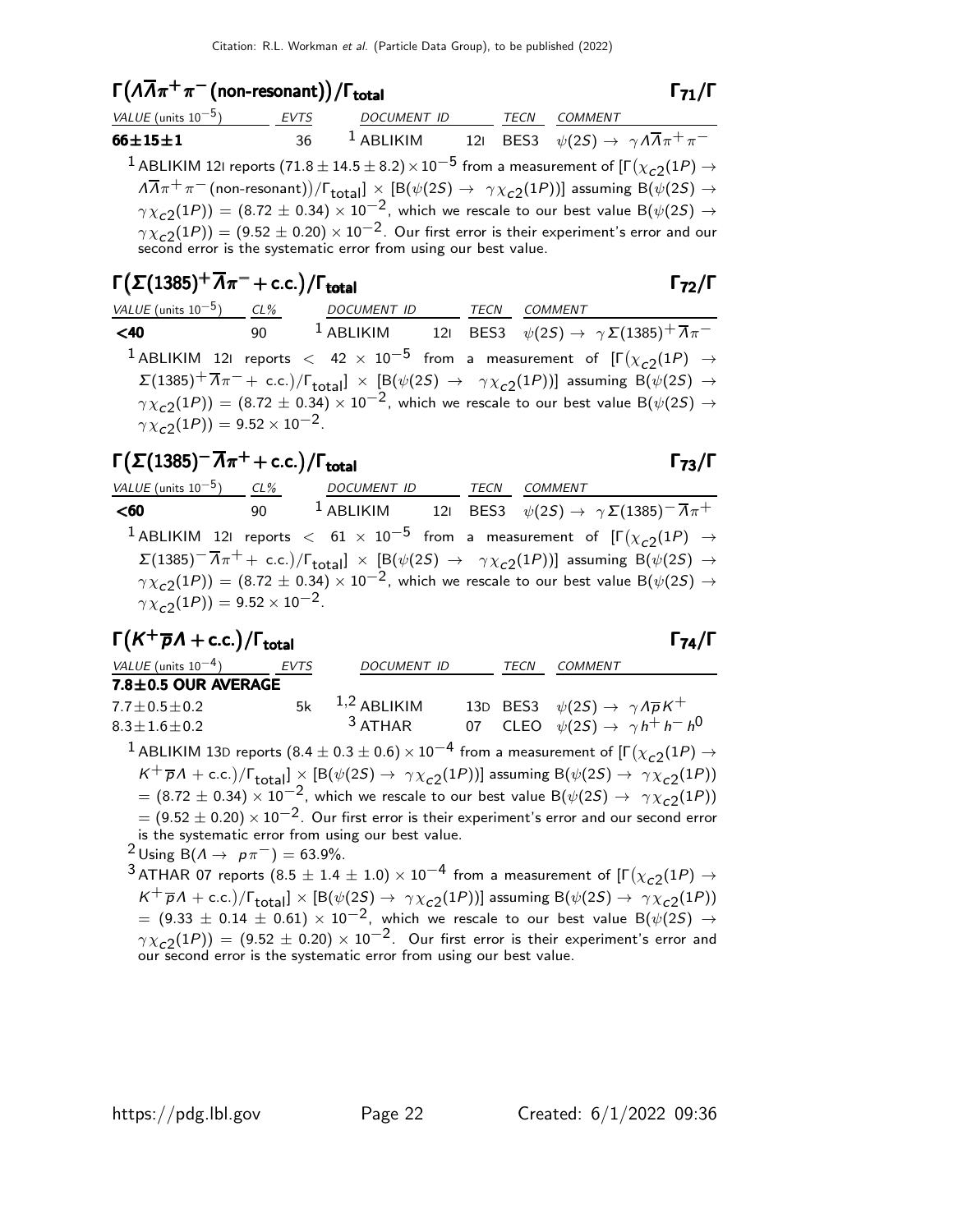# $\Gamma(nK^0_S\overline{\Lambda}+c.c.)/\Gamma_{\text{total}}$  Γ<sub>75</sub>/Γ

| VALUE (units $10^{-4}$ ) EVTS |     | DOCUMENT ID TECN                                            |  | COMMENT                                                                                                                                                                                                                                                                                                                                                                                                                           |
|-------------------------------|-----|-------------------------------------------------------------|--|-----------------------------------------------------------------------------------------------------------------------------------------------------------------------------------------------------------------------------------------------------------------------------------------------------------------------------------------------------------------------------------------------------------------------------------|
| $3.58\!\pm\!0.16\!\pm\!0.23$  | 879 |                                                             |  | <sup>1</sup> ABLIKIM 21AV BES3 $\psi(2S) \rightarrow \gamma n K_S^0 \overline{\Lambda} + \text{c.c.}$                                                                                                                                                                                                                                                                                                                             |
|                               |     | and B( $K^0_S \rightarrow \pi^+ \pi^-$ ) = (69.20 ± 0.05)%. |  | <sup>1</sup> ABLIKIM 21AV reports (3.58 $\pm$ 0.16 $\pm$ 0.23) $\times$ 10 <sup>-4</sup> from a measurement of<br>$[\Gamma(\chi_{c2}(1P) \rightarrow nK\sqrt{3}\overline{\lambda} + \text{c.c.})/\Gamma_{\text{total}}] \times [B(\psi(2S) \rightarrow \gamma\chi_{c2}(1P))]$ assuming<br>$B(\psi(2S) \to \gamma \chi_{c2}(1P)) = 0.0952 \pm 0.0020$ . Also uses $B(\overline{\Lambda} \to \overline{p}\pi^+) = (63.9 \pm 0.5)\%$ |

## $\Gamma(K^*(892)^+\overline{p}A + c.c.)/\Gamma_{\text{total}}$  Γ<sub>76</sub>/Γ

| VALUE (units $10^{-4}$ ) | EVTS | DOCUMENT ID  | TECN | COMMENT                                                                                                                                                                                                                                                                                                                                                                                                                                                        |
|--------------------------|------|--------------|------|----------------------------------------------------------------------------------------------------------------------------------------------------------------------------------------------------------------------------------------------------------------------------------------------------------------------------------------------------------------------------------------------------------------------------------------------------------------|
| $8.2 \pm 1.1 \pm 0.2$    | 476  | $^1$ ABLIKIM |      | 19AU BES3 $\psi(2S) \rightarrow \gamma K^{*+} \overline{p} \Lambda$                                                                                                                                                                                                                                                                                                                                                                                            |
|                          |      |              |      | <sup>1</sup> ABLIKIM 19AU reports $[\Gamma(\chi_{c2}(1P) \to K^*(892)^+ \overline{p}A + c.c.)/\Gamma_{\text{total}}] \times [B(\psi(2S) \to$<br>$\gamma \chi_{c2}(1P)$ ] = (7.8 ± 0.9 ± 0.6) × 10 <sup>-5</sup> which we divide by our best value B( $\psi(2S) \rightarrow$<br>$\gamma \chi_{c2}(1P)$ = (9.52 ± 0.20) × 10 <sup>-2</sup> . Our first error is their experiment's error and our second error is the systematic error from using our best value. |

#### Γ $(K^+\overline{p}A(1520) + c.c.)/\Gamma_{\text{total}}$

 $VALUE$  (units  $10^{-4}$ ) EVTS DOCUMENT ID TECN COMMENT **2.8±0.7±0.1** 79 ± 13 <sup>1</sup> ABLIKIM 11F BES3  $\psi(2S) \to \gamma p \overline{p} K^+ K^-$ 

 $^1$  ABLIKIM 11F reports  $(3.06\pm0.50\pm0.54)\times10^{-4}$  from a measurement of [Г $(\chi_{c2}(1P) \rightarrow$  $K^+ \overline{p}A(1520)+$  c.c.)/ $\Gamma_{\rm total}$ ]  $\times$  [B( $\psi(2S)$   $\rightarrow$   $\gamma \chi_{c2}(1P)$ )] assuming B( $\psi(2S)$   $\rightarrow$  $\gamma \chi_{c2}(1P)$ ) = (8.74  $\pm$  0.35)  $\times$  10<sup>-2</sup>, which we rescale to our best value B( $\psi(2S) \rightarrow$  $\gamma \chi_{\tt c2}^{\tt} (1P)) = (9.52 \pm 0.20) \times 10^{-2}$ . Our first error is their experiment's error and our second error is the systematic error from using our best value.

### Γ $(\Lambda(1520)\overline{\Lambda}(1520))/\Gamma_{\text{total}}$ Γ

| 4.6 $\pm$ 1.4 $\pm$ 0.1 |                                                                                                                                                      | 29 + 7 $1$ ABLIKIM | 11F BES3 $\psi(2S) \rightarrow \gamma p \overline{p} K^+ K^-$ |  |
|-------------------------|------------------------------------------------------------------------------------------------------------------------------------------------------|--------------------|---------------------------------------------------------------|--|
|                         | <sup>1</sup> ABLIKIM 11F reports $(5.05 \pm 1.29 \pm 0.93) \times 10^{-4}$ from a measurement of                                                     |                    |                                                               |  |
|                         | $[\Gamma(\chi_{c2}(1P) \rightarrow A(1520)\overline{A}(1520))/\Gamma_{\text{total}}] \times [B(\psi(2S) \rightarrow \gamma \chi_{c2}(1P))]$ assuming |                    |                                                               |  |
|                         | $B(\psi(2S) \rightarrow \gamma \chi_{c2}(1P)) = (8.74 \pm 0.35) \times 10^{-2}$ , which we rescale to our best value                                 |                    |                                                               |  |
|                         | $B(\psi(2S) \rightarrow \gamma \chi_{c2}(1P)) = (9.52 \pm 0.20) \times 10^{-2}$ . Our first error is their experiment's                              |                    |                                                               |  |
|                         | error and our second error is the systematic error from using our best value.                                                                        |                    |                                                               |  |

VALUE (units 10<sup>-4</sup>) EVTS DOCUMENT ID TECN COMMENT

# Γ $(\Sigma^0 \overline{\Sigma}^0)/\Gamma_{\text{total}}$

| VALUE (units $10^{-5}$ ) CL% |    | <b>EVTS</b> | DOCUMENT ID TECN                                                              |  | <b>COMMENT</b>                                                                                                                                                    |  |
|------------------------------|----|-------------|-------------------------------------------------------------------------------|--|-------------------------------------------------------------------------------------------------------------------------------------------------------------------|--|
| $3.7 \pm 0.6 \pm 0.1$        |    | 91          | $1$ ABLIKIM                                                                   |  | 18V BES3 $\psi(2S) \rightarrow \gamma \Sigma^0 \overline{\Sigma}^0$                                                                                               |  |
|                              |    |             | • • • We do not use the following data for averages, fits, limits, etc. • • • |  |                                                                                                                                                                   |  |
| <6                           | 90 |             | <sup>2</sup> ABLIKIM                                                          |  | 13H BES3 $\psi(2S) \rightarrow \gamma \Sigma^0 \overline{\Sigma}^0$                                                                                               |  |
| < 7                          | 90 |             |                                                                               |  | 7.5 ± 3.4 <sup>3</sup> NAIK 08 CLEO $\psi(2S) \rightarrow \gamma \Sigma^{0} \overline{\Sigma}^{0}$                                                                |  |
|                              |    |             |                                                                               |  | <sup>1</sup> ABLIKIM 18V reports $[\Gamma(\chi_{c2}(1P) \to \Sigma^0 \overline{\Sigma}^0)/\Gamma_{\text{total}}] \times [B(\psi(2S) \to \gamma \chi_{c2}(1P))] =$ |  |
|                              |    |             |                                                                               |  | $(0.35 \pm 0.05 \pm 0.02) \times 10^{-5}$ which we divide by our best value B( $\psi(2S) \rightarrow \gamma \chi_{c2}(1P)$ )                                      |  |
|                              |    |             |                                                                               |  | $= (9.52 \pm 0.20) \times 10^{-2}$ . Our first error is their experiment's error and our second error                                                             |  |
|                              |    |             | is the systematic error from using our best value.                            |  |                                                                                                                                                                   |  |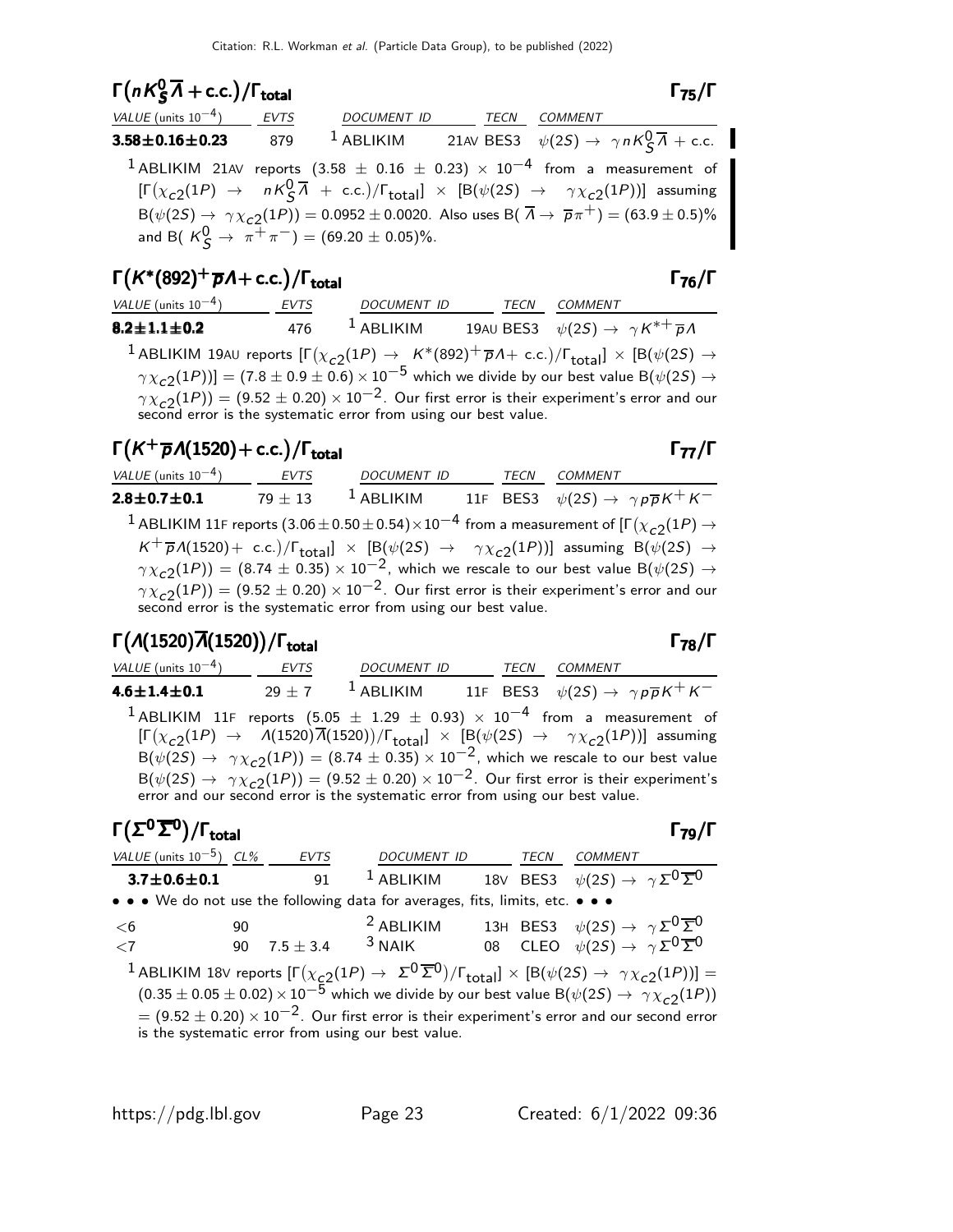<sup>2</sup> ABLIKIM 13H reports  $< 0.65 \times 10^{-4}$  from a measurement of  $[\Gamma(\chi_{c2}(1P) \to \Sigma^0 \overline{\Sigma}^0)/$  $\Gamma_{\rm total} \propto [{\rm B}(\psi(2S) \to \gamma \chi_{c2}(1P))]$  assuming  ${\rm B}(\psi(2S) \to \gamma \chi_{c2}(1P)) = (8.74 \pm 0.35) \times 10^{-4}$  $10^{-2}$ , which we rescale to our best value B( $\psi(2S) \rightarrow \gamma \chi_{c2}(1P)$ ) = 9.52  $\times$  10<sup>-2</sup>. 3 NAIK 08 reports  $< 0.75 \times 10^{-4}$  from a measurement of  $[\Gamma(\chi_{\rm C2}^{-}(1P) \to \Sigma^{0} \overline{\Sigma}^{0})/\Gamma_{\rm total}]$  $\times$  [B( $\psi$ (2S)  $\to \gamma \chi_{c2}(1P)$ ] assuming B( $\psi$ (2S)  $\to \gamma \chi_{c2}(1P)$ ] = (9.33  $\pm$  0.14  $\pm$  0.61) $\times$  $10^{-2}$ , which we rescale to our best value B $(\psi(2S) \rightarrow \gamma \chi_{c2}(1P)) = 9.52 \times 10^{-2}$ .

# $\Gamma(\Sigma^+\overline{\Sigma}^-)/\Gamma_{\rm total}$  Γ<sub>82</sub>/Γ

| VALUE (units $10^{-5}$ ) CL%                                                  | EVTS          | DOCUMENT ID                                                                                                                                                                  | TECN | <b>COMMENT</b>                                                                                                                                                                                                                                                                                                                                                                                                                                                                                                                                                                                                                                                                                                           |
|-------------------------------------------------------------------------------|---------------|------------------------------------------------------------------------------------------------------------------------------------------------------------------------------|------|--------------------------------------------------------------------------------------------------------------------------------------------------------------------------------------------------------------------------------------------------------------------------------------------------------------------------------------------------------------------------------------------------------------------------------------------------------------------------------------------------------------------------------------------------------------------------------------------------------------------------------------------------------------------------------------------------------------------------|
| $3.4 \pm 0.7 \pm 0.1$                                                         | 55            | $1$ ABLIKIM                                                                                                                                                                  |      | 18V BES3 $\psi(2S) \rightarrow \gamma \Sigma^+ \overline{\Sigma}^-$                                                                                                                                                                                                                                                                                                                                                                                                                                                                                                                                                                                                                                                      |
| • • • We do not use the following data for averages, fits, limits, etc. • • • |               |                                                                                                                                                                              |      |                                                                                                                                                                                                                                                                                                                                                                                                                                                                                                                                                                                                                                                                                                                          |
| <8<br>90                                                                      |               | <sup>2</sup> ABLIKIM                                                                                                                                                         |      | 13H BES3 $\psi(2S) \rightarrow \gamma \Sigma^+ \overline{\Sigma}^-$                                                                                                                                                                                                                                                                                                                                                                                                                                                                                                                                                                                                                                                      |
| 90<br>$\leq 7$                                                                | $4.0 \pm 3.5$ | $3$ NAIK                                                                                                                                                                     |      | 08 CLEO $\psi(2S) \rightarrow \gamma \Sigma^+ \overline{\Sigma}^-$                                                                                                                                                                                                                                                                                                                                                                                                                                                                                                                                                                                                                                                       |
|                                                                               |               | is the systematic error from using our best value.<br>$10^{-2}$ , which we rescale to our best value B $(\psi(2S) \rightarrow \gamma \chi_{c2}(1P)) = 9.52 \times 10^{-2}$ . |      | <sup>1</sup> ABLIKIM 18V reports $[\Gamma(\chi_{c2}(1P) \to \Sigma^+ \overline{\Sigma}^-)/\Gamma_{\text{total}}] \times [B(\psi(2S) \to \gamma \chi_{c2}(1P))] =$<br>$(0.32 \pm 0.06 \pm 0.03) \times 10^{-5}$ which we divide by our best value B( $\psi(2S) \rightarrow \gamma \chi_{c2}(1P)$ )<br>$=$ (9.52 $\pm$ 0.20) $\times$ 10 <sup>-2</sup> . Our first error is their experiment's error and our second error<br><sup>2</sup> ABLIKIM 13H reports $< 0.88 \times 10^{-4}$ from a measurement of $[\Gamma(\chi_{c2}(1P) \to \Sigma^+ \overline{\Sigma}^-)]/$<br>$\Gamma_{\text{total}} \propto [B(\psi(2S) \to \gamma \chi_{c2}(1P))]$ assuming $B(\psi(2S) \to \gamma \chi_{c2}(1P)) = (8.74 \pm 0.35) \times$ |
|                                                                               |               |                                                                                                                                                                              |      | <sup>3</sup> NAIK 08 reports $< 0.67 \times 10^{-4}$ from a measurement of $[\Gamma(\chi_{c2}(1P) \rightarrow \Sigma^{+} \overline{\Sigma}^{-})/$<br>$\Gamma_{\text{total}}$ $\times$ [B( $\psi(2S) \rightarrow \gamma \chi_{c2}(1P)$ )] assuming B( $\psi(2S) \rightarrow \gamma \chi_{c2}(1P)$ ) = (9.33 $\pm$<br>$(0.14 \pm 0.61) \times 10^{-2}$ , which we rescale to our best value B( $\psi(2S) \rightarrow \gamma \chi_{c2}(1P)$ ) =                                                                                                                                                                                                                                                                             |

 $\Gamma(\Sigma^-\overline{\Sigma}^+)$ /Γ<sub>total</sub> Γ<sub>83</sub>/Γ

9.52  $\times$  10<sup>-2</sup>.

VALUE (units 10<sup>-5</sup>) EVTS DOCUMENT ID TECN COMMENT **4.4±1.7±0.5** 131 1 ABLIKIM 20I BES3  $\psi(2S) \to \gamma \Sigma^{-} \overline{\Sigma^{+}}$  $^1$  ABLIKIM 201 reports  $(4.4 \pm 1.7 \pm 0.5) \times 10^{-5}$  from a measurement of [Г $(\chi_{c2}(1P) \rightarrow$  $\Sigma^{-}(\overline{\Sigma}^{+})/\Gamma_{\text{total}}] \times [\text{B}(\psi(2S) \rightarrow \gamma \chi_{c2}(1P))]$  assuming  $\text{B}(\psi(2S) \rightarrow \gamma \chi_{c2}(1P)) =$  $(9.52 \pm 0.20) \times 10^{-2}$ .

# Γ $(\Sigma(1385)^+ \overline{\Sigma}(1385)^-) /$ Γ<sub>total</sub> Γ<sub>84</sub>/Γ

| VALUE (units $10^{-5}$ ) CL% DOCUMENT ID TECN COMMENT |  |                                                                                                                                                                      |
|-------------------------------------------------------|--|----------------------------------------------------------------------------------------------------------------------------------------------------------------------|
| $\leq 16$                                             |  | 90 <sup>1</sup> ABLIKIM 121 BES3 $\psi(2S) \rightarrow \gamma \Sigma(1385)^{+} \overline{\Sigma}(1385)^{-}$                                                          |
|                                                       |  | <sup>1</sup> ABLIKIM 121 reports $<$ 17 $\times$ 10 <sup>-5</sup> from a measurement of $[\Gamma(\chi_{c2}(1P) \rightarrow$                                          |
|                                                       |  | $\Sigma(1385)^{+} \overline{\Sigma}(1385)^{-})/\Gamma_{\text{total}}$ $\times$ [B( $\psi(2S) \rightarrow \gamma \chi_{c2}(1P)$ )] assuming B( $\psi(2S) \rightarrow$ |
|                                                       |  | $\gamma \chi_{c2}(1P)$ = (8.72 ± 0.34) × 10 <sup>-2</sup> , which we rescale to our best value B( $\psi(2S) \rightarrow$                                             |
| $\gamma \chi_{c2}(1P) = 9.52 \times 10^{-2}$ .        |  |                                                                                                                                                                      |

# Γ $(\Sigma(1385)^-\overline{\Sigma}(1385)^+)$ /Γ<sub>total</sub> Γ<sub>85</sub>/Γ

| VALUE (units $10^{-5}$ ) CL% DOCUMENT ID TECN COMMENT |  |                                                                                                                                                               |
|-------------------------------------------------------|--|---------------------------------------------------------------------------------------------------------------------------------------------------------------|
| 6>                                                    |  | 90 <sup>1</sup> ABLIKIM 121 BES3 $\psi(2S) \rightarrow \gamma \Sigma(1385)$ <sup>-</sup> $\Sigma(1385)^+$                                                     |
|                                                       |  | <sup>1</sup> ABLIKIM 121 reports $<$ 8.5 $\times$ 10 <sup>-5</sup> from a measurement of $[\Gamma(\chi_{c2}(1P) \rightarrow$                                  |
|                                                       |  | $\Sigma(1385)^{-} \overline{\Sigma}(1385)^{+})/\Gamma_{\text{total}}$ × [B( $\psi(2S) \rightarrow \gamma \chi_{c2}(1P)$ )] assuming B( $\psi(2S) \rightarrow$ |
|                                                       |  | $\gamma \chi_{c2}(1P)$ = (8.72 ± 0.34) × 10 <sup>-2</sup> , which we rescale to our best value B( $\psi(2S) \rightarrow$                                      |
| $\gamma \chi_{c2}(1P) = 9.52 \times 10^{-2}$ .        |  |                                                                                                                                                               |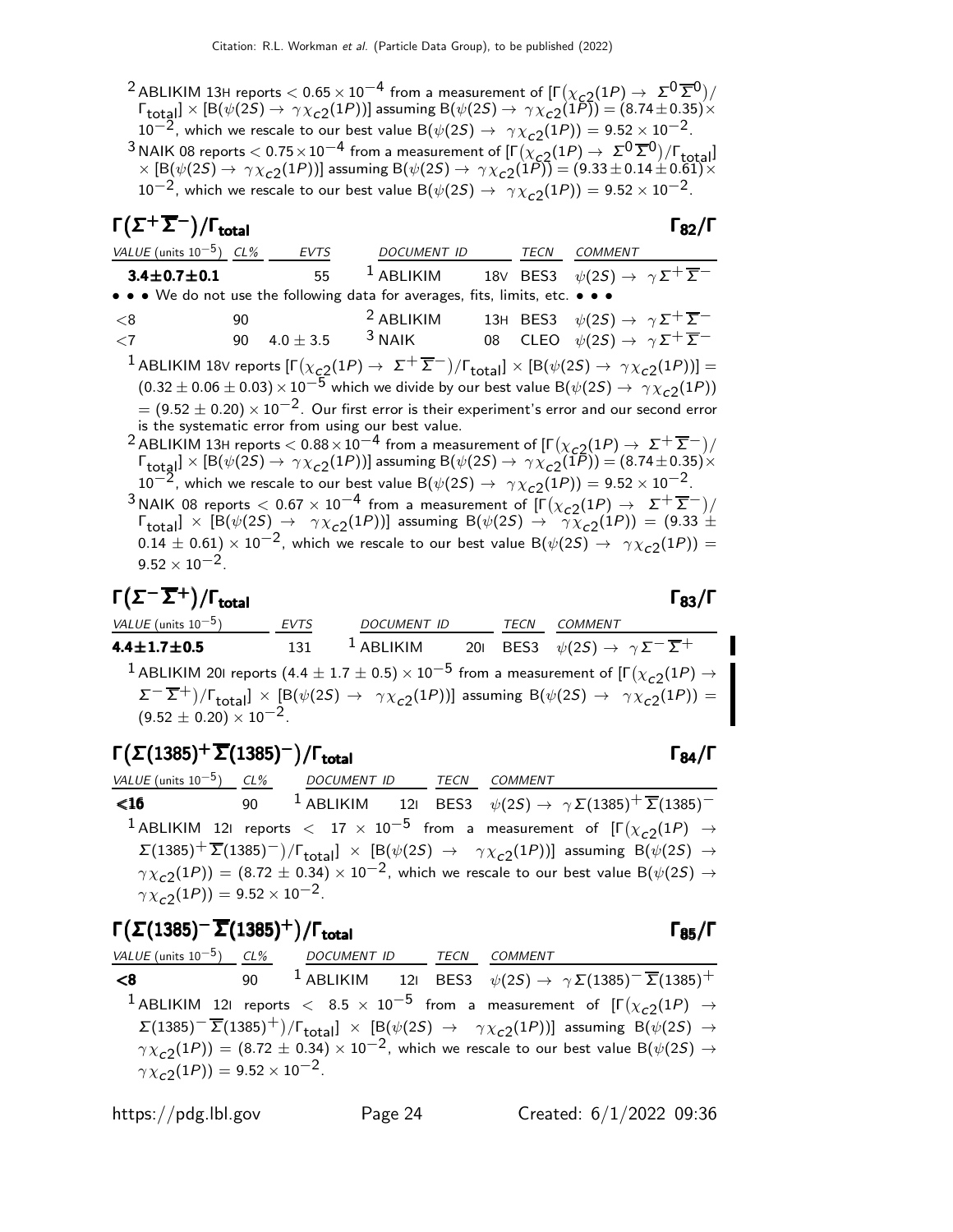$$
\Gamma(K^{-} \Lambda \overline{\Xi}^{+} + c.c.)/\Gamma_{total}
$$
\nVALUE (units 10<sup>-4</sup>)<sub>2</sub> EVT5  
\n1.76±0.32±0.04 51 1 ABLIKIM 15I BES3  $\psi(2S) \rightarrow \gamma K^{-} \Lambda \overline{\Xi}^{+} + c.c.$   
\n1.76±0.32±0.04 51 1 ABLIKIM 15I BES3  $\psi(2S) \rightarrow \gamma K^{-} \Lambda \overline{\Xi}^{+} + c.c.$   
\n1.76±0.32±0.04 51 1 ABLIKIM 15I (χ<sub>c2</sub>(1P) ) →  $K^{-} \Lambda \overline{\Xi}^{+} + c.c.$ )/ $\Gamma_{total}$  | × [B(ψ(2S) →  
\n $\gamma \chi_{c2}$ (1P)) = (1.68 ± 0.26 ± 0.15) × 10<sup>-5</sup> which we divide by our best value B(ψ(2S) →  
\n $\gamma \chi_{c2}$ (1P)) = (9.52 ± 0.20) × 10<sup>-2</sup>. Our first error is their experiment's error and our  
\nsecond error is the systematic error from using our best value.  
\n
$$
\Gamma(\overline{\Xi}^{0} \overline{\Xi}^{0})/\Gamma_{total}
$$
\n
$$
\frac{VALUE (units 10-4)}{90} \frac{CV}{2.9 \pm 1.7}
$$
\n1 NAIK 08 represents  $\langle$  1.06 × 10<sup>-4</sup> from a measurement of  $[\Gamma(\chi_{c2}$ (1P)) = (9.33 ± 0.14 ± 0.61) ×  
\n10<sup>-2</sup>, which we rescale to our best value B(ψ(2S) → γχ<sub>c2</sub>(1P)) = 9.52 × 10<sup>-2</sup>.  
\n
$$
\Gamma(\overline{\Xi}^{-} \overline{\Xi}^{+})/\Gamma_{total}
$$
\n
$$
\Gamma_{total}
$$
\n1.42±0.31±0.03 29 ± 5 1 NAIK 08 CLEO ψ(2S) → γ<sub>c2</sub>(1P)) = 9.52 × 10<sup>-2</sup>.  
\n1.42±0.31±0.03 29 ± 5 1 NAIK 08 C

 $=(9.52\pm0.20)\times10^{-2}$ . Our first error is their experiment's error and our second error is the systematic error from using our best value.  $2 \text{ Using } B(\psi(2S) \to \chi_{c2} \gamma) = (9.3 \pm 0.6)\%.$ 



 $\Gamma(\eta_c(1S)\pi^+\pi^-)$ Γ $(\eta_c(1S)\pi^+\pi^-)/\Gamma_{\text{total}}$  Γg<sub>1</sub>/Γ VALUE CL% DOCUMENT ID TECN COMMENT  $1,2$  ABLIKIM 13B BES3  $e^+e^-$  →  $\psi(25)$  →  $\gamma \chi_{c2}$ • • • We do not use the following data for averages, fits, limits, etc. • • •  $\langle 1.2 \times 10^{-2}$  90  $1.3$  ABLIKIM 13B BES3  $e^+e^- \rightarrow \psi(2S) \rightarrow \gamma \chi_{c2}$  $\frac{1}{2}$ Using  $1.06 \times 10^8 \psi(25)$  mesons and B $(\psi(25) \rightarrow \chi_{c2} \gamma) = (8.72 \pm 0.34)\%.$ <sup>2</sup> From the  $\eta_c \to K_S^0 K^{\pm} \pi^{\mp}$  decays.  $^3$  From the  $\eta_c \rightarrow K^+ K^- \pi^0$  decays.

 $\sqrt{1 + 9} = 0$ 

 $\gamma = + \frac{1}{2} -$ 

 $\chi_{c2} \gamma$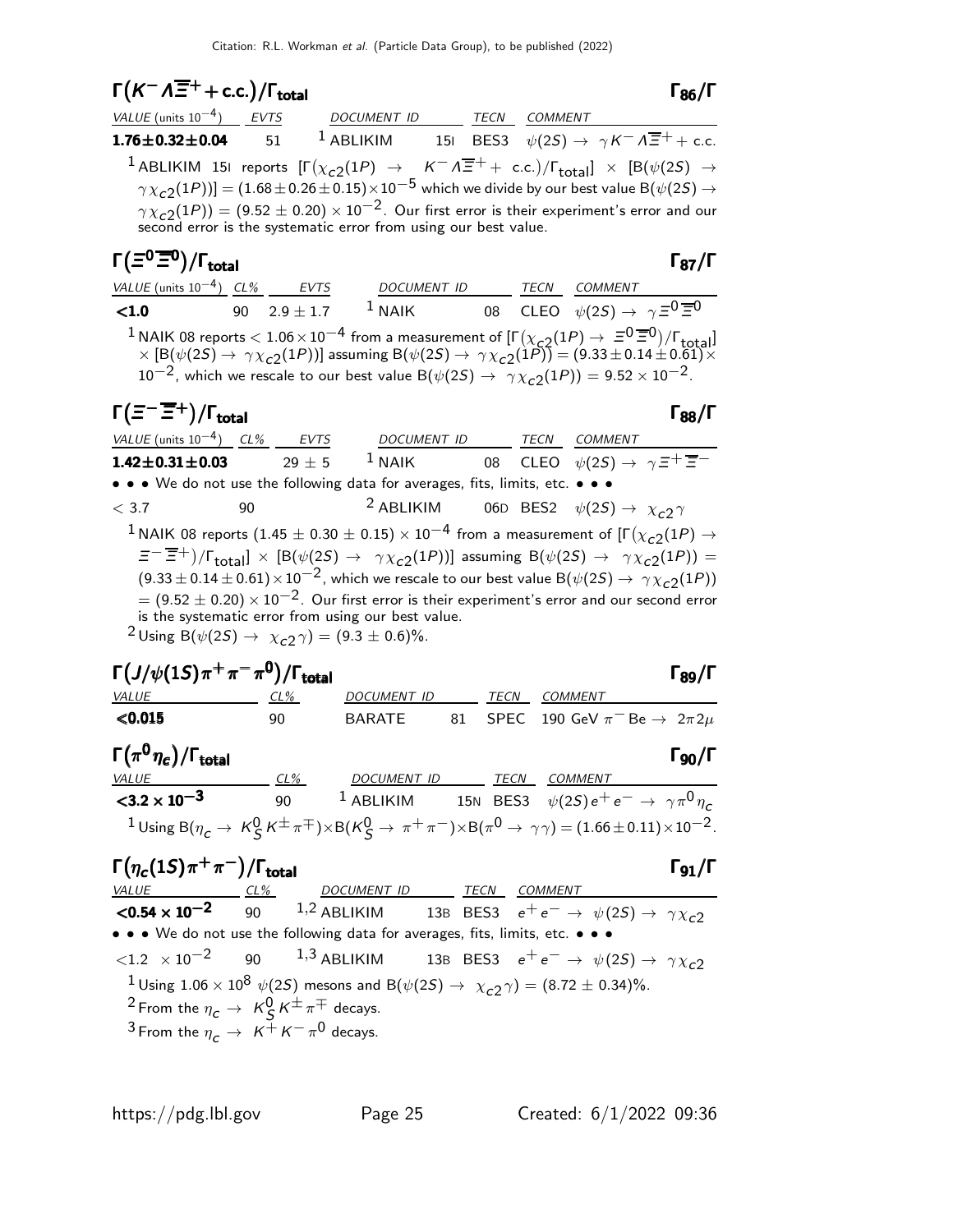| $\Gamma(\eta_c(1S)\pi^+\pi^-)/\Gamma(\overline{K}^0K^+\pi^-+c.c.)$<br>VALUE |         | <u>CL% DOCUMENT ID TECN COMMENT</u>                                           |      |                                                                                                                                                                                                                                                                                                                                                                                                  | $\Gamma_{91}/\Gamma_{42}$ |
|-----------------------------------------------------------------------------|---------|-------------------------------------------------------------------------------|------|--------------------------------------------------------------------------------------------------------------------------------------------------------------------------------------------------------------------------------------------------------------------------------------------------------------------------------------------------------------------------------------------------|---------------------------|
| $16.4$                                                                      | 90 — 10 |                                                                               |      | 1 LEES 12AE BABR $e^+e^- \rightarrow e^+e^-\pi^+\pi^-\eta_c$                                                                                                                                                                                                                                                                                                                                     |                           |
|                                                                             |         |                                                                               |      | <sup>1</sup> We divided the reported limit by 2 to take into account the $K_I^0 K^+ \pi^-$ mode.                                                                                                                                                                                                                                                                                                 |                           |
|                                                                             |         |                                                                               |      |                                                                                                                                                                                                                                                                                                                                                                                                  |                           |
|                                                                             |         | — RADIATIVE DECAYS -                                                          |      |                                                                                                                                                                                                                                                                                                                                                                                                  |                           |
| $\Gamma(\gamma J/\psi(1S))/\Gamma_{\rm total}$                              |         |                                                                               |      |                                                                                                                                                                                                                                                                                                                                                                                                  | $\Gamma$ <sub>92</sub> /Г |
| VALUE (units $10^{-2}$ ) __ EVTS                                            |         | DOCUMENT ID                                                                   | TECN | COMMENT                                                                                                                                                                                                                                                                                                                                                                                          |                           |
| 19.0 ±0.5 OUR FIT                                                           |         |                                                                               |      |                                                                                                                                                                                                                                                                                                                                                                                                  |                           |
|                                                                             |         | • • • We do not use the following data for averages, fits, limits, etc. • • • |      |                                                                                                                                                                                                                                                                                                                                                                                                  |                           |
| $18.64 \pm 0.08 \pm 1.69$ 1.0M                                              |         |                                                                               |      | <sup>1</sup> ABLIKIM 170 BES3 $e^+e^- \rightarrow \gamma X$                                                                                                                                                                                                                                                                                                                                      |                           |
| 19.9 $\pm 0.5 \pm 1.2$                                                      |         |                                                                               |      | <sup>2</sup> ADAM 05A CLEO $e^+e^- \rightarrow \psi(2S) \rightarrow \gamma \chi_{c2}$                                                                                                                                                                                                                                                                                                            |                           |
|                                                                             |         |                                                                               |      | <sup>1</sup> Not independent from B( $\psi(2S) \rightarrow \gamma \chi_{c2}(1P)$ ) and the product B( $\psi(2S) \rightarrow \gamma \chi_{c2}(1P)$ ) × B( $\chi_{c2}(1P) \rightarrow \gamma J/\psi(1S)$ ) also measured in ABLIKIM 170.                                                                                                                                                           |                           |
| ATHAR 04.                                                                   |         |                                                                               |      | $^2$ Uses B $(\psi(2S) \to \gamma \chi_{c2} \to \gamma \gamma J/\psi)$ from ADAM 05A and B $(\psi(2S) \to \gamma \chi_{c2})$ from                                                                                                                                                                                                                                                                |                           |
| $\Gamma(\gamma \rho^0)/\Gamma_{\rm total}$                                  |         |                                                                               |      |                                                                                                                                                                                                                                                                                                                                                                                                  | $\Gamma_{93}/\Gamma$      |
|                                                                             |         |                                                                               |      | $VALUE$ (units $10^{-6}$ ) $CL\%$ EVTS DOCUMENT ID TECN COMMENT                                                                                                                                                                                                                                                                                                                                  |                           |
| $19$                                                                        | 90      |                                                                               |      | 13 ± 11 <sup>1</sup> ABLIKIM 11E BES3 $\psi(2S) \rightarrow \gamma \gamma \rho^0$                                                                                                                                                                                                                                                                                                                |                           |
|                                                                             |         | • • • We do not use the following data for averages, fits, limits, etc. • •   |      |                                                                                                                                                                                                                                                                                                                                                                                                  |                           |
| $<$ 40                                                                      | 90      |                                                                               |      | 17.2 ± 6.8 <sup>2</sup> BENNETT 08A CLEO $\psi(2S) \rightarrow \gamma \gamma \rho^0$                                                                                                                                                                                                                                                                                                             |                           |
|                                                                             |         |                                                                               |      |                                                                                                                                                                                                                                                                                                                                                                                                  |                           |
|                                                                             |         |                                                                               |      | <sup>1</sup> ABLIKIM 11E reports $<$ 20.8 $\times$ 10 <sup>-6</sup> from a measurement of $[\Gamma(\chi_{c2}(1P) \to \gamma \rho^0)/\Gamma_{\text{total}}] \times [B(\psi(2S) \to \gamma \chi_{c2}(1P))]$ assuming $B(\psi(2S) \to \gamma \chi_{c2}(1P)) = (8.74 \pm 0.35) \times$                                                                                                               |                           |
|                                                                             |         |                                                                               |      | $10^{-2}$ , which we rescale to our best value B $(\psi(2S) \rightarrow \gamma \chi_{c2}(1P)) = 9.52 \times 10^{-2}$ .                                                                                                                                                                                                                                                                           |                           |
|                                                                             |         |                                                                               |      | <sup>2</sup> BENNETT 08A reports $< 50 \times 10^{-6}$ from a measurement of $[\Gamma(\chi_{c2}(1P) \to \gamma \rho^0)/\Gamma_{\text{total}}] \times [B(\psi(2S) \to \gamma \chi_{c2}(1P))]$ assuming $B(\psi(2S) \to \gamma \chi_{c2}(1P)) = (8.1 \pm 0.4) \times$                                                                                                                              |                           |
|                                                                             |         |                                                                               |      | $10^{-2}$ , which we rescale to our best value B $(\psi(2S) \rightarrow \gamma \chi_{c2}(1P)) = 9.52 \times 10^{-2}$ .                                                                                                                                                                                                                                                                           |                           |
|                                                                             |         |                                                                               |      |                                                                                                                                                                                                                                                                                                                                                                                                  |                           |
| $\Gamma(\gamma\omega)/\Gamma_{\rm total}$                                   |         |                                                                               |      |                                                                                                                                                                                                                                                                                                                                                                                                  | $\Gamma_{94}/\Gamma$      |
| <u>VALUE</u> (units $10^{-6}$ ) CL% EVTS                                    |         |                                                                               |      | DOCUMENT ID TECN COMMENT                                                                                                                                                                                                                                                                                                                                                                         |                           |
| $\leq 6$ 90 1 $\pm$ 6                                                       |         |                                                                               |      | <sup>1</sup> ABLIKIM 11E BES3 $\psi(2S) \rightarrow \gamma \gamma \omega$                                                                                                                                                                                                                                                                                                                        |                           |
|                                                                             |         | • • • We do not use the following data for averages, fits, limits, etc. • • • |      |                                                                                                                                                                                                                                                                                                                                                                                                  |                           |
| $<$ 6                                                                       | 90      | $0.0 \pm 1.8$                                                                 |      | <sup>2</sup> BENNETT 08A CLEO $\psi(2S) \rightarrow \gamma \gamma \omega$                                                                                                                                                                                                                                                                                                                        |                           |
|                                                                             |         |                                                                               |      | $^1$ ABLIKIM 11E reports $<$ 6.1 $\times$ 10 $^{-6}$ from a measurement of [F $(\chi_{c2}(1P) \rightarrow \ \gamma \omega)/$ Ftotal]                                                                                                                                                                                                                                                             |                           |
|                                                                             |         |                                                                               |      | $\times$ [B( $\psi(2S) \rightarrow \ \gamma \chi_{c2}(1P))$ ] assuming B( $\psi(2S) \rightarrow \ \gamma \chi_{c2}(1P))$ = (8.74 $\pm$ 0.35) $\times 10^{-2}$ ,                                                                                                                                                                                                                                  |                           |
|                                                                             |         |                                                                               |      | which we rescale to our best value B $(\psi(2S) \rightarrow \gamma \chi_{c2}(1P)) = 9.52 \times 10^{-2}$ .                                                                                                                                                                                                                                                                                       |                           |
|                                                                             |         |                                                                               |      | <sup>2</sup> BENNETT 08A reports < 7.0 × 10 <sup>-6</sup> from a measurement of $[\Gamma(\chi_{c2}(1P) \to \gamma \omega)/\Gamma_{\text{total}}] \times [B(\psi(2S) \to \gamma \chi_{c2}(1P))]$ assuming $B(\psi(2S) \to \gamma \chi_{c2}(1P)) = (8.1 \pm 0.4) \times$<br>$10^{-2}$ , which we rescale to our best value B $(\psi(2S) \rightarrow \gamma \chi_{c2}(1P)) = 9.52 \times 10^{-2}$ . |                           |

| $\Gamma(\gamma\phi)/\Gamma_{\rm total}$ |    |         |                        |      | $\Gamma_{95}/\Gamma$                               |
|-----------------------------------------|----|---------|------------------------|------|----------------------------------------------------|
| VALUE (units $10^{-6}$ ) CL%            |    | EVTS    | DOCUMENT ID            | TECN | <i>COMMENT</i>                                     |
| $\langle 7$                             | ۹N | $5 + 5$ | $\overline{1}$ ABLIKIM |      | 11E BES3 $\psi(2S) \rightarrow \gamma \gamma \phi$ |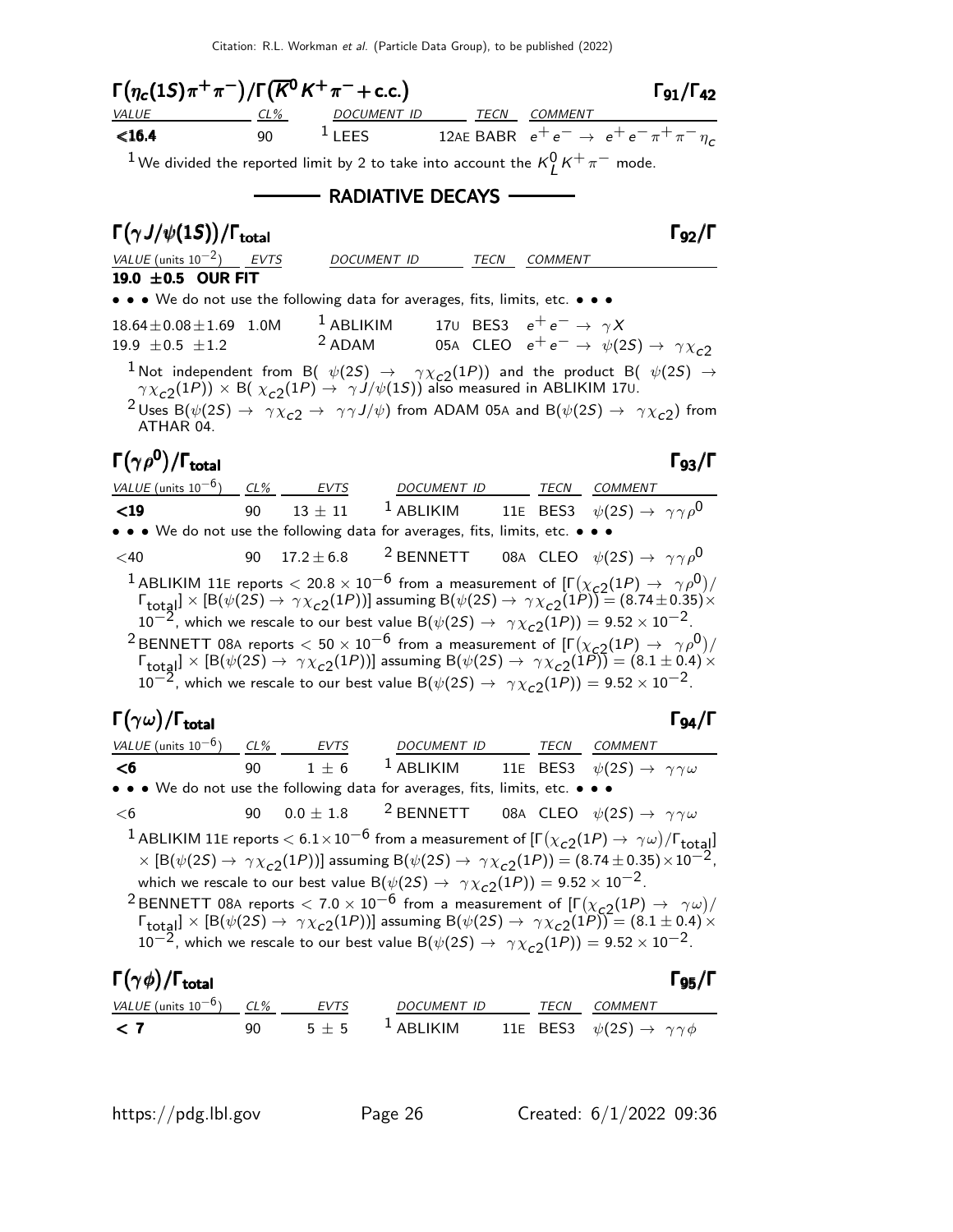• • • We do not use the following data for averages, fits, limits, etc. • • •

 $< 11$  90  $1.3 \pm 2.5$ <sup>2</sup> BENNETT 08A CLEO  $\psi(2S) \rightarrow \gamma \gamma \phi$  $^1$  ABLIKIM 11E reports  $<$   $8.1\times10^{-6}$  from a measurement of [Г $(\chi_{\tt C2}(1P) \to\ \gamma\phi)/$ Г $_{\tt total}]$ ]  $\times$  [B( $\psi(2S) \rightarrow \gamma \chi_{c2}(1P)$ )] assuming B( $\psi(2S) \rightarrow \gamma \chi_{c2}(1P)$ ) = (8.74 ± 0.35)  $\times 10^{-2}$ , which we rescale to our best value  $B(\psi(2S) \rightarrow \gamma \chi_{c2}(1P)) = 9.52 \times 10^{-2}$ .  $^2$ BENNETT 08A reports  $< 13 \times 10^{-6}$  from a measurement of  $[\Gamma(\chi_{c2}(1P) \to \gamma \phi)/\Gamma_{\rm total}]$  $\times$  [B( $\psi(2S) \rightarrow \gamma \chi_{c2}(1P)$ ] assuming B( $\psi(2S) \rightarrow \gamma \chi_{c2}(1P)$ ) = (8.1 ± 0.4) × 10<sup>-2</sup>,

which we rescale to our best value B $(\psi(2S) \rightarrow \gamma \chi_{c2}(1P)) = 9.52 \times 10^{-2}$ .

Γ $(γγ)/\Gamma$ <sub>total</sub> Γ $_{96}/\Gamma$ 

 $2.85\pm0.10$  OUR FIT

VALUE (units  $10^{-4}$ ) DOCUMENT ID

 $\Gamma(e^+e^-J/\psi(1S))/\Gamma_{\text{total}}$  Γ97/Γ

VALUE (units  $10^{-3}$ ) EVTS DOCUMENT ID TECN COMMENT • • • We do not use the following data for averages, fits, limits, etc. • • •  $2.37 \pm 0.15 \pm 0.05$  1.3k  $1,2$  ABLIKIM 17I BES3  $\psi(2S) \rightarrow \gamma e^+ e^- J/\psi$  $^1$  ABLIKIM 171 reports  $(2.48\pm0.08\pm0.16)\times10^{-3}$  from a measurement of [Г $(\chi_{c2}(1P) \rightarrow$  $e^+e^- J/\psi(1S))/\Gamma_{\rm total}$   $\times$   $[{\rm B}(\psi(2S) \to \gamma \chi_{c2}(1P))]$  assuming  ${\rm B}(\psi(2S) \to \gamma \chi_{c2}(1P))$  $= (9.11 \pm 0.31) \times 10^{-2}$ , which we rescale to our best value B( $\psi(2S) \rightarrow \gamma \chi_{c2}(1P)$ )  $= (9.52 \pm 0.20) \times 10^{-2}$ . Our first error is their experiment's error and our second error is the systematic error from using our best value. 2 Not independent from other measurements reported by ABLIKIM 17<sup>I</sup>

# $\Gamma(e^+e^-J/\psi(1S))/\Gamma(\gamma J/\psi(1S))$  Γg7/Γg2

VALUE (units  $10^{-3}$ ) EVTS DOCUMENT ID TECN COMMENT **11.3±0.4±0.5** 1.3k <sup>1</sup> ABLIKIM 17I BES3  $\psi(2S) \to e^+e^- \gamma J/\psi$  $1$ Uses B(  $\psi(2S) \rightarrow \gamma \chi_{c2}(1P)) \times$  B(  $\chi_{c2}(1P) \rightarrow \gamma J/\psi(1S)) = (199.6 \pm 0.8 \pm 7.0) \times$  $10^{-4}$  from ABLIKIM 17N and accounts for common systematic errors.

| $\Gamma(\mu^+\mu^-J/\psi(1S))/\Gamma(e^+e^-J/\psi(1S))$ | $\Gamma_{98}/\Gamma_{97}$ |                    |      |                                                           |
|---------------------------------------------------------|---------------------------|--------------------|------|-----------------------------------------------------------|
| <i>VALUE</i> (units $10^{-2}$ )                         | <i>EVTS</i>               | <i>DOCUMENT ID</i> | TECN | COMMENT                                                   |
| $9.40 \pm 0.79 \pm 1.15$                                | 219                       | ABI IKIM           |      | 197 BES3 $\psi(2S) \rightarrow \gamma \chi_c \rightarrow$ |
|                                                         |                           |                    |      | $\gamma(\mu^+\mu^-J/\psi)$                                |

| $\Gamma(\gamma\gamma)/\Gamma(\gamma J/\psi(1S))$ |             |             | $\Gamma_{96}/\Gamma_{92}$                                                                                       |
|--------------------------------------------------|-------------|-------------|-----------------------------------------------------------------------------------------------------------------|
| <i>VALUE</i> (units $10^{-3}$ )                  | DOCUMENT ID | <b>TECN</b> | COMMENT                                                                                                         |
| $1.50\pm0.05$ OUR FIT                            |             |             |                                                                                                                 |
| $0.99 \pm 0.18$                                  |             |             | <sup>1</sup> AMBROGIANI 00B E835 $\overline{p}p \rightarrow \chi_{c2} \rightarrow \gamma \gamma, \gamma J/\psi$ |

<sup>1</sup> Calculated by us using B(J/ $\psi$ (1S) →  $e^+e^-$ ) = 0.0593 ± 0.0010.

| $\Gamma(\gamma\gamma)/\Gamma_{\text{total}} \times \Gamma(p\overline{p})/\Gamma_{\text{total}}$ |                                                               |      | $\Gamma_{96}/\Gamma \times \Gamma_{56}/\Gamma$ |
|-------------------------------------------------------------------------------------------------|---------------------------------------------------------------|------|------------------------------------------------|
| VALUE (units $10^{-8}$ )                                                                        | DOCUMENT ID                                                   | TECN | <i>COMMENT</i>                                 |
| $2.09 \pm 0.13$ OUR FIT                                                                         |                                                               |      |                                                |
| 1.7 $\pm$ 0.4 OUR AVERAGE                                                                       |                                                               |      |                                                |
| $1.60\pm0.42$                                                                                   | ARMSTRONG 93 E760 $\overline{p}p \rightarrow \gamma \gamma X$ |      |                                                |
| $9.9 + 4.5$                                                                                     | BAGLIN 87B SPEC $\overline{p}p \rightarrow \gamma \gamma X$   |      |                                                |
|                                                                                                 |                                                               |      |                                                |

 $\Gamma$ <sub>Q7</sub>/ $\Gamma$ <sub>Q2</sub>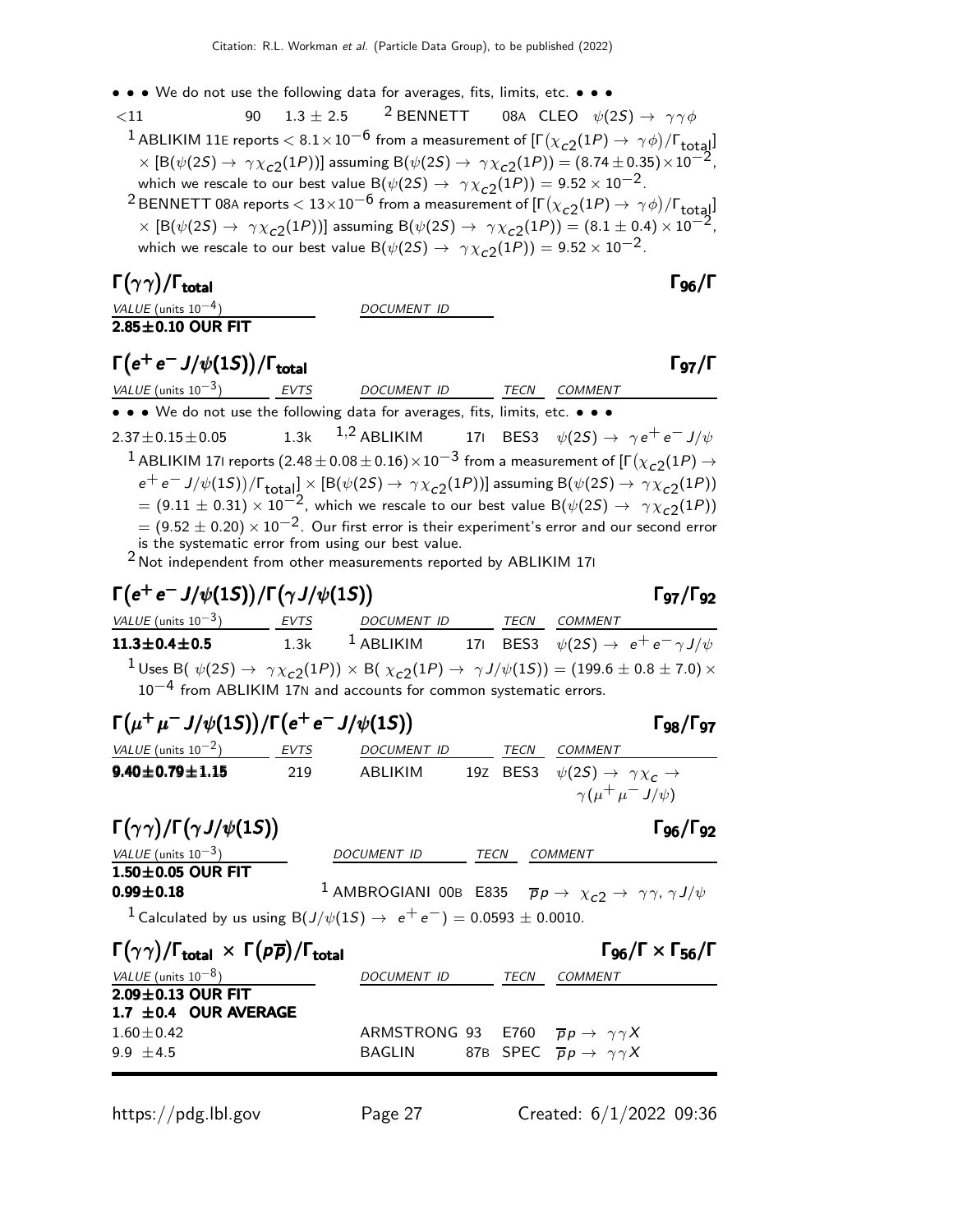# $\chi_{c2}(1P)$  CROSS-PARTICLE BRANCHING RATIOS

| $\Gamma(\chi_{c2}(1P) \to K^+K^-\pi^+\pi^-)/\Gamma_{\rm total} \times \Gamma(\psi(2S) \to \gamma\chi_{c2}(1P))/\Gamma(\psi(2S) \to$                                                                                            |             |                                                               |      |                |                                                                                                                    |  |
|--------------------------------------------------------------------------------------------------------------------------------------------------------------------------------------------------------------------------------|-------------|---------------------------------------------------------------|------|----------------|--------------------------------------------------------------------------------------------------------------------|--|
| $J/\psi(15)\pi^{+}\pi^{-}$                                                                                                                                                                                                     |             |                                                               |      |                | $\Gamma_{14}/\Gamma \times \Gamma_{164}^{\psi(25)}/\Gamma_{12}^{\psi(25)}$                                         |  |
| VALUE (units $10^{-3}$ )                                                                                                                                                                                                       |             | DOCUMENT ID                                                   |      |                | TECN COMMENT                                                                                                       |  |
| $2.31\pm0.26$ OUR FIT                                                                                                                                                                                                          |             |                                                               |      |                |                                                                                                                    |  |
| 2.5 $\pm$ 0.9 OUR AVERAGE                                                                                                                                                                                                      |             | Error includes scale factor of 2.3.                           |      |                |                                                                                                                    |  |
| $1.90 \pm 0.14 \pm 0.44$                                                                                                                                                                                                       |             | BAI                                                           |      |                | 99B BES $\psi(2S) \rightarrow \gamma \chi_{c2}$                                                                    |  |
| 3.8 $\pm$ 0.67                                                                                                                                                                                                                 |             |                                                               |      |                | <sup>1</sup> TANENBAUM 78 MRK1 $\psi(2S) \rightarrow \gamma \chi_C^2$                                              |  |
| $^{-1}$ The reported value is derived using B( $\psi(2S) \to \pi^+ \pi^- J/\psi) \times$ B( $J/\psi \to \ell^+ \ell^-) = 0$<br>$(4.6 \pm 0.7)\%$ . Calculated by us using B $(J/\psi \to \ell^+ \ell^-) = 0.1181 \pm 0.0020$ . |             |                                                               |      |                |                                                                                                                    |  |
| $\Gamma(\chi_{c2}(1P) \to K^*(892)^0 \overline{K}^*(892)^0)/\Gamma_{\text{total}} \times \Gamma(\psi(2S) \to \gamma \chi_{c2}(1P))/$                                                                                           |             |                                                               |      |                |                                                                                                                    |  |
| $\Gamma_{\text{total}}$                                                                                                                                                                                                        |             |                                                               |      |                | $\Gamma_{18}/\Gamma \times \Gamma_{164}^{\psi(25)}/\Gamma^{\psi(25)}$                                              |  |
| VALUE (units $10^{-4}$ )                                                                                                                                                                                                       |             | DOCUMENT ID                                                   |      | TECN           | COMMENT                                                                                                            |  |
| 2.1 $\pm$ 0.4 OUR FIT                                                                                                                                                                                                          |             |                                                               |      |                |                                                                                                                    |  |
| $3.11 \pm 0.36 \pm 0.48$                                                                                                                                                                                                       |             | ABLIKIM                                                       |      |                | 04H BES2 $\psi(2S) \rightarrow \gamma \chi_{c2}$                                                                   |  |
| $\Gamma(\chi_{c2}(1P) \to p\overline{p})/\Gamma_{\rm total} \times \Gamma(\psi(2S) \to \gamma \chi_{c2}(1P))/\Gamma(\psi(2S) \to$                                                                                              |             |                                                               |      |                |                                                                                                                    |  |
| $J/\psi(15)\pi^{+}\pi^{-}$                                                                                                                                                                                                     |             |                                                               |      |                | $\Gamma_{56}/\Gamma \times \Gamma_{164}^{\psi(25)}/\Gamma_{12}^{\psi(25)}$                                         |  |
| VALUE (units $10^{-5}$ )                                                                                                                                                                                                       |             | DOCUMENT ID                                                   |      | TECN           | <b>COMMENT</b>                                                                                                     |  |
| $2.01 \pm 0.09$ OUR FIT                                                                                                                                                                                                        |             |                                                               |      |                |                                                                                                                    |  |
| 1.4 $\pm 1.1$                                                                                                                                                                                                                  |             | $1$ BAI                                                       |      |                | 981 BES $\psi(2S) \rightarrow \gamma \chi_{c2} \rightarrow \gamma \overline{p} p$                                  |  |
| <sup>1</sup> Calculated by us. The value for B $(\chi_{c2} \rightarrow p\overline{p})$ reported in BAI 981 is derived using                                                                                                    |             |                                                               |      |                |                                                                                                                    |  |
| [BAI 98D].                                                                                                                                                                                                                     |             |                                                               |      |                | $B(\psi(2S) \to \gamma \chi_{c2}) = (7.8 \pm 0.8)\%$ and $B(\psi(2S) \to J/\psi(1S)\pi^+\pi^-) = (32.4 \pm 2.6)\%$ |  |
| $\Gamma(\chi_{c2}(1P) \to p\overline{p})/\Gamma_{\text{total}} \times \Gamma(\psi(2S) \to \gamma \chi_{c2}(1P))/\Gamma_{\text{total}}$                                                                                         |             |                                                               |      |                |                                                                                                                    |  |
|                                                                                                                                                                                                                                |             |                                                               |      |                | $\Gamma_{56}/\Gamma \times \Gamma_{164}^{\psi(25)}/\Gamma^{\psi(25)}$                                              |  |
|                                                                                                                                                                                                                                |             |                                                               |      |                |                                                                                                                    |  |
| VALUE (units $10^{-6}$ )<br>$6.98\pm0.32$ OUR FIT                                                                                                                                                                              | <b>EVTS</b> | DOCUMENT ID                                                   | TECN | <b>COMMENT</b> |                                                                                                                    |  |
| 7.1 ±0.5 OUR AVERAGE Error includes scale factor of 1.2.                                                                                                                                                                       |             |                                                               |      |                |                                                                                                                    |  |
| 7.3 $\pm$ 0.4 $\pm$ 0.3                                                                                                                                                                                                        | 405         | ABLIKIM 13V BES3 $\psi(2S) \rightarrow \gamma p \overline{p}$ |      |                |                                                                                                                    |  |
| 7.2 $\pm$ 0.7 $\pm$ 0.4 121 $\pm$ 12                                                                                                                                                                                           |             | $1$ NAIK                                                      |      |                | 08 CLEO $\psi(2S) \rightarrow \gamma p \overline{p}$                                                               |  |
| 4.4 $\frac{+1.6}{-1.4}$ $\pm 0.6$ 14.3 $\frac{+5.2}{-4.7}$ BAI 04F BES $\psi(2S) \rightarrow \gamma \chi_{c2}(1P) \rightarrow \gamma \overline{p}p$                                                                            |             |                                                               |      |                |                                                                                                                    |  |
|                                                                                                                                                                                                                                |             |                                                               |      |                |                                                                                                                    |  |
| <sup>1</sup> Calculated by us. NAIK 08 reports B( $\chi_{c2} \to p\overline{p}$ ) = (7.7 ± 0.8 ± 0.4 ± 0.5) × 10 <sup>-5</sup> using B( $\psi(2S) \to \gamma \chi_{c2}$ ) = (9.33 ± 0.14 ± 0.61)%.                             |             |                                                               |      |                |                                                                                                                    |  |
| $\Gamma(\chi_{c2}(1P) \to A\overline{A})/\Gamma_{\text{total}} \times \Gamma(\psi(2S) \to \gamma \chi_{c2}(1P))/\Gamma_{\text{total}}$                                                                                         |             |                                                               |      |                |                                                                                                                    |  |
|                                                                                                                                                                                                                                |             |                                                               |      |                | $\Gamma_{69}/\Gamma \times \Gamma_{164}^{\psi(25)}/\Gamma^{\psi(25)}$                                              |  |
| VALUE (units $10^{-6}$ ) EVTS                                                                                                                                                                                                  |             |                                                               |      |                | DOCUMENT ID TECN COMMENT                                                                                           |  |
| $17.4 \pm 1.4$ OUR FIT                                                                                                                                                                                                         |             |                                                               |      |                |                                                                                                                    |  |
| 17.3±1.5 OUR AVERAGE                                                                                                                                                                                                           |             |                                                               |      |                |                                                                                                                    |  |
| $18.2 \pm 0.8 \pm 1.7$                                                                                                                                                                                                         | 670         | ABLIKIM                                                       |      |                | 21L BES3 $\psi(2S) \rightarrow \gamma p \pi^- \overline{p} \pi^+$                                                  |  |
| $15.9 \pm 2.1 \pm 1.0$                                                                                                                                                                                                         | 71          | $1$ NAIK                                                      | 08   |                | CLEO $\psi(2S) \rightarrow \gamma A \overline{A}$                                                                  |  |
|                                                                                                                                                                                                                                |             |                                                               |      |                |                                                                                                                    |  |
| https://pdg.lbl.gov                                                                                                                                                                                                            |             | Page 28                                                       |      |                | Created: $6/1/2022$ 09:36                                                                                          |  |
|                                                                                                                                                                                                                                |             |                                                               |      |                |                                                                                                                    |  |

 $\blacksquare$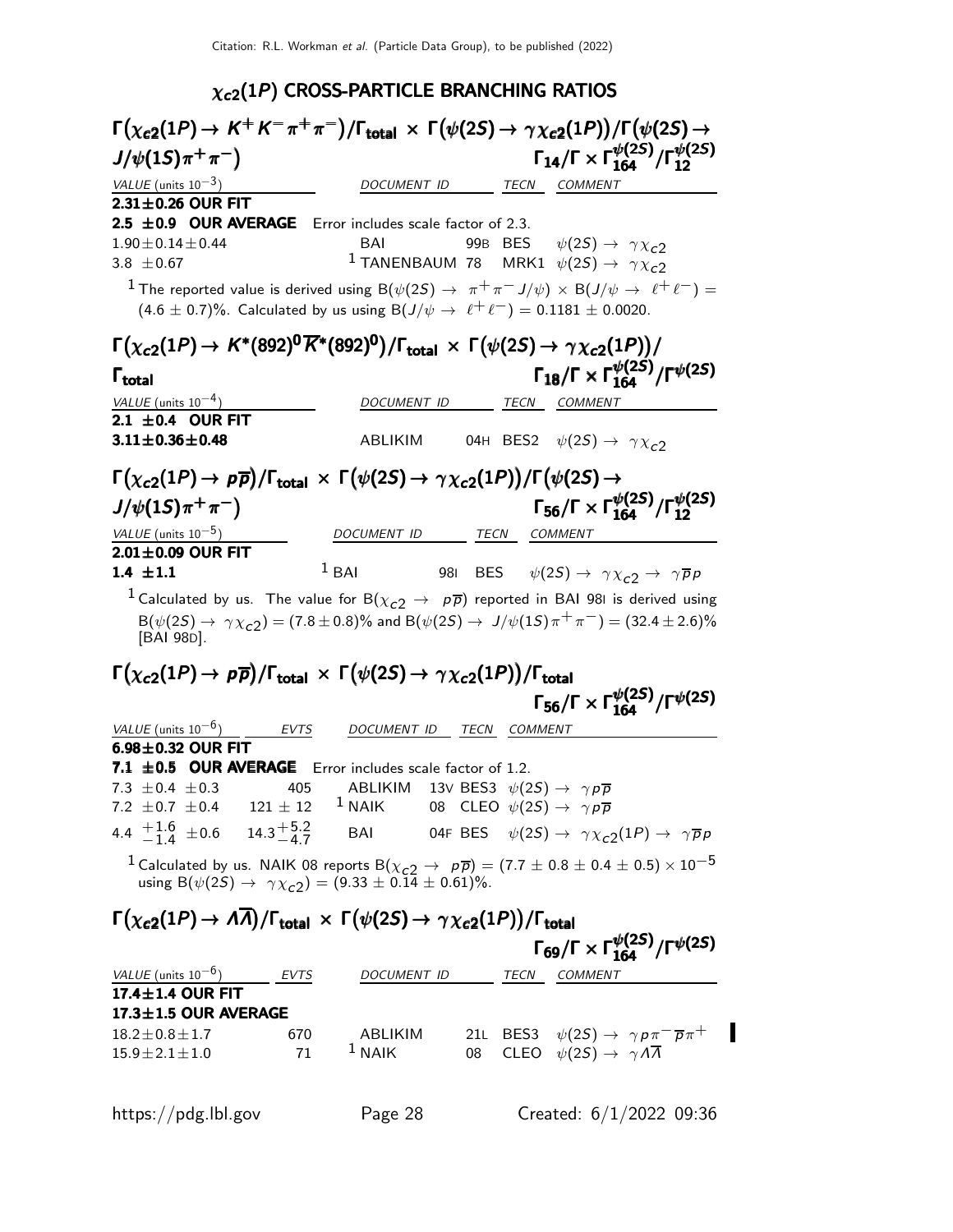- • We do not use the following data for averages, fits, limits, etc. • •
- 18.2 $\pm$ 1.4 $\pm$ 0.9 207 <sup>2,3</sup> ABLIKIM 13H BES3  $\psi(2S) \rightarrow \gamma \Lambda \overline{\Lambda}$ <sup>1</sup> Calculated by us. NAIK 08 reports B( $\chi_{c2} \to \bar{A} \bar{A}$ ) = (17.0 ± 2.2 ± 1.1 ± 1.1) × 10<sup>-5</sup> using  $B(\psi(2S) \to \gamma \chi_{c2}) = (9.33 \pm 0.14 \pm 0.61)\%.$ 2 Superseded by ABLIKIM 21<sup>L</sup>
	- 3 Calculated by us. ABLIKIM 13H reports B( $\chi_{c2} \to \overline{A} \overline{A}$ ) = (20.8 ± 1.6 ± 2.3)  $\times$  10<sup>-5</sup> from a measurement of B( $\chi_{c2} \to \bar{A} \bar{A}$ )  $\times$  B( $\psi(2S) \to \gamma \chi_{c2}$ ) assuming B( $\psi(2S) \to \bar{A}$  $\gamma \chi_{c2}^{\prime}$ ) = (8.74  $\pm$  0.35)%.

#### $\Gamma(\chi_{\bf c2}(1P) \rightarrow A\overline{A})/\Gamma_{\bf total} \times \Gamma(\psi(2S) \rightarrow \gamma \chi_{\bf c2}(1P))/\Gamma(\psi(2S) \rightarrow$ <br>J/ψ(1S)π<sup>+</sup>π<sup>−</sup>) Γ<sub>69</sub>/Γ × Γμ  $J/\psi(1S)\pi^{+}\pi^{-}$ Γ<sub>69</sub>/Γ  $\times$  Γ $_{164}^{\psi(2S)}/$ Γ $_{12}^{\psi(2S)}$ 12 <u>EVTS DOCUMENT ID TECN COMMENT</u>  $\frac{VALUE}{10^{-5}}$ <br>5.0±0.4 OUR FIT

 $7.1 + 3.1$ **7.1** $+3.1$ <sub> $-2.9$ </sub> $\pm 1.3$  8.3  $+3.7$  $-3.4$ 03E BES  $\psi(2S) \to \gamma \Lambda \overline{\Lambda}$ 

 $^1$  BAI 03E reports [ B( $\chi_{c2} \to \ A \overline{A}$ ) B( $\psi(2S) \to \ \gamma \chi_{c2}$ ) / B( $\psi(2S) \to \ J/\psi \pi^+ \pi^-)$  ]  $\times$  $\text{[B}^2(\Lambda \to \pi^- p) / \text{B}(J/\psi \to p\overline{p})] = (1.33^{+0.59}_{-0.55} \pm 0.25)\%$ . We calculate from this measurement the presented value using B( $\Lambda \to \pi^- p$ ) = (63.9 ± 0.5)% and B( $J/\psi \to$  $p\overline{p}$ ) = (2.17  $\pm$  0.07) × 10<sup>-3</sup>.

# $\Gamma(\chi_{c2}(1P) \rightarrow \pi \pi)/\Gamma_{\rm total} \times$  Γ  $(\psi(2S) \rightarrow \gamma \chi_{c2}(1P))/\Gamma_{\rm total}$ <br> $\Gamma_{25}/\Gamma \times \Gamma_{164}^{\psi(2S)}/\Gamma^{\psi(2S)}$

|                                                                                                                            |      |                                                                                                                                                                                                                                                                                                                                                                                                                                                                                                                                                                                                                                                                                                                                                                                                                            |             |      |                                                   | $\Gamma_{25}/\Gamma \times \Gamma_{164}^{\psi(25)}/\Gamma^{\psi(25)}$      |
|----------------------------------------------------------------------------------------------------------------------------|------|----------------------------------------------------------------------------------------------------------------------------------------------------------------------------------------------------------------------------------------------------------------------------------------------------------------------------------------------------------------------------------------------------------------------------------------------------------------------------------------------------------------------------------------------------------------------------------------------------------------------------------------------------------------------------------------------------------------------------------------------------------------------------------------------------------------------------|-------------|------|---------------------------------------------------|----------------------------------------------------------------------------|
| VALUE (units $10^{-4}$ ) EVTS                                                                                              |      | DOCUMENT ID                                                                                                                                                                                                                                                                                                                                                                                                                                                                                                                                                                                                                                                                                                                                                                                                                |             | TECN | <b>COMMENT</b>                                    |                                                                            |
| $2.12\pm0.08$ OUR FIT                                                                                                      |      |                                                                                                                                                                                                                                                                                                                                                                                                                                                                                                                                                                                                                                                                                                                                                                                                                            |             |      |                                                   |                                                                            |
| $2.17 \pm 0.09$ OUR AVERAGE                                                                                                |      |                                                                                                                                                                                                                                                                                                                                                                                                                                                                                                                                                                                                                                                                                                                                                                                                                            |             |      |                                                   |                                                                            |
| $2.19 \pm 0.05 \pm 0.15$                                                                                                   | 4.5k | $1$ ABLIKIM                                                                                                                                                                                                                                                                                                                                                                                                                                                                                                                                                                                                                                                                                                                                                                                                                |             |      |                                                   | 10A BES3 $e^+e^- \rightarrow \psi(2S) \rightarrow \gamma \chi_{c2}$        |
| $2.23 \pm 0.06 \pm 0.10$ 2.5k                                                                                              |      | <sup>2</sup> ASNER                                                                                                                                                                                                                                                                                                                                                                                                                                                                                                                                                                                                                                                                                                                                                                                                         |             |      | 09 CLEO $\psi(2S) \rightarrow \gamma \pi^+ \pi^-$ |                                                                            |
| $1.90 \pm 0.08 \pm 0.20$ 0.8k                                                                                              |      | <sup>3</sup> ASNER                                                                                                                                                                                                                                                                                                                                                                                                                                                                                                                                                                                                                                                                                                                                                                                                         |             |      | 09 CLEO $\psi(2S) \rightarrow \gamma \pi^0 \pi^0$ |                                                                            |
| measurement by 3 to obtain $\pi\pi$ .<br>$\pi^{0}\pi^{0}$ measurement by 3 to obtain $\pi\pi$ .                            |      | <sup>1</sup> Calculated by us. ABLIKIM 10A reports B( $\chi_{c2} \rightarrow \pi^0 \pi^0$ ) = (0.88 $\pm$ 0.02 $\pm$ 0.06 $\pm$<br>0.04) $\times$ 10 <sup>-3</sup> using B( $\psi$ (2S) $\rightarrow \gamma \chi_{c2}$ ) = (8.3 ± 0.4)%. We have multiplied the $\pi^{0} \pi^{0}$<br><sup>2</sup> Calculated by us. ASNER 09 reports B( $\chi_{c2} \rightarrow \pi^+\pi^-$ ) = (1.59 $\pm$ 0.04 $\pm$ 0.07 $\pm$<br>$(0.10) \times 10^{-3}$ using B( $\psi(2S) \to \gamma \chi_{c2}$ ) = (9.33 ± 0.14 ± 0.61)%. We have multiplied<br>the $\pi^+\pi^-$ measurement by 3/2 to obtain $\pi\pi$ .<br><sup>3</sup> Calculated by us. ASNER 09 reports B( $\chi_{c2} \to \pi^0 \pi^0$ ) = (0.68 ± 0.03 ± 0.07 ± 0.04) ×<br>$10^{-3}$ using B( $\psi(2S) \to \gamma \chi_{c2}$ ) = (9.33 ± 0.14 ± 0.61)%. We have multiplied the |             |      |                                                   |                                                                            |
| $\Gamma(\chi_{c2}(1P) \to \pi\pi)/\Gamma_{\rm total} \times \Gamma(\psi(2S) \to \gamma \chi_{c2}(1P))/\Gamma(\psi(2S) \to$ |      |                                                                                                                                                                                                                                                                                                                                                                                                                                                                                                                                                                                                                                                                                                                                                                                                                            |             |      |                                                   |                                                                            |
| $J/\psi(1S)\pi^{+}\pi^{-}$                                                                                                 |      |                                                                                                                                                                                                                                                                                                                                                                                                                                                                                                                                                                                                                                                                                                                                                                                                                            |             |      |                                                   | $\Gamma_{25}/\Gamma \times \Gamma_{164}^{\psi(25)}/\Gamma_{12}^{\psi(25)}$ |
| VALUE (units $10^{-3}$ )                                                                                                   |      | EVTS                                                                                                                                                                                                                                                                                                                                                                                                                                                                                                                                                                                                                                                                                                                                                                                                                       | DOCUMENT ID |      | TECN<br>COMMENT                                   |                                                                            |
| $0.612 \pm 0.023$ OUR FIT                                                                                                  |      |                                                                                                                                                                                                                                                                                                                                                                                                                                                                                                                                                                                                                                                                                                                                                                                                                            |             |      |                                                   |                                                                            |

|  | $0.54 \pm 0.06$ OUR AVERAGE |                                                          |  |                                                   |
|--|-----------------------------|----------------------------------------------------------|--|---------------------------------------------------|
|  |                             | $0.66 \pm 0.18 \pm 0.37$ $21 \pm 6$ $1 \text{ BAI}$      |  | 03C BES $\psi(2S) \rightarrow \gamma \pi^0 \pi^0$ |
|  |                             | 0.54 $\pm$ 0.05 $\pm$ 0.04 185 $\pm$ 16 <sup>2</sup> BAI |  | 981 BES $\psi(2S) \rightarrow \gamma \pi^+ \pi^-$ |

 $^1$ We have multiplied  $\pi^0\,\pi^0$  measurement by 3 to obtain  $\pi\pi.$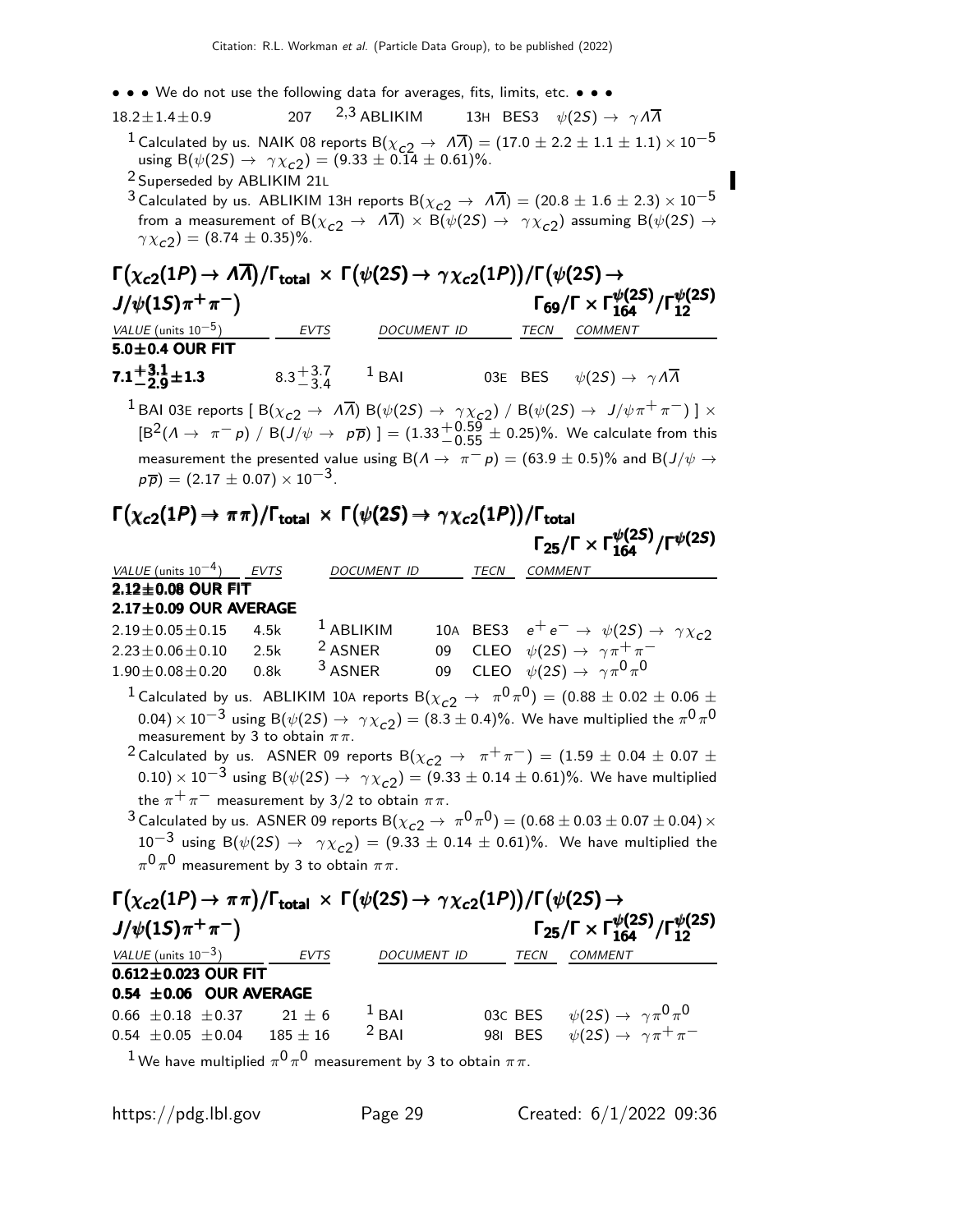<sup>2</sup> Calculated by us. The value for B( $\chi_{c2} \rightarrow \pi^+ \pi^-$ ) reported by BAI 981 is derived using  ${\mathsf B}(\psi(2{\mathsf S})\to \gamma\chi_{\text{\tt c}2})= (7.8\pm0.8)\%$  and  ${\mathsf B}(\psi(2{\mathsf S})\to \;\;{\text{\it J}}/\psi\pi^+\pi^-)=(32.4\pm2.6)\%$ [BAI 98D]. We have multiplied  $\pi^+ \pi^-$  measurement by 3/2 to obtain  $\pi \pi$ .

#### $\Gamma(\chi_{\bf c2}(1P) \to \eta\eta)/\Gamma_{\bf total} \, \times \, \Gamma(\psi(2S) \to \gamma \chi_{\bf c2}(1P))/\Gamma_{\bf total} \ \Gamma_{\bf 31}/\Gamma \times \Gamma_{\bf 164}^{\psi(2S)}/\Gamma^{\psi(2S)}$ /Γ<sub>total</sub><br>Γ<sub>31</sub>/Γ × Γ $_{164}^{\psi(2S)}$ /Γ<sup> $\psi(2S)$ </sup> VALUE (units  $10^{-4}$ ) CL% EVTS DOCUMENT ID TECN COMMENT  $0.52 \pm 0.04$  OUR FIT  $0.52\pm0.04$  OUR AVERAGE  $0.54 \pm 0.03 \pm 0.04$  386 <sup>1</sup> ABLIKIM 10A BES3  $e^+ e^-$  →  $\psi(2S)$  →  $\gamma \chi_{c2}$  $0.47\pm0.05\pm0.05$  156 ASNER 09 CLEO  $\psi(2S) \rightarrow \gamma \eta \eta$ • • • We do not use the following data for averages, fits, limits, etc. • • •  $< 0.44$  90  $<sup>2</sup>$  ADAMS 07 CLEO  $\psi(2S) \rightarrow \gamma \chi_{c2}$ <br> $< 3$  90 BAI 03C BES  $\psi(2S) \rightarrow \gamma \eta \eta$ </sup>  $\psi(2S) \rightarrow \gamma \eta \eta \rightarrow 5\gamma$  $0.62 \pm 0.31 \pm 0.19$  LEE 85 CBAL  $\psi(2S) \rightarrow$  photons <sup>1</sup> Calculated by us. ABLIKIM 10A reports B $(\chi_{c2} \rightarrow \eta \eta) = (0.65 \pm 0.04 \pm 0.05 \pm 0.03) \times$ 10<sup>-3</sup> using B( $\psi(2S) \to \gamma \chi_{c2}$ ) = (8.3 ± 0.4)%. 2 Superseded by ASNER 09.  $\Gamma\big(\chi_{\bf c2}(1P)\to \, \mathsf{K}^+\,\mathsf{K}^-\big)/\Gamma_{\bf total}\,\times\,\Gamma\big(\psi(2S)\to \gamma\,\chi_{\bf c2}(1P)\big)/\Gamma_{\bf total}$ Γ $_{32}/$ Γ $\times$  Γ $_{164}^{\psi(2S)}/$ Γ $^{\psi(2S)}$  $(\chi_{c2}(1P) \to K^+K^-)/\Gamma_{\rm total} \, \times \, \Gamma(\psi(2S) \to \, \gamma \chi_{c2}(1P))/\Gamma_{\rm total}$  $\Gamma(\chi_{c2}(1P) \to K^+K^-)/\Gamma_{\rm total} \times \Gamma(\psi(2S) \to \gamma \chi_{c2}(1P))/\Gamma_{\rm total}$ <br>Γ<sub>32</sub>/Γ × Γ $\frac{\psi(2S)}{164}/\Gamma^{\psi(2S)}$  $\chi_{\rm c2}(1P)$  → K<sup>+</sup> K<sup>--</sup>)/Γ<sub>total</sub> × Γ(ψ(2S) →  $\gamma \chi_{\rm c2}(1P))$ /Γ<sub>total</sub><br>Γ<sub>32</sub>/Γ × Γ $_{164}^{\psi(2S)}$ /Γ<sup>ψ(2S)</sup> Γ $_{32}/$ Γ $\times$  Γ $_{164}^{\psi(2S)}/$ Γ $^{\psi(2S)}$ VALUE (units  $10^{-5}$ ) EVTS DOCUMENT ID TECN COMMENT  $9.6 \pm 0.6$  OUR FIT **10.5±0.3±0.6** 1.6k <sup>1</sup> ASNER 09 CLEO  $\psi(2S) \to \gamma K^+ K^-$ <sup>1</sup> Calculated by us. ASNER 09 reports B( $\chi_{c2} \rightarrow K^+ K^-$ ) = (1.13  $\pm$  0.03  $\pm$  0.06  $\pm$ 0.07)  $\times$  10<sup>-3</sup> using B( $\psi$ (2S)  $\rightarrow \gamma \chi_{c2}$ ) = (9.33  $\pm$  0.14  $\pm$  0.61)%.  $\Gamma(\chi_{c2}(1P) \to K^+K^-)/\Gamma_{\rm total} \, \times \, \Gamma(\psi(2S) \to \, \gamma \chi_{c2}(1P))/\Gamma(\psi(2S) \to$  $J/\psi(1S)\pi^{+}\pi^{-}$ Γ $_{32}/$ Γ $\times$  Γ $_{164}^{\psi(2S)}/$ Γ $_{12}^{\psi(2S)}$ VALUE (units 10<sup>-3</sup>) \_\_\_ EVTS DOCUMENT ID TECN COMMENT  $0.276 \pm 0.017$  OUR FIT **0.190±0.034±0.019** 115 ± 13 <sup>1</sup> BAI 98I BES  $\psi(2S) \to \gamma K^+ K^-$ <sup>1</sup> Calculated by us. The value for B( $\chi_{c2} \rightarrow K^+ K^-$ ) reported by BAI 98I is derived using  $B(\psi(2S) \to \gamma \chi_{c2}) = (7.8 \pm 0.8)\%$  and  $B(\psi(2S) \to J/\psi \pi^+ \pi^-) = (32.4 \pm 2.6)\%$ [BAI 98D].  $\mathsf{\Gamma}(\chi_{\bm{c} \bm{2}}(1P) \bm{\rightarrow} \mathcal{K}^0_S$  $^0_S\,$ K $^0_S$  $\Gamma(\chi_{c2}(1P) \rightarrow K_S^0 \, K_S^0)/\Gamma_{\rm total} \times \Gamma(\psi(2S) \rightarrow \gamma \chi_{c2}(1P))/\Gamma_{\rm total}$ <br>Γ<sub>33</sub>/Γ × Γ $_{164}^{\psi(2S)}/\Gamma^{\psi(2S)}$ Γ<sub>33</sub>/Γ  $\times \Gamma^{ \psi(2S)}_{164}/\Gamma^{ \psi(2S)}$ *VALUE* (units  $10^{-5}$ ) EVTS DOCUMENT ID TECN COMMENT  $5.0 \pm 0.4$  OUR FIT

| $5.0 \pm 0.4$ OUR AVERAGE                                                                                                       |    |           |                                                                                                         |  |
|---------------------------------------------------------------------------------------------------------------------------------|----|-----------|---------------------------------------------------------------------------------------------------------|--|
| 4.9 $\pm$ 0.3 $\pm$ 0.3 373 $\pm$ 20                                                                                            |    | $1$ ASNER | 09 CLEO $\psi(2S) \rightarrow \gamma K_S^0 K_S^0$<br>050 BES2 $\psi(2S) \rightarrow \gamma K_S^0 K_S^0$ |  |
| $5.72 \pm 0.76 \pm 0.63$                                                                                                        | 65 | ABLIKIM   |                                                                                                         |  |
| <sup>1</sup> Calculated by us. ASNER 09 reports $B(\chi_{c2} \to K^0_S K^0_S) = (0.53 \pm 0.03 \pm 0.03 \pm 0.03 \pm 0.03)$     |    |           |                                                                                                         |  |
| 0.03) $\times$ 10 <sup>-3</sup> using B( $\psi$ (2 <i>S</i> ) $\rightarrow \gamma \chi_{c2}$ ) = (9.33 $\pm$ 0.14 $\pm$ 0.61)%. |    |           |                                                                                                         |  |

https://pdg.lbl.gov Page 30 Created: 6/1/2022 09:36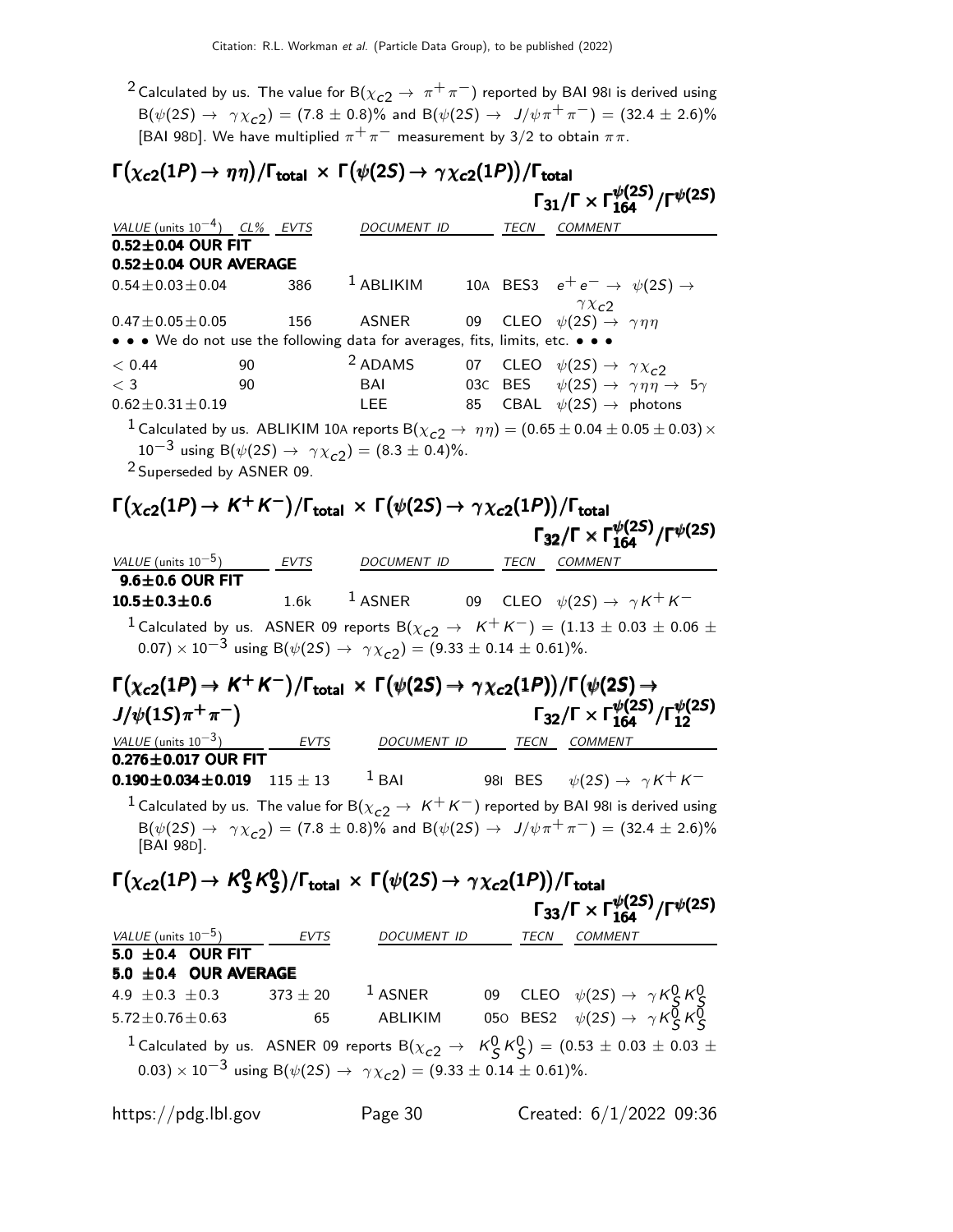| $\Gamma\big(\chi_{\rm c2}(1P)\to \,{\sf K}^{\bm 0}_{\bm S}\,{\sf K}^{\bm 0}_{\bm S}\big)/\Gamma_{\bm{\textsf{total}}} \,\times\, \Gamma\big(\psi(2S)\to \gamma\chi_{\rm c2}(1P)\big)/\Gamma\big(\psi(2S)\to$ |      |                          |  |                                                                                                                                     |
|--------------------------------------------------------------------------------------------------------------------------------------------------------------------------------------------------------------|------|--------------------------|--|-------------------------------------------------------------------------------------------------------------------------------------|
| $J/\psi(15)\pi^{+}\pi^{-}$                                                                                                                                                                                   |      |                          |  | $\Gamma_{33}/\Gamma \times \Gamma_{164}^{\psi(2S)}/\Gamma_{12}^{\psi(2S)}$                                                          |
| VALUE (units $10^{-5}$ )                                                                                                                                                                                     |      | DOCUMENT ID              |  | TECN COMMENT                                                                                                                        |
| 14.4±1.1 OUR FIT                                                                                                                                                                                             |      |                          |  |                                                                                                                                     |
| 14.7 $\pm$ 4.1 $\pm$ 3.3                                                                                                                                                                                     |      | $1$ BAI                  |  | 99B BES $\psi(2S) \rightarrow \gamma K_S^0 K_S^0$                                                                                   |
|                                                                                                                                                                                                              |      |                          |  | $^1$ Calculated by us. The value of B $(\chi_{c2} \to \, \mathcal{K}^0_S \, \mathcal{K}^0_S)$ reported by BAI 99B was derived using |
| [BAI 98D].                                                                                                                                                                                                   |      |                          |  | $B(\psi(2S) \to \gamma \chi_{c2}(1P)) = (7.8 \pm 0.8)\%$ and $B(\psi(2S) \to J/\psi \pi^+ \pi^-) = (32.4 \pm 2.6)\%$                |
| $\Gamma(\chi_{c2}(1P) \to \overline{K^0}K^+\pi^- + \text{c.c.})/\Gamma_{\text{total}} \times \Gamma(\psi(2S) \to \gamma \chi_{c2}(1P))/\Gamma_{\text{total}}$                                                |      |                          |  |                                                                                                                                     |
|                                                                                                                                                                                                              |      |                          |  | $\Gamma_{42}/\Gamma \times \Gamma_{164}^{\psi(25)}/\Gamma^{\psi(25)}$                                                               |
| VALUE (units $10^{-4}$ )                                                                                                                                                                                     | EVTS | DOCUMENT ID              |  | TECN COMMENT                                                                                                                        |
| 1.22±0.17 OUR FIT                                                                                                                                                                                            |      |                          |  |                                                                                                                                     |
| $1.15 \pm 0.18$ OUR AVERAGE                                                                                                                                                                                  |      |                          |  |                                                                                                                                     |
| $1.21 \pm 0.19 \pm 0.09$                                                                                                                                                                                     | 37   | $^1$ ATHAR               |  | 07 CLEO $\psi(2S) \rightarrow \gamma K_S^0 K^{\pm} \pi^{\mp}$                                                                       |
| $0.97 \pm 0.32 \pm 0.13$                                                                                                                                                                                     | 28   | <sup>2</sup> ABLIKIM     |  | 06R BES2 $\psi(2S) \rightarrow \gamma K_S^{\overline{0}} K^{\pm} \pi^{\mp}$                                                         |
|                                                                                                                                                                                                              |      |                          |  | <sup>1</sup> Calculated by us. ATHAR 07 reports B( $\chi_{c2} \rightarrow \overline{K}^0 K^+ \pi^- +$ c.c.) = (1.3 $\pm$ 0.2 $\pm$  |
| $0.1 \pm 0.1$ ) × 10 <sup>-3</sup> using B( $\psi(2S) \rightarrow \gamma \chi_{c2}$ ) = (9.33 $\pm$ 0.14 $\pm$ 0.61)%.                                                                                       |      |                          |  |                                                                                                                                     |
|                                                                                                                                                                                                              |      |                          |  | <sup>2</sup> Calculated by us. ABLIKIM 06R reports B( $\chi_{c2} \to K_S^0 K^\pm \pi^\mp) = (0.6 \pm 0.2 \pm 0.1) \times$           |
|                                                                                                                                                                                                              |      |                          |  | $10^{-3}$ using B( $\psi(25) \rightarrow \gamma \chi_{c2}$ ) = (8.1 ± 0.6)%. We have multiplied by 2 to obtain                      |
| $\overline{K}^0 K^+ \pi^-$ + c.c. from $K^0_S K^{\pm} \pi^{\mp}$ .                                                                                                                                           |      |                          |  |                                                                                                                                     |
|                                                                                                                                                                                                              |      |                          |  |                                                                                                                                     |
| $\Gamma(\chi_{c2}(1P) \to 2(\pi^+\pi^-))/\Gamma_{\rm total} \times \Gamma(\psi(2S) \to \gamma \chi_{c2}(1P))/\Gamma(\psi(2S) \to$                                                                            |      |                          |  |                                                                                                                                     |
| $J/\psi(1S)\pi^{+}\pi^{-}$                                                                                                                                                                                   |      |                          |  | $\Gamma_1/\Gamma \times \Gamma_{164}^{\psi(2S)}/\Gamma_{12}^{\psi(2S)}$                                                             |
| VALUE (units $10^{-3}$ )                                                                                                                                                                                     |      | DOCUMENT ID              |  | TECN COMMENT                                                                                                                        |
| 2.79±0.26 OUR FIT                                                                                                                                                                                            |      |                          |  |                                                                                                                                     |
| 3.1 ±1.0 OUR AVERAGE Error includes scale factor of 2.5.                                                                                                                                                     |      |                          |  |                                                                                                                                     |
| 2.3 $\pm$ 0.1 $\pm$ 0.5                                                                                                                                                                                      |      | $1$ BAI                  |  | 99B BES $\psi(2S) \rightarrow \gamma \chi_{c2}$                                                                                     |
| 4.3 $\pm 0.6$                                                                                                                                                                                                |      |                          |  | <sup>2</sup> TANENBAUM 78 MRK1 $\psi(2S) \rightarrow \gamma \chi_{c2}$                                                              |
|                                                                                                                                                                                                              |      |                          |  | <sup>1</sup> Calculated by us. The value for B $(\chi_{c2} \to 2\pi^+ 2\pi^-)$ reported in BAI 99B is derived using                 |
| [BAI 98D].                                                                                                                                                                                                   |      |                          |  | $B(\psi(2S) \to \gamma \chi_{c2}) = (7.8 \pm 0.8)\%$ and $B(\psi(2S) \to J/\psi(1S)\pi^{+}\pi^{-}) = (32.4 \pm 2.6)\%$              |
|                                                                                                                                                                                                              |      |                          |  | <sup>2</sup> The value for B( $\psi(2S) \to \gamma \chi_{c2}$ ) $\times$ B( $\chi_{c2} \to 2\pi^+\pi^-$ ) reported in TANENBAUM 78  |
|                                                                                                                                                                                                              |      |                          |  |                                                                                                                                     |
|                                                                                                                                                                                                              |      |                          |  | is derived using $B(\psi(2S) \to J/\psi(1S)\pi^+\pi^-)\times B(J/\psi(1S)\ell^+\ell^-) = (4.6 \pm 0.7)\%.$                          |
| Calculated by us using $B(J/\psi(1S) \rightarrow \ell^+ \ell^-) = 0.1181 \pm 0.0020$ .                                                                                                                       |      |                          |  |                                                                                                                                     |
|                                                                                                                                                                                                              |      |                          |  |                                                                                                                                     |
| $\Gamma(\chi_{c2}(1P) \to K^+K^-K^+K^-)/\Gamma_{\rm total} \times \Gamma(\psi(2S) \to \gamma \chi_{c2}(1P))/\Gamma_{\rm total}$                                                                              |      |                          |  |                                                                                                                                     |
|                                                                                                                                                                                                              |      |                          |  |                                                                                                                                     |
|                                                                                                                                                                                                              |      |                          |  | $\Gamma_{51}/\Gamma \times \Gamma_{164}^{\psi(2S)}/\Gamma^{\psi(2S)}$                                                               |
| VALUE (units $10^{-4}$ ) EVTS<br>1.57±0.19 OUR FIT                                                                                                                                                           |      | DOCUMENT ID TECN COMMENT |  |                                                                                                                                     |
| $1.76 \pm 0.16 \pm 0.24$                                                                                                                                                                                     | 160  | $1$ ABLIKIM              |  | 06T BES2 $\psi(2S) \rightarrow \gamma 2K^+ 2K^-$                                                                                    |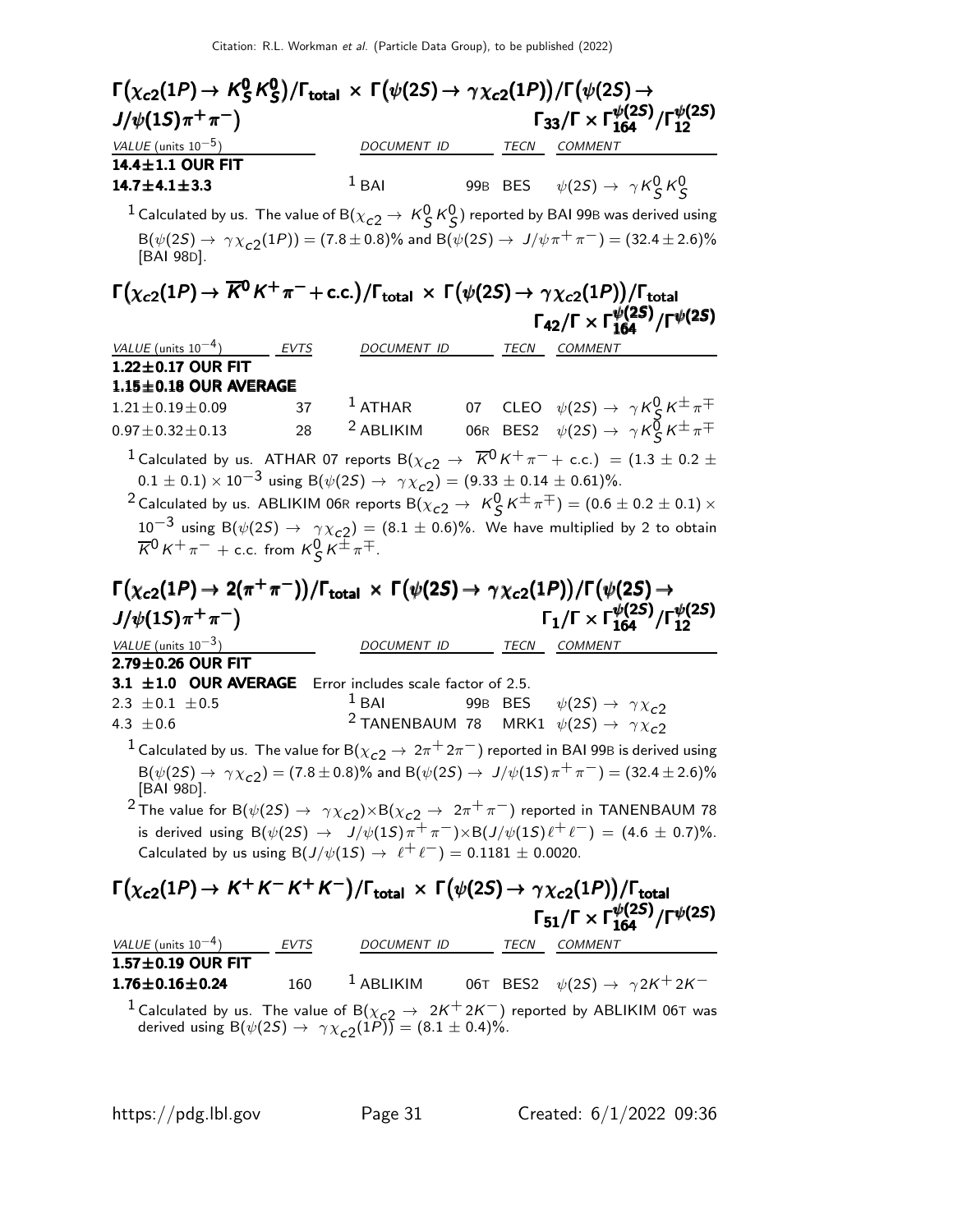| $\Gamma(\chi_{c2}(1P) \to K^+K^-K^+K^-)/\Gamma_{\text{total}} \times \Gamma(\psi(2S) \to \gamma \chi_{c2}(1P))/$                                                                                   |                      |                                                                       |                                                                            |  |
|----------------------------------------------------------------------------------------------------------------------------------------------------------------------------------------------------|----------------------|-----------------------------------------------------------------------|----------------------------------------------------------------------------|--|
| $\Gamma(\psi(2S) \to J/\psi(1S)\pi^+\pi^-)$                                                                                                                                                        |                      |                                                                       | $\Gamma_{51}/\Gamma \times \Gamma_{164}^{\psi(2S)}/\Gamma_{12}^{\psi(2S)}$ |  |
| $VALUE$ (units $10^{-4}$ )                                                                                                                                                                         | <u>and the state</u> |                                                                       | DOCUMENT ID TECN COMMENT                                                   |  |
| $4.5 \pm 0.5$ OUR FIT                                                                                                                                                                              |                      |                                                                       |                                                                            |  |
| $3.6 \pm 0.6 \pm 0.6$                                                                                                                                                                              |                      | $1$ BAI                                                               | 99B BES $\psi(2S) \rightarrow \gamma 2K^+ 2K^-$                            |  |
| <sup>1</sup> Calculated by us. The value of B( $\chi_{c2} \to 2K^+2K^-$ ) reported by BAI 99B was derived                                                                                          |                      |                                                                       |                                                                            |  |
| using B( $\psi(2S) \to \gamma \chi_{c2}(1P)$ ) = (7.8 ± 0.8)% and B( $\psi(2S) \to J/\psi \pi^+ \pi^-$ ) = (32.4 ±<br>2.6)% [BAI 98D].                                                             |                      |                                                                       |                                                                            |  |
| $\Gamma(\chi_{c2}(1P) \to \phi\phi)/\Gamma_{\text{total}} \times \Gamma(\psi(2S) \to \gamma \chi_{c2}(1P))/\Gamma_{\text{total}}$                                                                  |                      |                                                                       |                                                                            |  |
|                                                                                                                                                                                                    |                      |                                                                       | $\Gamma_{20}/\Gamma \times \Gamma^{ \psi(2S)}_{164}/\Gamma^{ \psi(2S)}$    |  |
| VALUE (units $10^{-4}$ ) EVTS                                                                                                                                                                      |                      | DOCUMENT ID                                                           | TECN COMMENT                                                               |  |
| $1.01 \pm 0.08$ OUR FIT                                                                                                                                                                            |                      |                                                                       |                                                                            |  |
| 0.98±0.13 OUR AVERAGE Error includes scale factor of 1.3.                                                                                                                                          |                      |                                                                       |                                                                            |  |
| $0.94\pm0.03\pm0.10$ 849 <sup>1</sup> ABLIKIM 11K BES3 $\psi(2S) \rightarrow \gamma$ hadrons                                                                                                       |                      |                                                                       |                                                                            |  |
| $1.38 \pm 0.24 \pm 0.23$                                                                                                                                                                           | 41                   | <sup>2</sup> ABLIKIM 06T BES2 $\psi(2S) \rightarrow \gamma 2K^+ 2K^-$ |                                                                            |  |
| <sup>1</sup> Calculated by us. The value of B( $\chi_{c2} \rightarrow \phi \phi$ ) reported by ABLIKIM 11K was derived<br>using B( $\psi(2S) \rightarrow \gamma \chi_{c2}(1P)$ ) = (8.74 ± 0.35)%. |                      |                                                                       |                                                                            |  |
| <sup>2</sup> Calculated by us. The value of B( $\chi_{c2} \rightarrow \phi \phi$ ) reported by ABLIKIM 06T was derived<br>using B( $\psi(2S) \to \gamma \chi_{c2}(1P)$ ) = (8.1 ± 0.4)%.           |                      |                                                                       |                                                                            |  |
| $\Gamma(\chi_{c2}(1P) \to \phi\phi)/\Gamma_{\text{total}} \times \Gamma(\psi(2S) \to \gamma \chi_{c2}(1P))/\Gamma(\psi(2S) \to$                                                                    |                      |                                                                       |                                                                            |  |
| $J/\psi(1S)\pi^{+}\pi^{-}$                                                                                                                                                                         |                      |                                                                       | $\Gamma_{20}/\Gamma \times \Gamma_{164}^{\psi(2S)}/\Gamma_{12}^{\psi(2S)}$ |  |
| VALUE (units $10^{-4}$ )                                                                                                                                                                           |                      | DOCUMENT ID                                                           | TECN COMMENT                                                               |  |
| 2.92±0.24 OUR FIT                                                                                                                                                                                  |                      |                                                                       |                                                                            |  |
| 4.8 $\pm 1.3$ $\pm 1.3$                                                                                                                                                                            |                      | $1$ BAI                                                               | 99B BES $\psi(2S) \rightarrow \gamma 2K^+ 2K^-$                            |  |
| <sup>1</sup> Calculated by us. The value of B( $\chi_{c2} \rightarrow \phi \phi$ ) reported by BAI 99B was derived using                                                                           |                      |                                                                       |                                                                            |  |
| $B(\psi(2S) \to \gamma \chi_{c2}(1P)) = (7.8 \pm 0.8)\%$ and $B(\psi(2S) \to J/\psi \pi^+ \pi^-) = (32.4 \pm 2.6)\%$<br>[BAI 98D].                                                                 |                      |                                                                       |                                                                            |  |
| $\Gamma(\chi_{c2}(1P) \to \Sigma^+ \overline{\rho} K_S^0$ + c.c.)/ $\Gamma_{\text{total}} \times \Gamma(\psi(2S) \to \gamma \chi_{c2}(1P))/\Gamma_{\text{total}}$                                  |                      |                                                                       |                                                                            |  |
|                                                                                                                                                                                                    |                      |                                                                       | $\Gamma_{80}/\Gamma \times \Gamma_{164}^{\psi(2S)}/\Gamma^{\psi(2S)}$      |  |
| $VALUE$ (units $10^{-6}$ ) EVTS DOCUMENT ID TECN COMMENT                                                                                                                                           |                      |                                                                       |                                                                            |  |
| <b>7.85±0.77±0.44</b> 129 <sup>1</sup> ABLIKIM 19BB BES3 $\psi(2S) \to \gamma \Sigma^+ \overline{p} K^0_S$ + c.c.                                                                                  |                      |                                                                       |                                                                            |  |
| $^1$ Calculated by us. ABLIKIM 19BB reports B $(\chi_{c2} \to \Sigma^+ \overline{\rho} K^0_S + \text{c.c.}) = (8.25 \pm 0.83 \pm 0.05)$                                                            |                      |                                                                       |                                                                            |  |
| $(0.49)\times 10^{-5}$ using B $(\psi(2S) \rightarrow \ \gamma \chi_{c2}) = (9.52 \pm 0.20)\%$ and other branching fractions<br>from PDG 18.                                                       |                      |                                                                       |                                                                            |  |
|                                                                                                                                                                                                    |                      |                                                                       |                                                                            |  |
| $\Gamma(\chi_{c2}(1P) \to \Sigma^0 \overline{p} K^+ + \text{c.c.})/\Gamma_{\text{total}} \times \Gamma(\psi(2S) \to \gamma \chi_{c2}(1P))/\Gamma_{\text{total}}$                                   |                      |                                                                       | $\Gamma_{81}/\Gamma \times \Gamma_{164}^{\psi(2S)}/\Gamma^{\psi(2S)}$      |  |
|                                                                                                                                                                                                    |                      |                                                                       |                                                                            |  |
| VALUE (units 10 <sup>-5</sup> ) EVTS DOCUMENT ID TECN COMMENT<br><b>0.87±0.06±0.04</b> 271 1 ABLIKIM 20AE BES3 $\psi(2S) \rightarrow \gamma \Sigma^{0} \overline{p} K^{+}$                         |                      |                                                                       |                                                                            |  |
| <sup>1</sup> Calculated by us. ABLIKIM 20AE reports B( $\chi_{c2} \to \ \Sigma^0 \overline{p} K^+ + \text{c.c.}) = (0.91 \pm 0.06 \pm 0.05)$                                                       |                      |                                                                       |                                                                            |  |
| $(0.05)\times 10^{-4}$ using B $(\psi(2S) \rightarrow \gamma \chi_{c2}) = (9.52 \pm 0.20)\%$ and other branching fractions                                                                         |                      |                                                                       |                                                                            |  |
| from PDG 20.                                                                                                                                                                                       |                      |                                                                       |                                                                            |  |

I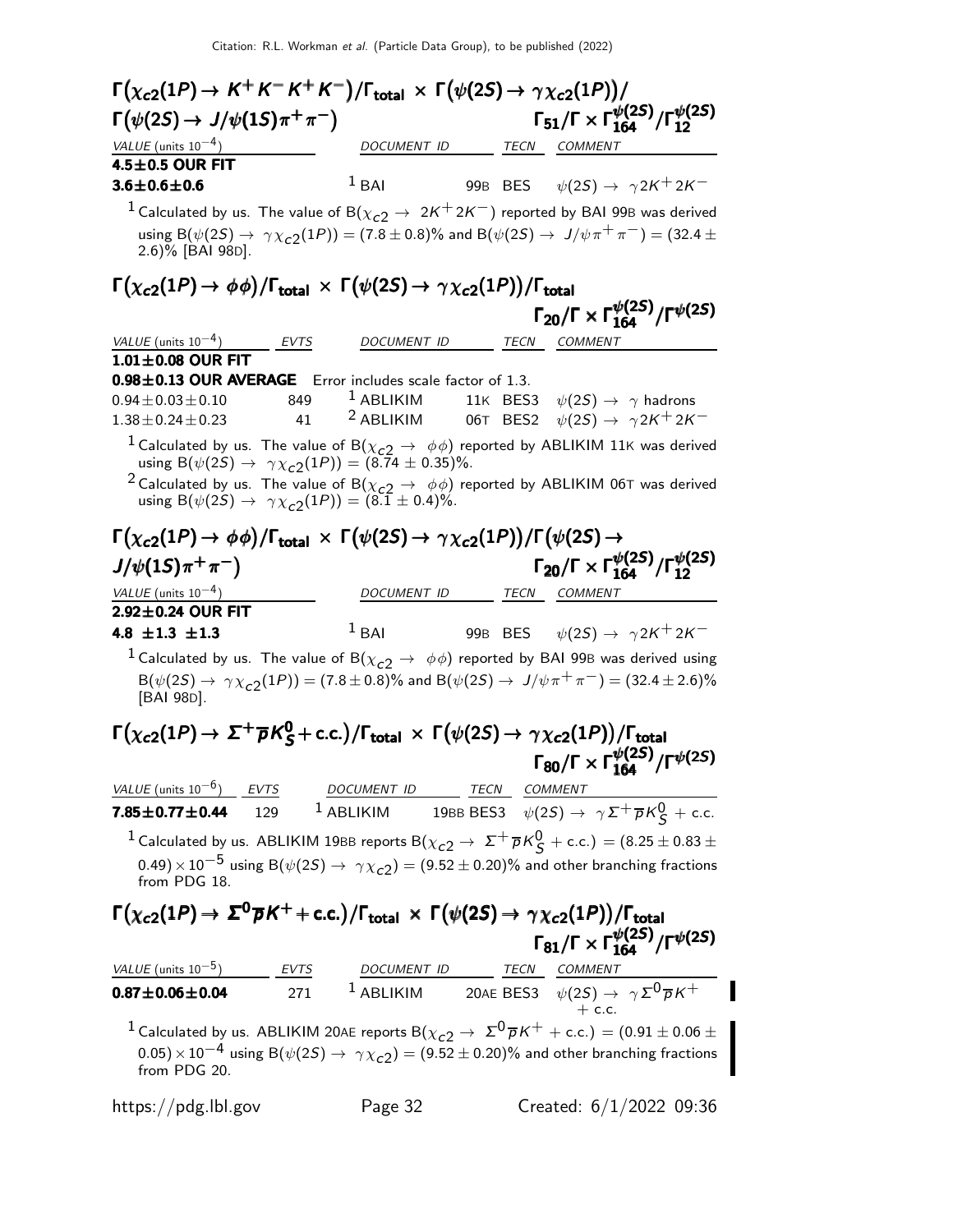



1 Uses B( J/ $\psi \rightarrow e^+e^-$ ) = (5.971 ± 0.032)% and B( J/ $\psi \rightarrow \mu^+\mu^-$ ) = (5.961 ±  $0.033$ )%.

<sup>2</sup> Recalculated by us using B( $J/\psi(1S) \rightarrow \ell^+ \ell^-$ ) = 0.1181  $\pm$  0.0020.

3 Recalculated by us using  $B(J/\psi(15) \to \mu^+ \mu^-) = 0.0588 \pm 0.0010$ .

4 Assumes isotropic gamma distribution.

5 Superseded by ABLIKIM 17N.

 $6$  Not independent from other measurements of MENDEZ 08.

<sup>7</sup> Not independent from other values reported by ADAM 05A.

 $Γ(\chi_{c2}(1P) → γJ/ψ(1S))/Γ_{total} × Γ(ψ(2S) → γ\chi_{c2}(1P))/Γ_{total}$  (units 10<sup>-2</sup>)

https://pdg.lbl.gov Page 33 Created: 6/1/2022 09:36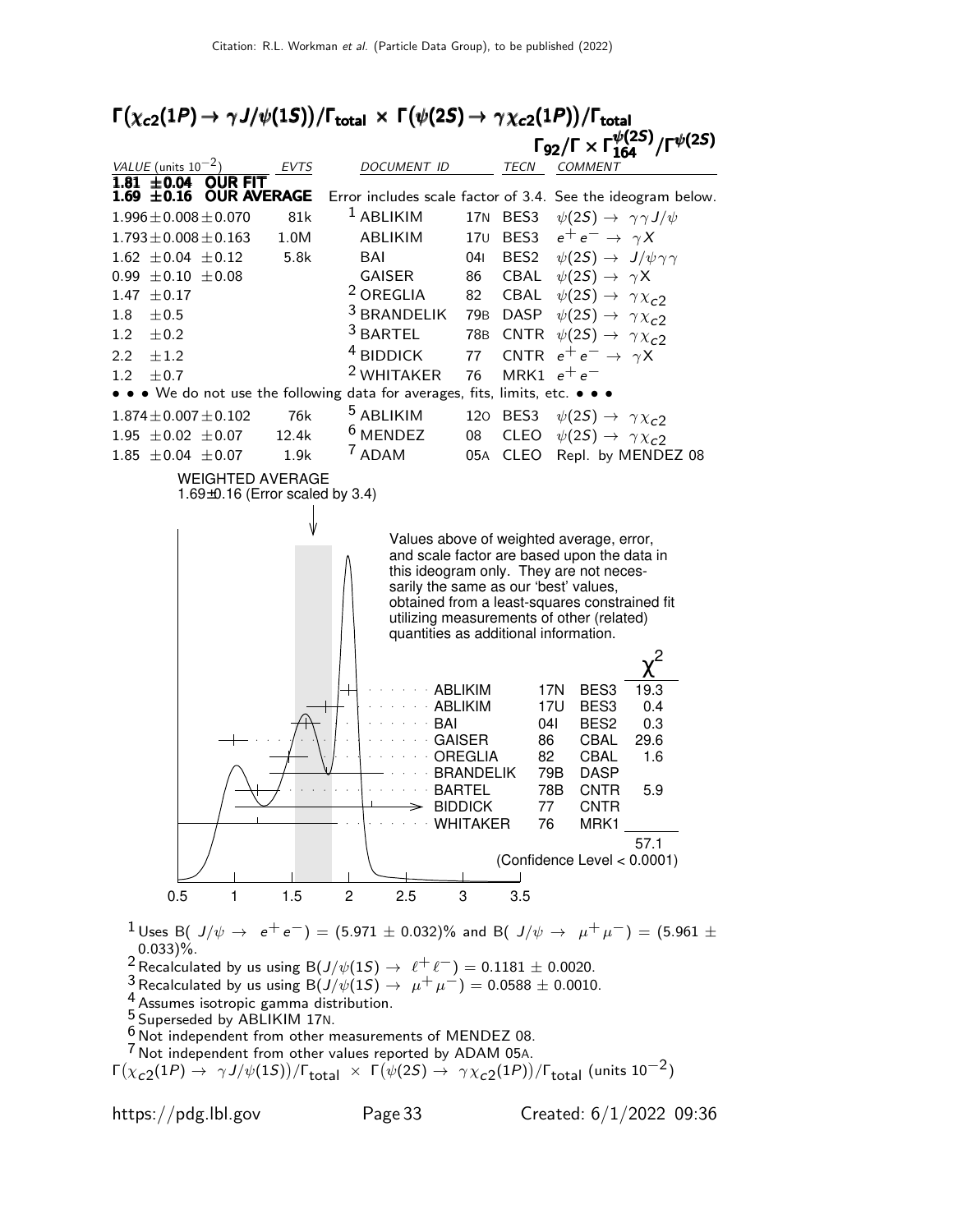| $\Gamma\big(\chi_{c2}(1P) \to \gamma J/\psi(1S)\big)/\Gamma_{\rm total} \, \times \, \Gamma\big(\psi(2S) \to \, \gamma \chi_{c2}(1P)\big)/\Gamma\big(\psi(2S) \to$             |       |                                                                                                                                                                                                                                   |      |                                                                            |
|--------------------------------------------------------------------------------------------------------------------------------------------------------------------------------|-------|-----------------------------------------------------------------------------------------------------------------------------------------------------------------------------------------------------------------------------------|------|----------------------------------------------------------------------------|
| $J/\psi(1S)$ anything)                                                                                                                                                         |       |                                                                                                                                                                                                                                   |      | $\Gamma_{92}/\Gamma \times \Gamma_{164}^{\psi(2S)}/\Gamma_{10}^{\psi(2S)}$ |
| 0.343 $\Gamma_{163}^{\psi(2\bar{S})}$ +0.190 $\Gamma_{164}^{\psi(2S)}$ )                                                                                                       |       | $\Gamma_{92}/\Gamma \times \Gamma_{164}^{\psi(2S)}/\Gamma_{10}^{\psi(2S)} = \Gamma_{92}/\Gamma \times \Gamma_{164}^{\psi(2S)}/(\Gamma_{12}^{\psi(2S)} + \Gamma_{13}^{\psi(2S)} + \Gamma_{14}^{\psi(2S)} + \Gamma_{15}^{\psi(2S)}$ |      |                                                                            |
| $VALUE$ (units $10^{-2}$ ) EVTS                                                                                                                                                |       | <b>DOCUMENT ID</b>                                                                                                                                                                                                                | TECN | <b>COMMENT</b>                                                             |
| $2.95 \pm 0.06$ OUR FIT                                                                                                                                                        |       |                                                                                                                                                                                                                                   |      |                                                                            |
| • • • We do not use the following data for averages, fits, limits, etc. • • •                                                                                                  |       |                                                                                                                                                                                                                                   |      |                                                                            |
| $3.12 \pm 0.03 \pm 0.09$                                                                                                                                                       | 12.4k |                                                                                                                                                                                                                                   |      | <sup>1</sup> MENDEZ 08 CLEO $\psi(2S) \rightarrow \gamma \chi_{c2}$        |
| $3.11 \pm 0.07 \pm 0.07$                                                                                                                                                       |       |                                                                                                                                                                                                                                   |      | 1.9k ADAM 05A CLEO Repl. by MENDEZ 08                                      |
| $1$ Not independent from other measurements of MENDEZ 08.                                                                                                                      |       |                                                                                                                                                                                                                                   |      |                                                                            |
| $\Gamma(\chi_{c2}(1P) \to \gamma J/\psi(1S)) / \Gamma_{\rm total} \, \times \, \Gamma(\psi(2S) \to \, \gamma \chi_{c2}(1P))/\Gamma(\psi(2S) \to$<br>$J/\psi(1S)\pi^{+}\pi^{-}$ |       |                                                                                                                                                                                                                                   |      | $\Gamma_{92}/\Gamma \times \Gamma_{164}^{\psi(25)}/\Gamma_{12}^{\psi(25)}$ |
| VALUE (units $10^{-2}$ )                                                                                                                                                       |       | EVTS DOCUMENT ID TECN                                                                                                                                                                                                             |      | COMMENT                                                                    |
| $5.22 \pm 0.11$ OUR FIT                                                                                                                                                        |       |                                                                                                                                                                                                                                   |      |                                                                            |
| 5.53±0.17 OUR AVERAGE                                                                                                                                                          |       |                                                                                                                                                                                                                                   |      |                                                                            |
| $5.56 \pm 0.05 \pm 0.16$                                                                                                                                                       | 12.4k |                                                                                                                                                                                                                                   |      | MENDEZ 08 CLEO $\psi(2S) \rightarrow \gamma \chi_{c2}$                     |
| 6.0 $\pm 2.8$<br>1.3k                                                                                                                                                          |       |                                                                                                                                                                                                                                   |      | $^{-1}$ ABLIKIM 04B BES $\psi(2S) \rightarrow J/\psi X$                    |
| 3.9 $\pm 1.2$                                                                                                                                                                  |       | $2$ HIMEL 80                                                                                                                                                                                                                      |      | MRK2 $\psi(2S) \rightarrow \gamma \chi_{c2}$                               |
| • • • We do not use the following data for averages, fits, limits, etc. • • •                                                                                                  |       |                                                                                                                                                                                                                                   |      |                                                                            |
| $5.52 \pm 0.13 \pm 0.13$                                                                                                                                                       |       | $3$ ADAM                                                                                                                                                                                                                          |      | 05A CLEO Repl. by MENDEZ 08                                                |
|                                                                                                                                                                                | 1.9k  |                                                                                                                                                                                                                                   |      |                                                                            |

 $= 0.138 \pm 0.018$ . Calculated by us using B( $J/\psi(1S) \rightarrow \ell^+ \ell^-) = (0.1181 \pm 0.0020)$ . 3 Not independent from other values reported by ADAM 05A.

# $\Gamma(\chi_{\bf c2}(1P) \to \gamma\gamma)/\Gamma_{\bf total} \, \times \, \Gamma(\psi(2S) \to \, \gamma\chi_{\bf c2}(1P))/\Gamma_{\bf total}$  $\Gamma(\chi_{c2}(1P) \rightarrow \gamma\gamma)/\Gamma_{\rm total} \times \Gamma(\psi(2S) \rightarrow \gamma\chi_{c2}(1P))/\Gamma_{\rm total}$ <br>Γ96/Γ × Γ $_{164}^{\psi(2S)}/\Gamma^{\psi(2S)}$

|                                                                                                                                                                                                                                                                                                    |             |                |      | $\Gamma_{96}/\Gamma \times \Gamma_{164}^{\psi(25)}/\Gamma^{\psi(25)}$ |  |
|----------------------------------------------------------------------------------------------------------------------------------------------------------------------------------------------------------------------------------------------------------------------------------------------------|-------------|----------------|------|-----------------------------------------------------------------------|--|
| VALUE (units $10^{-5}$ )                                                                                                                                                                                                                                                                           | <b>EVTS</b> | DOCUMENT ID    | TECN | <b>COMMENT</b>                                                        |  |
| $2.71 \pm 0.08$ OUR FIT                                                                                                                                                                                                                                                                            |             |                |      |                                                                       |  |
| $2.82 \pm 0.10$ OUR AVERAGE                                                                                                                                                                                                                                                                        |             |                |      |                                                                       |  |
| $2.83 \pm 0.08 \pm 0.06$                                                                                                                                                                                                                                                                           | 5k          | $1$ ABLIKIM    |      | 17AE BES3 $\psi(2S) \rightarrow \gamma \chi_{c2} \rightarrow 3\gamma$ |  |
| $2.68 \pm 0.28 \pm 0.15$                                                                                                                                                                                                                                                                           | 0.3k        | <b>ECKLUND</b> |      | 08A CLEO $\psi(2S) \rightarrow \gamma \chi_{c2} \rightarrow 3\gamma$  |  |
| 7.0 $\pm 2.1 \pm 2.0$                                                                                                                                                                                                                                                                              |             | LEE            |      | 85 CBAL $\psi(2S) \rightarrow \gamma \chi_{c2}$                       |  |
| • • • We do not use the following data for averages, fits, limits, etc. • • •                                                                                                                                                                                                                      |             |                |      |                                                                       |  |
| 2.81±0.17±0.15 1.1k <sup>2</sup> ABLIKIM 12A BES3 $\psi(2S) \to \gamma \chi_{c2} \to 3\gamma$                                                                                                                                                                                                      |             |                |      |                                                                       |  |
| <sup>1</sup> ABLIKIM 17AE measures the ratio of two-photon partial widths for the helicity $\lambda = 0$<br>and helicity $\lambda = 2$ components to be $f_{0/2} = \Gamma_{\gamma\gamma}^{\lambda=0} / \Gamma_{\gamma\gamma}^{\lambda=2} = 0.000 \pm 0.006 \pm 0.012$ .                            |             |                |      |                                                                       |  |
| <sup>2</sup> ABLIKIM 12A measures the ratio of two-photon partial widths for the helicity $\lambda = 0$ and<br>helicity $\lambda = 2$ components to be $f_{0/2} = \Gamma_{\gamma\gamma}^{\lambda=0} / \Gamma_{\gamma\gamma}^{\lambda=2} = 0.00 \pm 0.02 \pm 0.02$ . Superseded<br>by ABLIKIM 17AE. |             |                |      |                                                                       |  |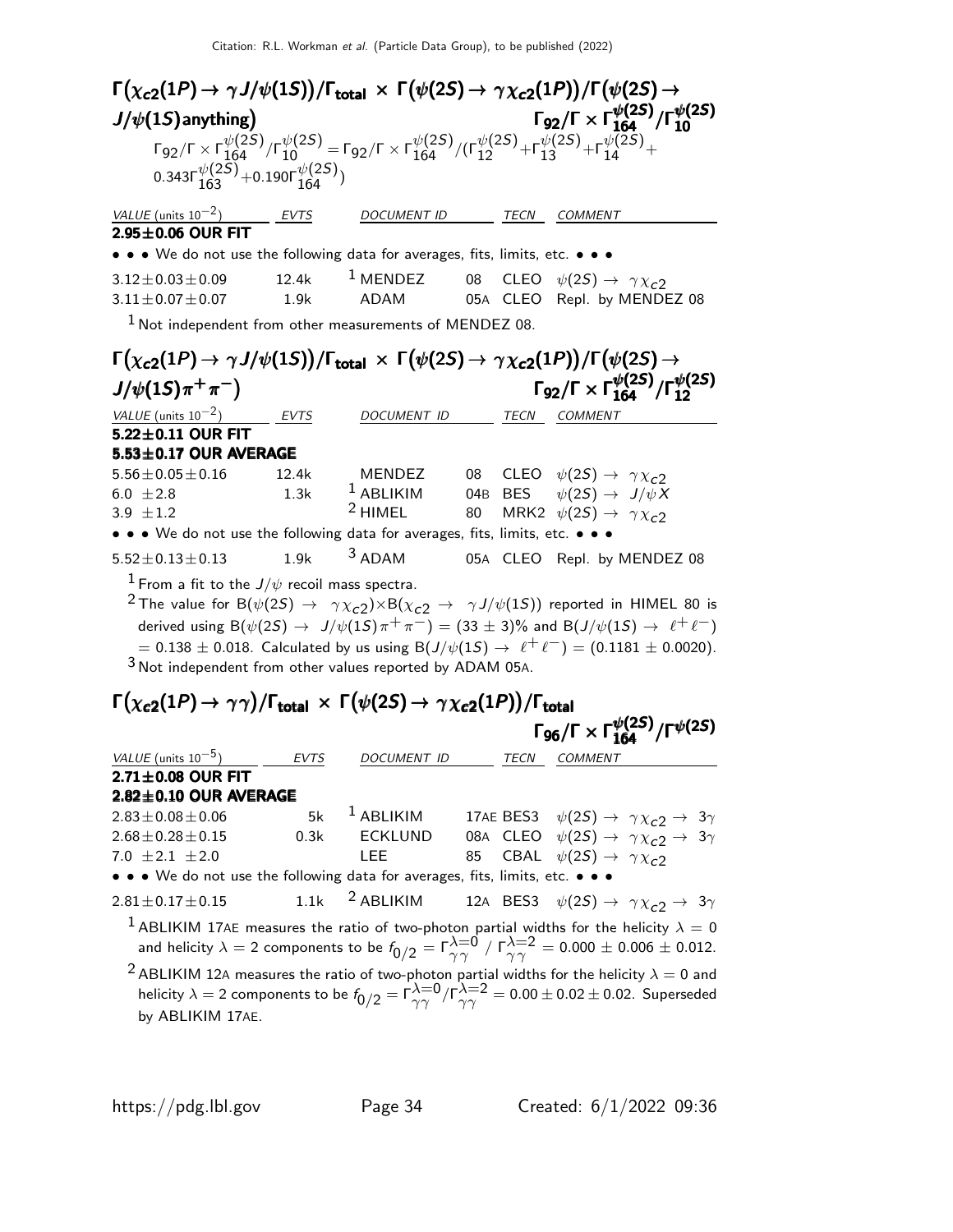| $\Gamma(\chi_{c2}(1P) \to \gamma\gamma)/\Gamma(\chi_{c0}(1P) \to \gamma\gamma)$                                                                                                  | $\Gamma_{96}/\Gamma_{96}^{\chi_{c0}(1P)}$ |                    |             |                                                                                  |  |
|----------------------------------------------------------------------------------------------------------------------------------------------------------------------------------|-------------------------------------------|--------------------|-------------|----------------------------------------------------------------------------------|--|
| <b>VALUE</b>                                                                                                                                                                     | <b>EVTS</b>                               | <b>DOCUMENT ID</b> | <b>TECN</b> | <b>COMMENT</b>                                                                   |  |
| $0.292 \pm 0.028$ OUR AVERAGE                                                                                                                                                    |                                           |                    |             |                                                                                  |  |
| $0.295 \pm 0.014 \pm 0.028$                                                                                                                                                      | 8k                                        | $1$ ABLIKIM        |             | 17AE BES3 $\psi(2S) \rightarrow \gamma \chi_{cJ} \rightarrow 3\gamma$            |  |
| $0.278 \pm 0.050 \pm 0.036$                                                                                                                                                      | 0.5k                                      | $1$ ECKLUND        |             | 08A CLEO $\psi(2S) \rightarrow \gamma \chi_{c,I} \rightarrow 3\gamma$            |  |
| • • • We do not use the following data for averages, fits, limits, etc. • • •                                                                                                    |                                           |                    |             |                                                                                  |  |
| $0.271 \pm 0.029 \pm 0.030$ 1.9k                                                                                                                                                 |                                           |                    |             | 1,2 ABLIKIM 12A BES3 $\psi(2S) \rightarrow \gamma \chi_{cJ} \rightarrow 3\gamma$ |  |
| <sup>1</sup> Not independent from the values of $\Gamma(\chi_{c0}, \chi_{c2})$ and B( $\psi(2S) \rightarrow \chi_{c0}, \chi_{c2}$ ).<br><sup>2</sup> Superseded by ABLIKIM 17AE. |                                           |                    |             |                                                                                  |  |

# MULTIPOLE AMPLITUDES IN  $\chi_{c2}(1P) \rightarrow \gamma J/\psi(1S)$  RADIATIVE DECAY

#### $a_2 = M2/\sqrt{E1^2 + M2^2 + E3^2}$  Magnetic quadrupole fractional transition amplitude amplitude

| VALUE (units $10^{-2}$ )            | <b>EVTS</b>                                  | DOCUMENT ID                                                                                        | TECN       | COMMENT                                                                                                                                                                                                                                                                                                                                      |
|-------------------------------------|----------------------------------------------|----------------------------------------------------------------------------------------------------|------------|----------------------------------------------------------------------------------------------------------------------------------------------------------------------------------------------------------------------------------------------------------------------------------------------------------------------------------------------|
| $-11.0 \pm 1.0$ OUR AVERAGE         |                                              |                                                                                                    |            |                                                                                                                                                                                                                                                                                                                                              |
| $-12.0 \pm 1.3 \pm 0.4$             | 89k                                          | $^1$ ABLIKIM                                                                                       |            | 17N BES3 $\psi(2S) \rightarrow \gamma \gamma \ell^+ \ell^-$                                                                                                                                                                                                                                                                                  |
| $-9.3\pm 1.6\pm 0.3$                | 19.8k                                        | <sup>2</sup> ARTUSO                                                                                | CLEO<br>09 | $\psi(2S) \rightarrow \gamma \gamma \ell^+ \ell^-$                                                                                                                                                                                                                                                                                           |
| $-9.3^{+}_{-}$ $^{3.9}_{4.1}$ ± 0.6 | 5.9k                                         | <sup>3</sup> AMBROGIANI 02                                                                         |            | E835 $p\overline{p} \rightarrow \chi_{c2} \rightarrow J/\psi \gamma$                                                                                                                                                                                                                                                                         |
| $-14$ $\pm$ 6                       | 1.9k                                         | <sup>3</sup> ARMSTRONG 93E                                                                         |            | E760 $p\overline{p} \rightarrow \chi_{c2} \rightarrow J/\psi \gamma$                                                                                                                                                                                                                                                                         |
| $-33.3^{+\,11.6}_{-\,29.2}$         | 441                                          | <sup>3</sup> OREGLIA                                                                               | 82<br>CBAL | $\psi(2S) \rightarrow \chi_{c1} \gamma \rightarrow J/\psi \gamma \gamma$                                                                                                                                                                                                                                                                     |
|                                     |                                              | • • • We do not use the following data for averages, fits, limits, etc. • • •                      |            |                                                                                                                                                                                                                                                                                                                                              |
| $-7.9\pm 1.9\pm 0.3$                | 19.8k                                        |                                                                                                    |            | 4 ARTUSO 09 CLEO $\psi(2S) \rightarrow \gamma \gamma \ell^+ \ell^-$                                                                                                                                                                                                                                                                          |
| $3$ Assuming $a_3=0$ .<br>tude      | $-0.605$ , and $\rho_{a_2}$ $b_3 = -0.095$ . | <sup>4</sup> From a fit with floating M2 and E3 amplitudes $a_2$ , $b_2$ , and $a_3$ , and $b_3$ . |            | <sup>1</sup> Correlated with $a_3$ , $b_2$ , and $b_3$ with correlation coefficients $\rho_{a_2 a_3} = 0.733$ , $\rho_{a_2 b_2} =$<br><sup>2</sup> From a fit with floating M2 amplitudes $a_2$ and $b_2$ , and fixed E3 amplitudes $a_3 = b_3 = 0$ .<br>$a_3 = E3/\sqrt{E1^2 + M2^2 + E3^2}$ Electric octupole fractional transition ampli- |
| VALUE (units $10^{-2}$ )            | <b>EVTS</b>                                  | DOCUMENT ID                                                                                        |            | TECN<br><b>COMMENT</b>                                                                                                                                                                                                                                                                                                                       |
|                                     |                                              |                                                                                                    |            | $-0.3 \pm 1.0$ OUR AVERAGE Error includes scale factor of 1.3. See the ideogram below.                                                                                                                                                                                                                                                       |
| $-1.3 \pm 0.9 \pm 0.4$              | 89k                                          | <sup>1</sup> ABLIKIM                                                                               |            | 17N BES3 $\psi(2S) \rightarrow \gamma \gamma \ell^+ \ell^-$                                                                                                                                                                                                                                                                                  |
| $1.7 \pm 1.4 \pm 0.3$               | 19.8k                                        | <sup>2</sup> ARTUSO                                                                                | 09         | CLEO $\psi(2S) \rightarrow \gamma \gamma \ell^+ \ell^-$                                                                                                                                                                                                                                                                                      |
| $2.0 + 5.5 + 0.9$                   | 5908                                         | AMBROGIANI 02                                                                                      |            | E835 $p\overline{p} \rightarrow \chi_{c2} \rightarrow J/\psi \gamma$                                                                                                                                                                                                                                                                         |
| $0^{+6}_{-5}$                       | 1904                                         | ARMSTRONG 93E                                                                                      |            | E760 $p\overline{p} \rightarrow \chi_{c2} \rightarrow J/\psi \gamma$                                                                                                                                                                                                                                                                         |
|                                     | $\sim$ 0.00 $\mu$                            |                                                                                                    |            | <sup>1</sup> Correlated with $a_2$ , $b_2$ , and $b_3$ with correlation coefficients $\rho_{a_2 a_3} = 0.733$ , $\rho_{a_3 b_2} =$                                                                                                                                                                                                           |

 $-0.422$ , and  $\rho_{a_3} b_3 = -0.024$ . <sup>2</sup> From a fit with floating M2 and E3 amplitudes  $a_2$ ,  $b_2$ , and  $a_3$ , and  $b_3$ .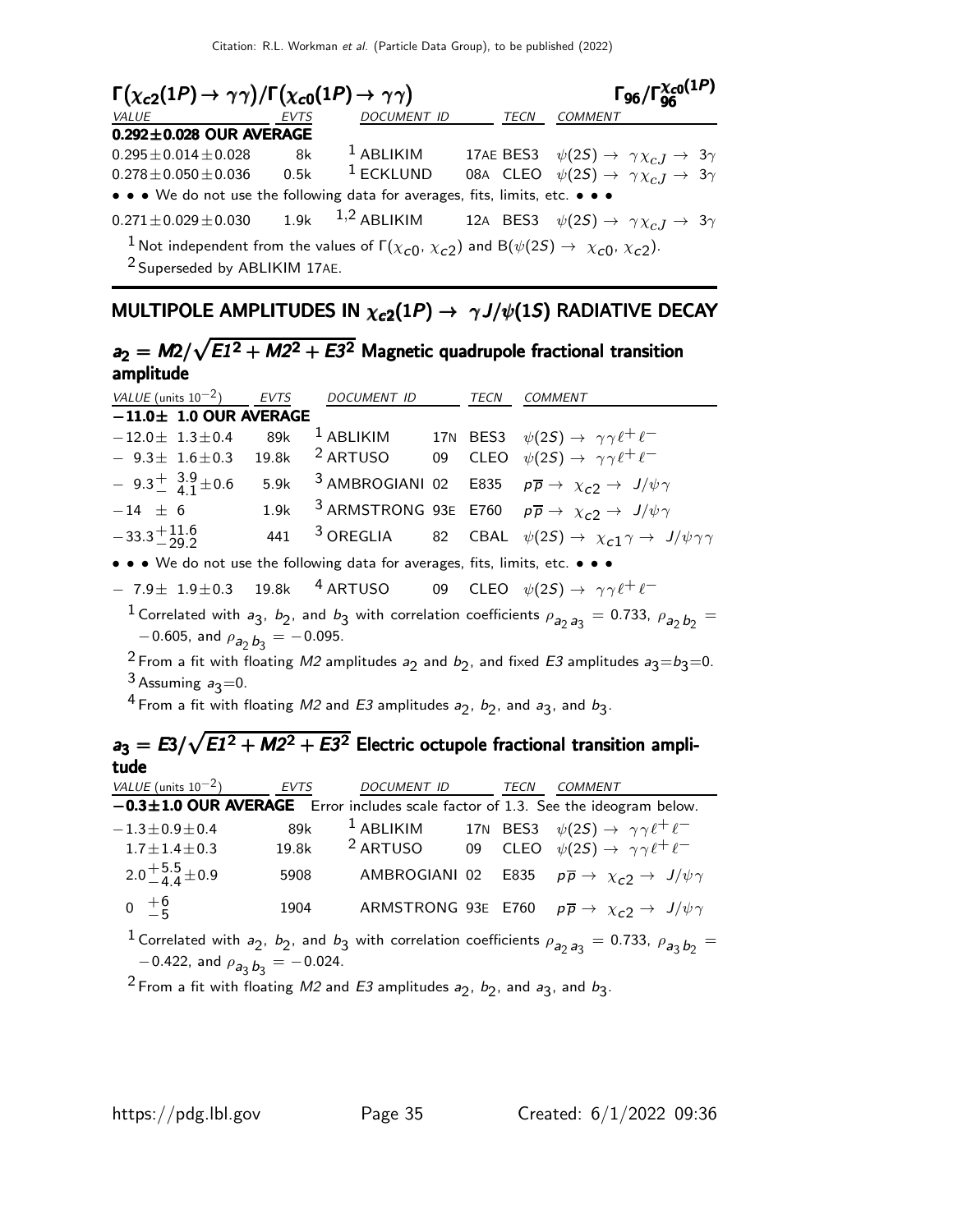

tude (units  $10^{-2})$ 

#### MULTIPOLE AMPLITUDES IN  $\psi(2S) \rightarrow \gamma \chi_{c2}(1P)$  RADIATIVE DECAY

#### $b_2 = M2/\sqrt{E1^2 + M2^2 + E3^2}$  Magnetic quadrupole fractional transition amplitude amplitude

 $VALU E$  (units 10<sup>-2</sup>) EVTS DOCUMENT ID TECN COMMENT 1.9±0.9 OUR AVERAGE Error includes scale factor of 1.4. See the ideogram below.  $1.7\pm0.8\pm0.2$  89k <sup>1</sup> ABLIKIM 17N BES3  $\psi(2S) \rightarrow \gamma \gamma \ell^+ \ell^ 4.6\pm1.0\pm1.3$  13.8k <sup>2</sup> ABLIKIM 11I BES3  $\psi(2S) \rightarrow \ \gamma \pi^+ \pi^-, \ \gamma K^+ K^-$ 0.2 $\pm$ 1.5 $\pm$ 0.4 19.8k  $^3$  ARTUSO 09 CLEO  $\psi(2S) \rightarrow \ \gamma \gamma \ell^+ \ell^ -5.1 + \frac{5.4}{3.6}$ −3.6 721 <sup>2</sup> ABLIKIM 04I BES2  $\psi(2S) \rightarrow \gamma \pi^+ \pi^-$ ,  $\gamma K^+ K^ 13.2 + 9.8$  $-7.5$ 441  $40$  OREGLIA 82 CBAL  $\psi(2S) \rightarrow \gamma \gamma \ell^+ \ell^-$ • • • We do not use the following data for averages, fits, limits, etc. • • •

 $1.0 \pm 1.3 \pm 0.3$  19.8k <sup>4</sup> ARTUSO 09 CLEO  $\psi(2S) \rightarrow \gamma \gamma \ell^+ \ell^-$ 

<sup>1</sup> Correlated with  $a_2$ ,  $a_3$ , and  $b_3$  with correlation coefficients  $\rho_{a_2} b_2 = -0.605$ ,  $\rho_{a_3} b_2 =$  $-0.422$ , and  $\rho_{\bm{b}_2 \bm{b}_3} = 0.384$ .

<sup>2</sup> From a fit with floating M2 and E3 amplitudes  $b_2$  and  $b_3$ .

<sup>3</sup> From a fit with floating M2 and E3 amplitudes  $a_2$ ,  $b_2$ , and  $a_3$ , and  $b_3$ .

<sup>4</sup> From a fit with floating M2 amplitudes  $a_2$  and  $b_2$ , and fixed E3 amplitudes  $a_3 = b_3 = 0$ .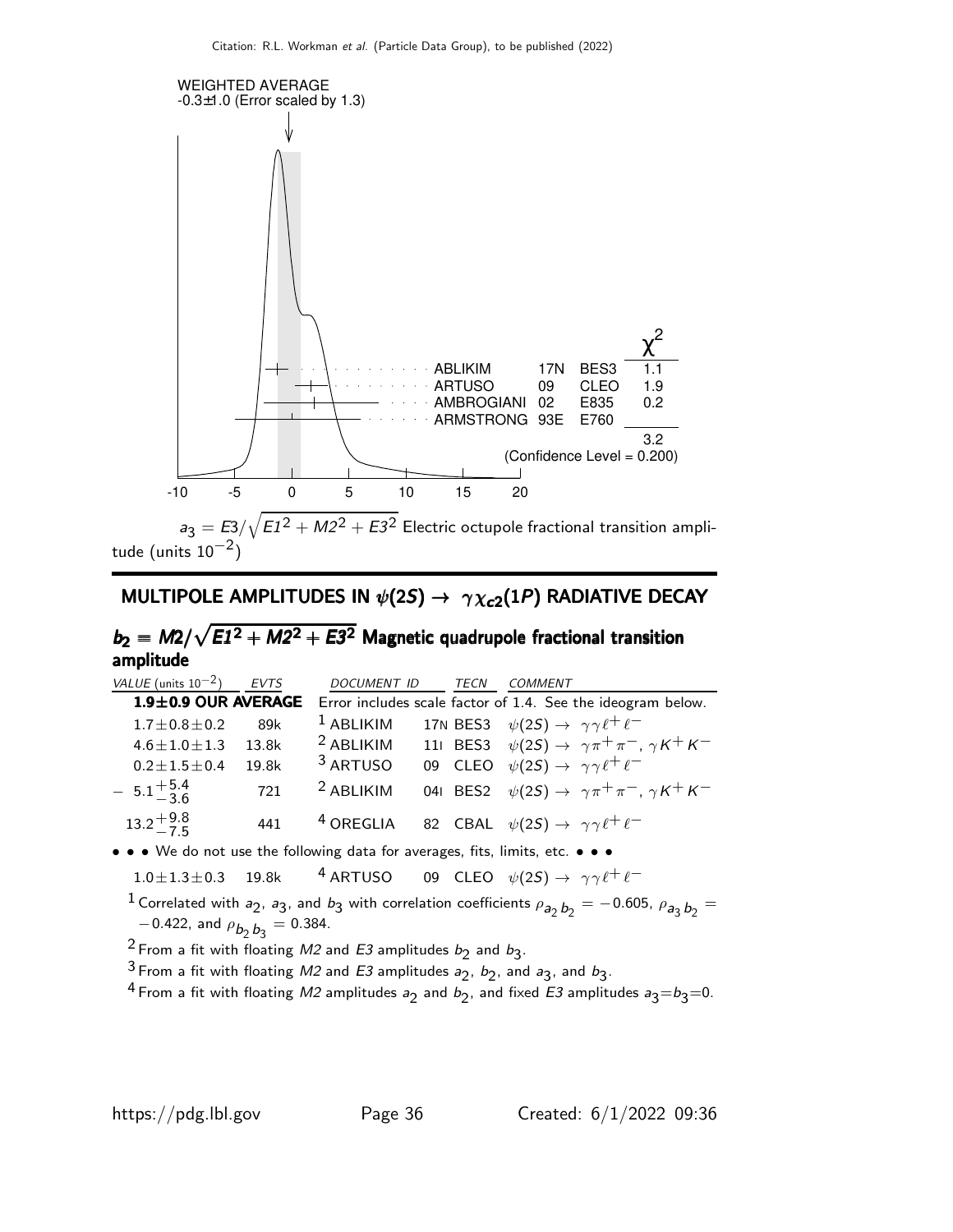

 $b_2\,=\,$  M2/ $\sqrt{E1^2+M2^2+E3^2}\,$  Magnetic quadrupole fractional transition amplitude (units  $10^{-2})$ 

#### $b_3 = E3/\sqrt{E1^2 + M2^2 + E3^2}$  Electric octupole fractional transition amplitude tude tude

| VALUE (units $10^{-2}$ )   | EVTS  | DOCUMENT ID | TECN | <b>COMMENT</b>                                                                                                                      |
|----------------------------|-------|-------------|------|-------------------------------------------------------------------------------------------------------------------------------------|
| $-1.0 \pm 0.6$ OUR AVERAGE |       |             |      |                                                                                                                                     |
| $-1.4 \pm 0.7 \pm 0.4$     | 89k   | $1$ ABLIKIM |      | 17N BES3 $\psi(2S) \rightarrow \gamma \gamma \ell^+ \ell^-$                                                                         |
| $1.5 \pm 0.8 \pm 1.8$      | 13.8k | $2$ ABLIKIM |      | 111 BES3 $\psi(2S) \rightarrow \gamma \pi^+ \pi^-$ , $\gamma K^+ K^-$                                                               |
| $-0.8 \pm 1.2 \pm 0.2$     | 19.8k | ARTUSO      |      | 09 CLEO $\psi(2S) \rightarrow \gamma \gamma \ell^+ \ell^-$                                                                          |
| $-2.7^{+4.3}_{-2.9}$       | 721   | $2$ ABLIKIM |      | 041 BES2 $\psi(2S) \rightarrow \gamma \pi^+ \pi^-$ , $\gamma K^+ K^-$                                                               |
| $0.024$ and $-0.204$       |       |             |      | <sup>1</sup> Correlated with $a_2$ , $a_3$ , and $b_2$ with correlation coefficients $\rho_{a_2} b_3 = -0.095$ , $\rho_{a_3} b_3 =$ |

 $-0.024$ , and  $\rho_{\bm{b}_2 \, \bm{b}_3} = 0.384$ .

<sup>2</sup> From a fit with floating *M2* and *E3* amplitudes  $b_2$  and  $b_3$ .

#### MULTIPOLE AMPLITUDE RATIOS IN RADIATIVE DECAYS  $\psi(2S) \rightarrow \gamma \chi_{c2}(1P)$  and  $\chi_{c2} \rightarrow \gamma J/\psi(1S)$

#### $b_2/a_2$  Magnetic quadrupole transition amplitude ratio

| VALUE (units $10^{-2}$ ) | <b>EVTS</b> | <i>DOCUMENT ID</i> |  | TECN COMMENT                                                                         |
|--------------------------|-------------|--------------------|--|--------------------------------------------------------------------------------------|
| $-11 + 14 - 15$          |             |                    |  | 19.8k <sup>1</sup> ARTUSO 09 CLEO $\psi(2S) \rightarrow \gamma \gamma \ell^+ \ell^-$ |

<sup>1</sup> Statistical and systematic errors combined. From a fit with floating  $M2$  amplitudes  $a_2$ and  $b_2$ , and fixed E3 amplitudes  $a_3=b_3=0$ . Not independent of values for  $a_2(\chi_{c2}(1P))$ and  $b_2(\chi_{c2}(1P))$  from ARTUSO 09.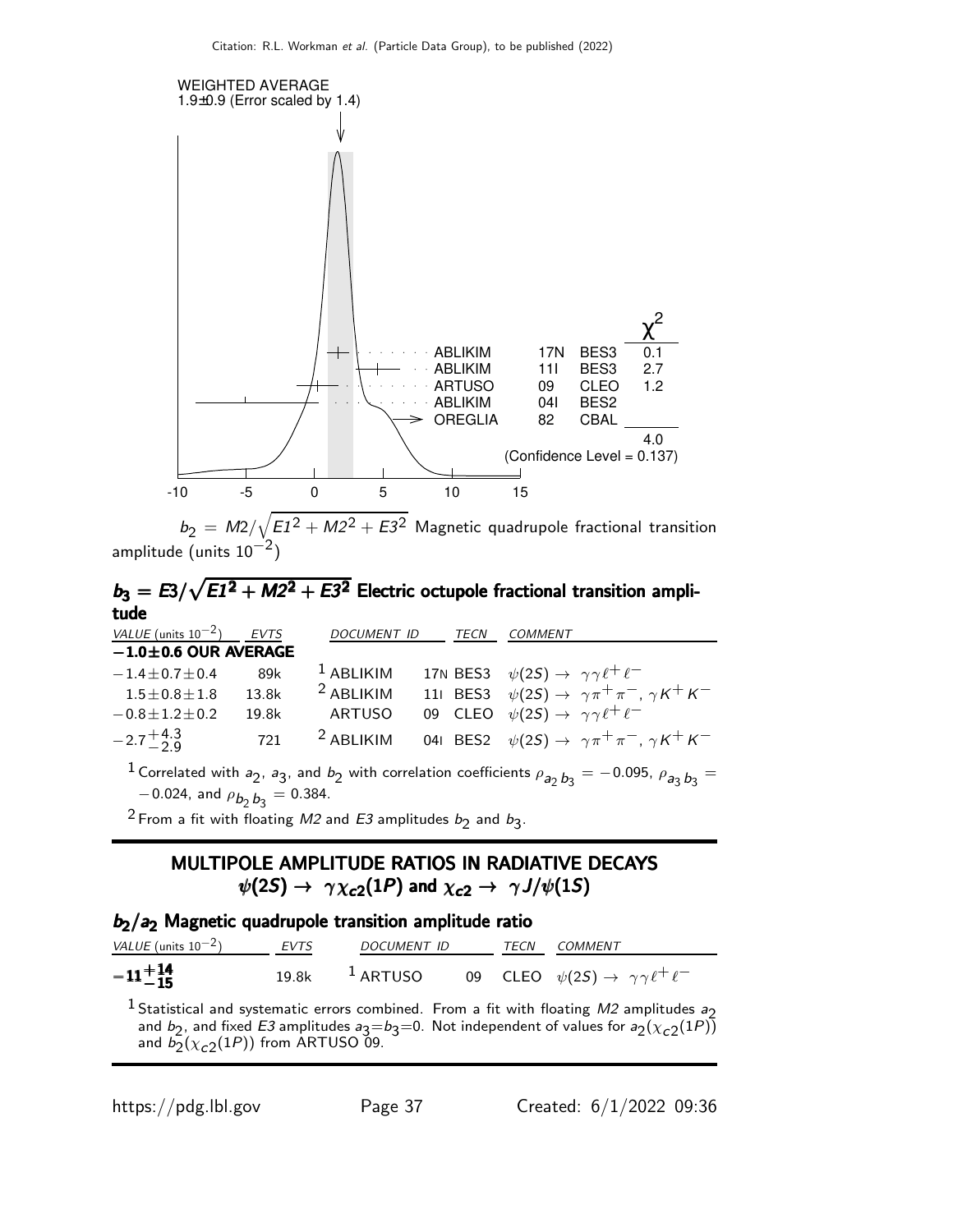# $\chi_{c2}(1P)$  REFERENCES

| ABLIKIM                   |             | 21AV JHEP 2111 217                     | M. Ablikim et al.                              | (BESIII Collab.)                     |
|---------------------------|-------------|----------------------------------------|------------------------------------------------|--------------------------------------|
| ABLIKIM                   | 21 L        | PR D103 112004                         | M. Ablikim et al.                              | (BESIII Collab.)                     |
| ABLIKIM                   |             | 20AE PR D102 092006                    | M. Ablikim et al.                              | (BESIII Collab.)                     |
| ABLIKIM                   | 20B         | PR D101 012012                         | M. Ablikim et al.                              | (BESIII Collab.)                     |
| ABLIKIM                   | <b>201</b>  | PR D101 092002                         | M. Ablikim et al.                              | (BESIII Collab.)                     |
| PDG<br>ABLIKIM            | 20          | PTEP 2020 083C01<br>19AA PR D99 052008 | P.A. Zyla et al.<br>M. Ablikim et al.          | (PDG Collab.)<br>(BESIII Collab.)    |
| ABLIKIM                   |             | 19AU PR D100 052010                    | M. Ablikim et al.                              | (BESIII Collab.)                     |
| ABLIKIM                   |             | 19BB PR D100 092006                    | M. Ablikim et al.                              | (BESIII Collab.)                     |
| ABLIKIM                   | 19 J        | PR D99 012015                          | M. Ablikim et al.                              | (BESIII Collab.)                     |
| ABLIKIM                   | 19Z         | PR D99 051101                          | M. Ablikim et al.                              | (BESIII Collab.)                     |
| ABLIKIM                   | 18V         | PR D97 052011                          | M. Ablikim et al.                              | (BESIII Collab.)                     |
| PDG                       | 18          | PR D98 030001                          | M. Tanabashi et al.                            | (PDG Collab.)                        |
| AAIJ                      |             | 17BB EPJ C77 609                       | R. Aaij et al.                                 | (LHCb Collab.)                       |
| AAIJ                      | 17BI        | PRL 119 221801                         | R. Aaij et al.                                 | (LHCb Collab.)                       |
| ABLIKIM                   |             | 17AE PR D96 092007                     | M. Ablikim et al.                              | (BESIII Collab.)                     |
| ABLIKIM                   |             | 17AG PR D96 111102                     | M. Ablikim et al.                              | (BESIII Collab.)                     |
| ABLIKIM<br>ABLIKIM        | 17AI<br>171 | PR D96 112006<br>PRL 118 221802        | M. Ablikim et al.<br>M. Ablikim et al.         | (BESIII Collab.)<br>(BESIII Collab.) |
| ABLIKIM                   | 17N         | PR D95 072004                          | M. Ablikim et al.                              | (BESIII Collab.)                     |
| ABLIKIM                   | 17U         | PR D96 032001                          | M. Ablikim et al.                              | (BESIII Collab.)                     |
| <b>PDG</b>                | 16          | CP C40 100001                          | C. Patrignani et al.                           | (PDG Collab.)                        |
| ABLIKIM                   | 15I         | PR D91 092006                          | M. Ablikim et al.                              | (BESIII Collab.)                     |
| ABLIKIM                   | 15M         | PR D91 112008                          | M. Ablikim et al.                              | (BESIII Collab.)                     |
| ABLIKIM                   | 15N         | PR D91 112018                          | M. Ablikim et al.                              | (BESIII Collab.)                     |
| ABLIKIM                   | 14 J        | PR D89 074030                          | M. Ablikim et al.                              | (BESIII Collab.)                     |
| ABLIKIM                   | 13B         | PR D87 012002                          | M. Ablikim et al.                              | (BESIII Collab.)                     |
| ABLIKIM                   | 13D         | PR D87 012007                          | M. Ablikim et al.                              | (BESIII Collab.)                     |
| ABLIKIM                   | 13H         | PR D87 032007                          | M. Ablikim et al.                              | (BESIII Collab.)                     |
| ABLIKIM                   | 13V         | PR D88 112001                          | M. Ablikim et al.                              | (BESIII Collab.)                     |
| <b>UEHARA</b><br>ABLIKIM  | 13<br>12A   | PTEP 2013 123C01<br>PR D85 112008      | S. Uehara et al.<br>M. Ablikim et al.          | (BELLE Collab.)<br>(BESIII Collab.)  |
| ABLIKIM                   | 12I         | PR D86 052004                          | M. Ablikim et al.                              | (BESIII Collab.)                     |
| ABLIKIM                   | 12 J        | PR D86 052011                          | M. Ablikim et al.                              | (BESIII Collab.)                     |
| ABLIKIM                   | 120         | PRL 109 172002                         | M. Ablikim et al.                              | (BESIII Collab.)                     |
| LEES                      |             | 12AE PR D86 092005                     | J.P. Lees <i>et al.</i>                        | (BABAR Collab.)                      |
| LIU                       | 12B         | PRL 108 232001                         | Z.Q. Liu et al.                                | (BELLE Collab.)                      |
| ABLIKIM                   | 11A         | PR D83 012006                          | M. Ablikim et al.                              | (BESIII Collab.)                     |
| ABLIKIM                   | 11E         | PR D83 112005                          | M. Ablikim et al.                              | (BESIII Collab.)                     |
| ABLIKIM                   | 11F         | PR D83 112009                          | M. Ablikim et al.                              | (BESIII Collab.)                     |
| ABLIKIM                   | 11I         | PR D84 092006                          | M. Ablikim et al.                              | (BESIII Collab.)                     |
| ABLIKIM                   | 11K         | PRL 107 092001                         | M. Ablikim et al.                              | (BESIII Collab.)                     |
| DEL-AMO-SA 11M<br>ABLIKIM | 10A         | PR D84 012004<br>PR D81 052005         | P. del Amo Sanchez et al.<br>M. Ablikim et al. | (BABAR Collab.)<br>(BESIII Collab.)  |
| ONYISI                    | 10          | PR D82 011103                          | P.U.E. Onyisi et al.                           | (CLEO Collab.)                       |
| <b>UEHARA</b>             | 10A         | PR D82 114031                          | S. Uehara et al.                               | (BELLE Collab.)                      |
| ARTUSO                    | 09          | PR D80 112003                          | M. Artuso et al.                               | (CLEO Collab.)                       |
| ASNER                     | 09          | PR D79 072007                          | D.M. Asner et al.                              | (CLEO Collab.)                       |
| UEHARA                    | 09          | PR D79 052009                          | S. Uehara et al.                               | (BELLE Collab.)                      |
| <b>BENNETT</b>            | 08A         | PRL 101 151801                         | J.V. Bennett et al.                            | (CLEO Collab.)                       |
| <b>ECKLUND</b>            | 08A         | PR D78 091501                          | K.M. Ecklund et al.                            | (CLEO Collab.)                       |
| HE                        | 08B         | PR D78 092004                          | Q. He <i>et al.</i>                            | (CLEO Collab.)                       |
| MENDEZ                    | 08          | PR D78 011102                          | H. Mendez et al.                               | (CLEO Collab.)                       |
| NAIK                      | 08          | PR D78 031101                          | P. Naik et al.                                 | (CLEO Collab.)                       |
| UEHARA<br>ADAMS           | 08<br>07    | EPJ C53 1<br>PR D75 071101             | S. Uehara et al.<br>G.S. Adams et al.          | (BELLE Collab.)<br>(CLEO Collab.)    |
| ATHAR                     | 07          | PR D75 032002                          | S.B. Athar et al.                              | (CLEO Collab.)                       |
| <b>CHEN</b>               | 07B         | PL B651 15                             | W.T. Chen et al.                               | (BELLE Collab.)                      |
| ABLIKIM                   | 06D         | PR D73 052006                          | M. Ablikim et al.                              | (BES Collab.)                        |
| ABLIKIM                   | 06I         | PR D74 012004                          | M. Ablikim et al.                              | (BES Collab.)                        |
| ABLIKIM                   | 06R         | PR D74 072001                          | M. Ablikim et al.                              | (BES Collab.)                        |
| ABLIKIM                   | 06T         | PL B642 197                            | M. Ablikim et al.                              | (BES Collab.)                        |
| <b>DOBBS</b>              | 06          | PR D73 071101                          | S. Dobbs et al.                                | (CLEO Collab.)                       |
| ABLIKIM                   | 05G         | PR D71 092002                          | M. Ablikim et al.                              | (BES Collab.)                        |
| ABLIKIM                   | 05N         | PL B630 7                              | M. Ablikim et al.                              | (BES Collab.)                        |
| ABLIKIM<br>ADAM           | 050<br>05A  | PL B630 21<br>PRL 94 232002            | M. Ablikim et al.<br>N.E. Adam et al.          | (BES Collab.)<br>(CLEO Collab.)      |
| ANDREOTTI                 | 05A         | NP B717 34                             | M. Andreotti et al.                            | (FNAL E835 Collab.)                  |
|                           |             |                                        |                                                |                                      |

https://pdg.lbl.gov Page 38 Created: 6/1/2022 09:36